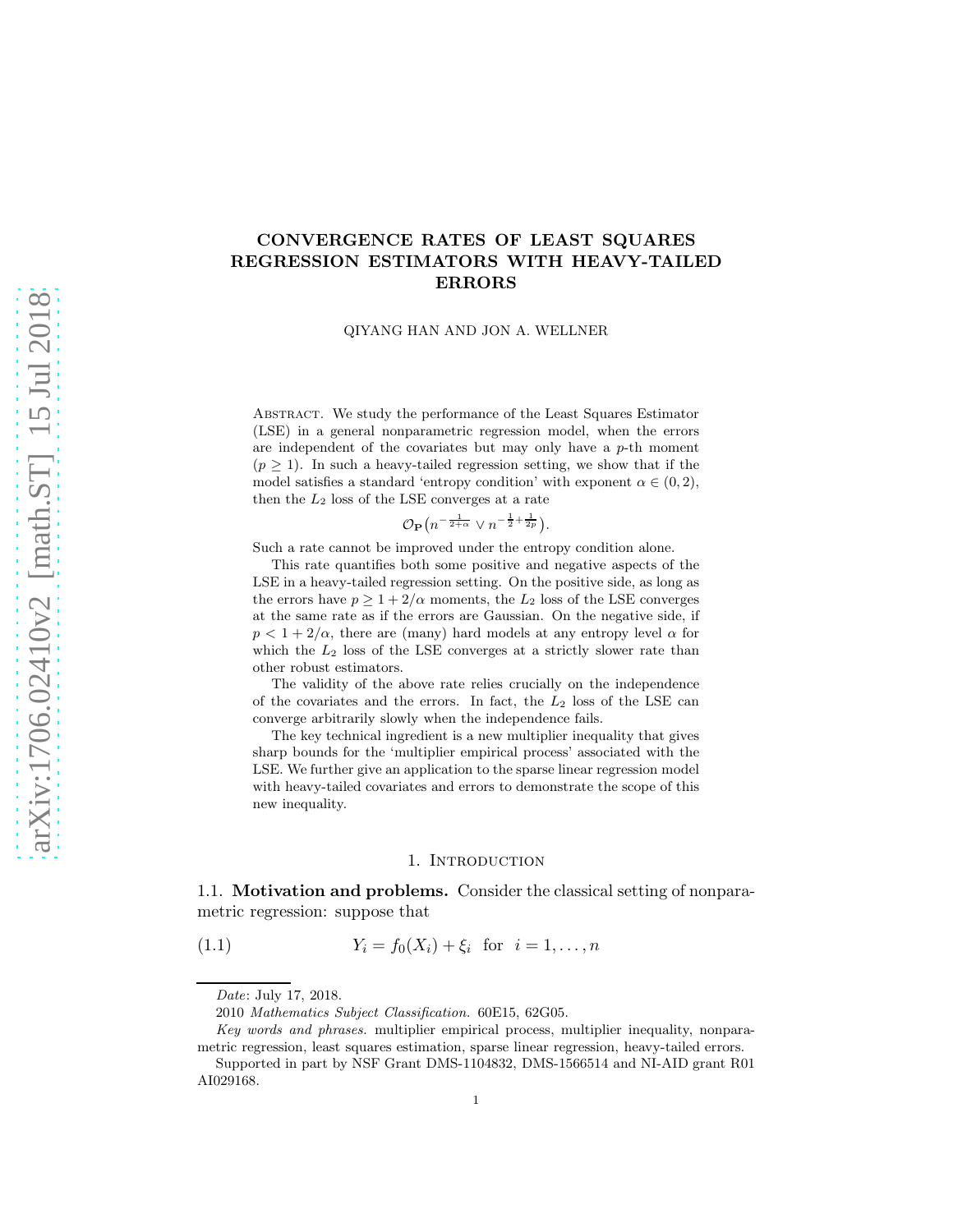where  $f_0 \in \mathcal{F}$ , a class of possible regression functions f where  $f : \mathcal{X} \to \mathbb{R}$ ,  $X_1, \ldots, X_n$  are i.i.d. P on  $(\mathcal{X}, \mathcal{A})$ , and  $\xi_1, \ldots, \xi_n$  are i.i.d "errors" independent of  $X_1, \ldots, X_n$ . We observe the pairs  $\{(X_i, Y_i) : 1 \leq i \leq n\}$  and want to estimate  $f_0$ .

While there are many approaches to this problem, the most classical approach has been to study the Least Squares Estimator (or LSE)  $\hat{f}_n$  defined by

<span id="page-1-1"></span>(1.2) 
$$
\hat{f}_n = \operatorname{argmin}_{f \in \mathcal{F}} \frac{1}{n} \sum_{i=1}^n (Y_i - f(X_i))^2.
$$

The LSE is well-known to have nice properties (e.g. rate-optimality) when:

- (E) the errors  $\{\xi_i\}$  are sub-Gaussian or at least sub-exponential;
- $(F)$  the class  $\mathcal F$  of regression functions satisfies a condition slightly stronger than a Donsker condition: namely, either a uniform entropy condition or a bracketing entropy condition with exponent  $\alpha \in (0, 2)$ :

$$
\sup_{Q} \log \mathcal{N}(\varepsilon ||F||_{L_2(Q)}, \mathcal{F}, L_2(Q)) \lesssim \varepsilon^{-\alpha},
$$

where the supremum is over all finitely discrete measures Q on  $({\mathcal{X}}, {\mathcal{A}})$ , or

$$
\log \mathcal{N}_{[]}(\varepsilon, \mathcal{F}, L_2(P)) \lesssim \varepsilon^{-\alpha}.
$$

See for example [\[10\]](#page-46-0) and [\[75\]](#page-49-0), chapter 9, and Section [1.2](#page-4-0) for notation. In spite of a very large literature, there remains a lack of clear understanding of the properties of  $f_n$  in terms of assumptions concerning the heaviness of the tails of the errors and the massiveness or "size" of the class  $\mathcal{F}$ .

Our interest here is in developing further tools and methods to study properties of  $f_n$ , especially its convergence rate when the error condition (E) is replaced by:

(E') the errors  $\{\xi_i\}$  have only a p-moment for some  $1 \leq p < \infty$ .

This leads to our first question:

**Question 1.** What determines the convergence rate  $b_n$  of  $\hat{f}_n$  with respect to some risk or loss functions? When is this rate  $b_n$  determined by p (and hence the tail behavior of the  $\xi_i$ 's), and when is it determined by  $\alpha$  (and hence the size of  $\mathcal{F}$ )?

There are a variety of measures of loss and risk in this setting. Two of the most common are:

- (a) Empirical  $L_2$  loss:  $\|\hat{f}_n f_0\|_{L_2(\mathbb{P}_n)}^{-1}$  $\|\hat{f}_n f_0\|_{L_2(\mathbb{P}_n)}^{-1}$  $\|\hat{f}_n f_0\|_{L_2(\mathbb{P}_n)}^{-1}$ , and the corresponding risk  $\mathbb{E} \Vert \hat{f}_n - f_0 \Vert_{L_2(\mathbb{P}_n)}.$
- (b) Population (or prediction)  $L_2$  loss  $\|\hat{f}_n f_0\|_{L_2(P)}$ , and the corresponding risk  $\mathbb{E} \Vert \hat{f}_n - f_0 \Vert_{L_2(P)}$ .

<span id="page-1-0"></span><sup>&</sup>lt;sup>1</sup>We write  $\mathbb{P}_n$  for the empirical measure of the  $(X_i, Y_i)$  pairs:  $\mathbb{P}_n = n^{-1} \sum_{i=1}^n \delta_{(X_i, Y_i)}$ .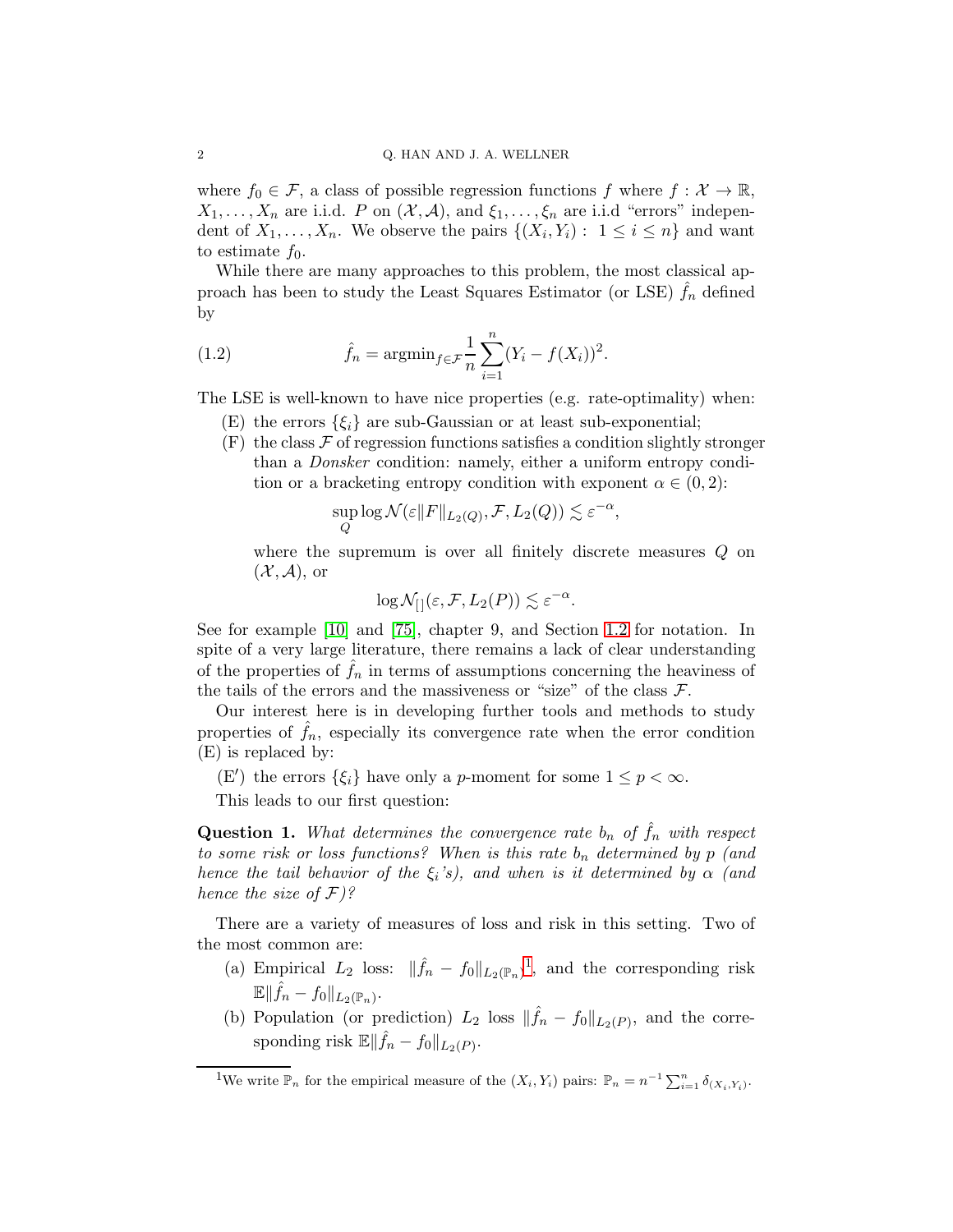Here we will mainly focus on measuring loss or risk in the sense of the prediction loss (b) since it corresponds to the usual choice in the language of Empirical Risk Minimization; see e.g. [\[8,](#page-46-1) [9,](#page-46-2) [10,](#page-46-0) [37,](#page-47-0) [38,](#page-47-1) [49,](#page-47-2) [71,](#page-48-0) [75,](#page-49-0) [77\]](#page-49-1). Thus we will (usually) measure loss or risk in  $L_2(P)$  and hence study rates of convergence of

$$
\|\hat{f}_n - f_0\|_{L_2(P)} = \left[ \int_{\mathcal{X}} |\hat{f}_n(x; (X_1, Y_1), \dots, (X_n, Y_n)) - f_0(x)|^2 dP(x) \right]^{1/2},
$$

or, in somewhat more compact notation,

$$
\mathbb{E} \|\hat{f}_n - f_0\|_{L_2(P)} = \mathbb{E} \bigg[ \int_{\mathcal{X}} |\hat{f}_n(x) - f_0(x)|^2 dP(x) \bigg]^{1/2}.
$$

As we will see in Section 3, the rate of convergence of the LSE  $\hat{f}_n$  under conditions (E′ ) and (F) is

<span id="page-2-0"></span>(1.3) 
$$
\|\hat{f}_n - f_0\|_{L_2(P)} = \mathcal{O}_{\mathbf{P}}\left(n^{-\frac{1}{2+\alpha}} \vee n^{-\frac{1}{2} + \frac{1}{2p}}\right).
$$

So, the dividing line between  $p$  and  $\alpha$  in determining the rate of convergence of the LSE is given by

$$
p=1+2/\alpha
$$

in the following sense:

- $(R_{\alpha})$  If  $p \geq 1 + 2/\alpha$ , then for any function class with entropy exponent  $\alpha$ , the rate of convergence of the LSE is  $\mathcal{O}_P(n^{-1/(2+\alpha)})$ .
- $(R_p)$  If  $p < 1 + 2/\alpha$ , then there exist model classes F with entropy exponent  $\alpha$  such that the rate of convergence of the LSE is  $\mathcal{O}_{\mathbf{P}}(n^{-1/2+1/(2p)})$ .

These rates in  $R_{\alpha}$  and  $R_p$  indicate both some positive and negative aspects of the LSE in a heavy-tailed regression setting:

- If  $p \geq 1 + 2/\alpha$ , then the heaviness of the tails of the errors  $(E')$ does not play a role in the rate of convergence of the LSE, since the rate in  $R_{\alpha}$  coincides with the usual rate under the light-tailed error assumption (E) and the entropy condition (F).
- If  $p < 1+2/\alpha$ , there exist (many) hard models at any entropy level  $\alpha$ for which the LSE converges only at a slower rate  $\mathcal{O}_P(n^{-1/2+1/(2p)})$ compared with the faster (optimal) rate  $\mathcal{O}_{\mathbf{P}}(n^{-1/(2+\alpha)})$ —a rate that can be achieved by other robust estimation procedures. See Section 3 for examples and more details.

It should be noted that the assumption of independence of the errors  $\xi_i$ 's and the  $X_i$ 's in the regression model  $(1.1)$  is crucial for the above results to hold. In fact, when the errors  $\xi_i$ 's can be dependent on the  $X_i$ 's, there is no longer any universal moment condition on the  $\xi_i$ 's alone that guarantees the rate-optimality of the LSE, as opposed to  $(R_{\alpha})$  (cf. Proposition [3\)](#page-17-0).

To briefly introduce the main new tool we develop in Section 2 below, we first recall the classical methods used to prove consistency and rates of convergence of the LSE (and many other contrast-type estimators). These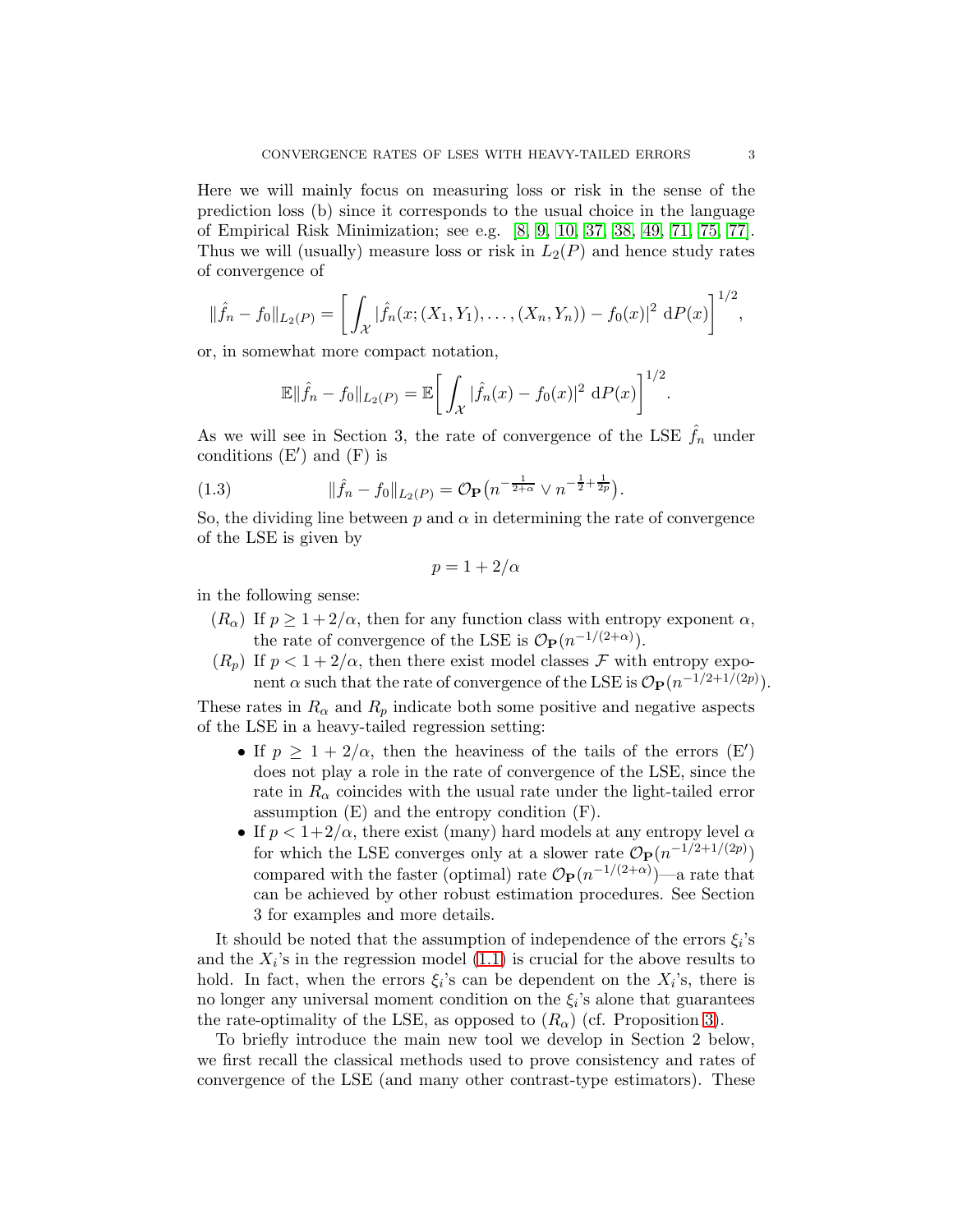methods are based on a "basic inequality" which lead naturally to a multiplier empirical process. This is well-known to experts in the area, but we will briefly review the basic facts here. Since  $\hat{f}_n$  minimizes the functional  $f \mapsto \mathbb{P}_n(\tilde{Y} - f(X))^2 = n^{-1} \sum_{i=1}^n (Y_i - f(X_i))^2$ , it follows that

$$
\mathbb{P}_n(Y - \hat{f}_n(X))^2 \le \mathbb{P}_n(Y - f_0(X))^2.
$$

Adding and subtracting  $f_0$  on the left side, some algebra yields

$$
\mathbb{P}_n(Y - f_0(X))^2 + 2\mathbb{P}_n(Y - f_0)(f_0 - \hat{f}_n) + \mathbb{P}_n(f_0 - \hat{f}_n)^2 \le \mathbb{P}_n(Y - f_0(X))^2.
$$
  
Since  $\xi_i = Y_i - f_0(X_i)$  under the model given by (1.1) we conclude that (1.4)

<span id="page-3-1"></span>
$$
\mathbb{P}_n(\hat{f}_n(X) - f_0(X))^2 \le 2\mathbb{P}_n\left(\xi(\hat{f}_n(X) - f_0(X))\right) \le 2 \sup_{f \in \mathcal{F}} \mathbb{P}_n\left(\xi(f(X) - f_0(X))\right)
$$

where the process

<span id="page-3-0"></span>(1.5) 
$$
f \mapsto n(\mathbb{P}_n - P)(\xi f(X)) = n \mathbb{P}_n(\xi f(X)) = \sum_{i=1}^n \xi_i f(X_i)
$$

is a multiplier empirical process. This is exactly as in Section 4.3 of [\[75\]](#page-49-0). When the  $\xi_i$ 's are Gaussian, the process in  $(1.5)$  is even a Gaussian process conditionally on the  $X_i$ 's, and is relatively easy to analyze. If the  $\{\xi_i\}$ 's are integrable and  $\mathcal F$  is a *Glivenko-Cantelli class* of functions, then the inequality [\(1.4\)](#page-3-1) leads easily to consistency of the LSE in the sense of the loss and risk measures (a); see e.g.  $[75]$ .

To obtain rates of convergence we need to consider localized versions of the processes in [\(1.4\)](#page-3-1), much as in Section 3.4.3 of [\[77\]](#page-49-1). As in Section 3.4.3 of [\[77\]](#page-49-1), (but replacing their  $\theta \in \Theta$  and  $\varepsilon$  by our  $f \in \mathcal{F}$  and  $\xi$ ) we consider

$$
\mathbb{M}_n(f) = 2\mathbb{P}_n\xi(f - f_0) - \mathbb{P}_n(f - f_0)^2,
$$

and note that  $f_n$  maximizes  $\mathbb{M}_n(f)$  over  $\mathcal F$ . Since the errors have zero mean and are independent of the  $X_i$ 's, this process has mean  $M(f) \equiv -P(f - f_0)^2$ . Since  $M_n(f_0) = 0 = M(f_0)$ , centering then yields the process

$$
f \mapsto \mathbb{Z}_n(f) \equiv \mathbb{M}_n(f) - \mathbb{M}_n(f_0) - (M(f) - M(f_0))
$$
  
=  $2\mathbb{P}_n\xi(f - f_0) - (\mathbb{P}_n - P)(f - f_0)^2$ .

Establishing rates of convergence for  $\hat{f}_n$  then boils down to bounding

$$
\mathbb{E} \sup_{f \in \mathcal{F}: P(f - f_0)^2 \le \delta^2} \mathbb{Z}_n(f)
$$

as a function of n and  $\delta$ ; see e.g. [\[77\]](#page-49-1) Theorem 3.4.1, pages 322-323. It is clear at least for  $\mathcal{F} \subset L_{\infty}$  that this can be accomplished if we have good bounds for the multiplier empirical process [\(1.5\)](#page-3-0) in terms of the empirical process itself

<span id="page-3-2"></span>(1.6) 
$$
f \mapsto n(\mathbb{P}_n - P)(f(X)) = \sum_{i=1}^n (f(X_i) - Pf),
$$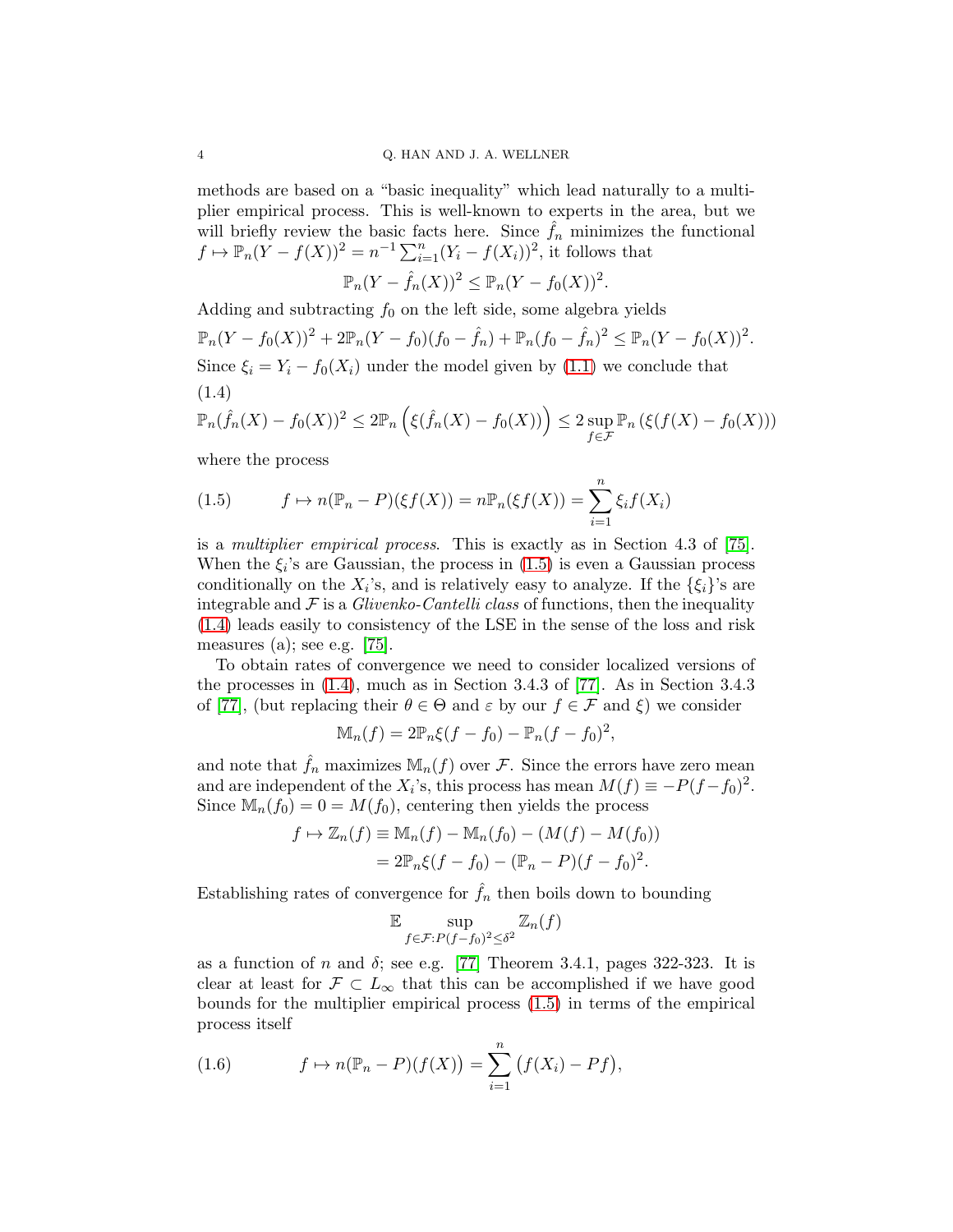or, in view of standard symmetrization inequalities (as in Section 2.3 of [\[77\]](#page-49-1)), its symmetrized equivalent,

<span id="page-4-1"></span>(1.7) 
$$
f \mapsto \sum_{i=1}^{n} \varepsilon_i f(X_i),
$$

where the  $\varepsilon_i$  are i.i.d. Rademacher random variables  $\mathbb{P}(\varepsilon_i = \pm 1) = 1/2$ independent of the  $X_i$ 's. This leads naturally to:

**Question 2.** Under what moment conditions on the  $\xi_i$ 's can we assert that the multiplier empirical process [\(1.5\)](#page-3-0) has (roughly) the same "size" as the empirical process  $(1.6)$  (or equivalently the symmetrized empirical process  $(1.7)$  for (nearly) all function classes  $\mathcal F$  in a non-asymptotic manner?

In Section [2](#page-5-0) below we provide simple moment conditions on the  $\xi_i$ 's which yield a positive answer to Question 2, when the  $\xi_i$ 's are independent from the  $X_i$ 's. We then give some comparisons to the existing multiplier inequalities which illustrate the improvement possible via the new bounds in nonasymptotic settings, and show that our bounds also yield the asymptotic equivalence required for multiplier CLT's (cf. Section 2.9 of [\[77\]](#page-49-1)). Further impossibility results are demonstrated, showing that there is no positive solution to Question 2 when the  $\xi_i$ 's and the  $X_i$ 's can be dependent.

In Section [3](#page-11-0) we address Question 1 by applying the new multiplier inequality to derive the convergence rate of the LSE [\(1.3\)](#page-2-0) in the context of the nonparametric regression model [\(1.1\)](#page-0-0), and indicate in greater detail both the positive and negative aspects of the LSE due to this rate. We further show that no solution to Question 1 exists when the errors  $\xi_i$ 's and the covariates  $X_i$ 's can be dependent.

Not surprisingly, the new bounds for the multiplier empirical process have applications to many settings in which the Least Squares criterion plays a role, for example the Lasso in the sparse linear regression model. In Section [4](#page-18-0) we give an application of the new bounds in a Lasso setting with both heavy-tailed errors and heavy-tailed covariates. Most detailed proofs are given in Sections [5](#page-21-0)[-8.](#page-41-0)

<span id="page-4-0"></span>1.2. **Notation.** For a real-valued random variable  $\xi$  and  $1 \leq p \leq \infty$ , let  $\|\xi\|_p \equiv (\mathbb{E}|\xi|^p)^{1/p}$  denote the ordinary p-norm. The  $L_{p,1}$  norm for a random variable  $\xi$  is defined by

$$
\|\xi\|_{p,1} \equiv \int_0^\infty \mathbb{P}(|\xi| > t)^{1/p} dt.
$$

It is well known that  $L_{p+\varepsilon} \subset L_{p,1} \subset L_p$  holds for any underlying probability measure, and hence a finite  $L_{p,1}$  condition requires slightly more than a p-th moment, but no more than any  $p + \varepsilon$  moment, see Chapter 10 of [\[44\]](#page-47-3).

For a real-valued measurable function f defined on  $(X, \mathcal{A}, P)$ ,  $||f||_{L_p(P)} \equiv$  $||f||_{P,p} \equiv (P|f|^p)^{1/p}$  denotes the usual  $L_p$ -norm under P, and  $||f||_{\infty} \equiv$  $\sup_{x \in \mathcal{X}} |f(x)|$ . f is said to be P-centered if  $P f = 0$ , and F is P-centered if all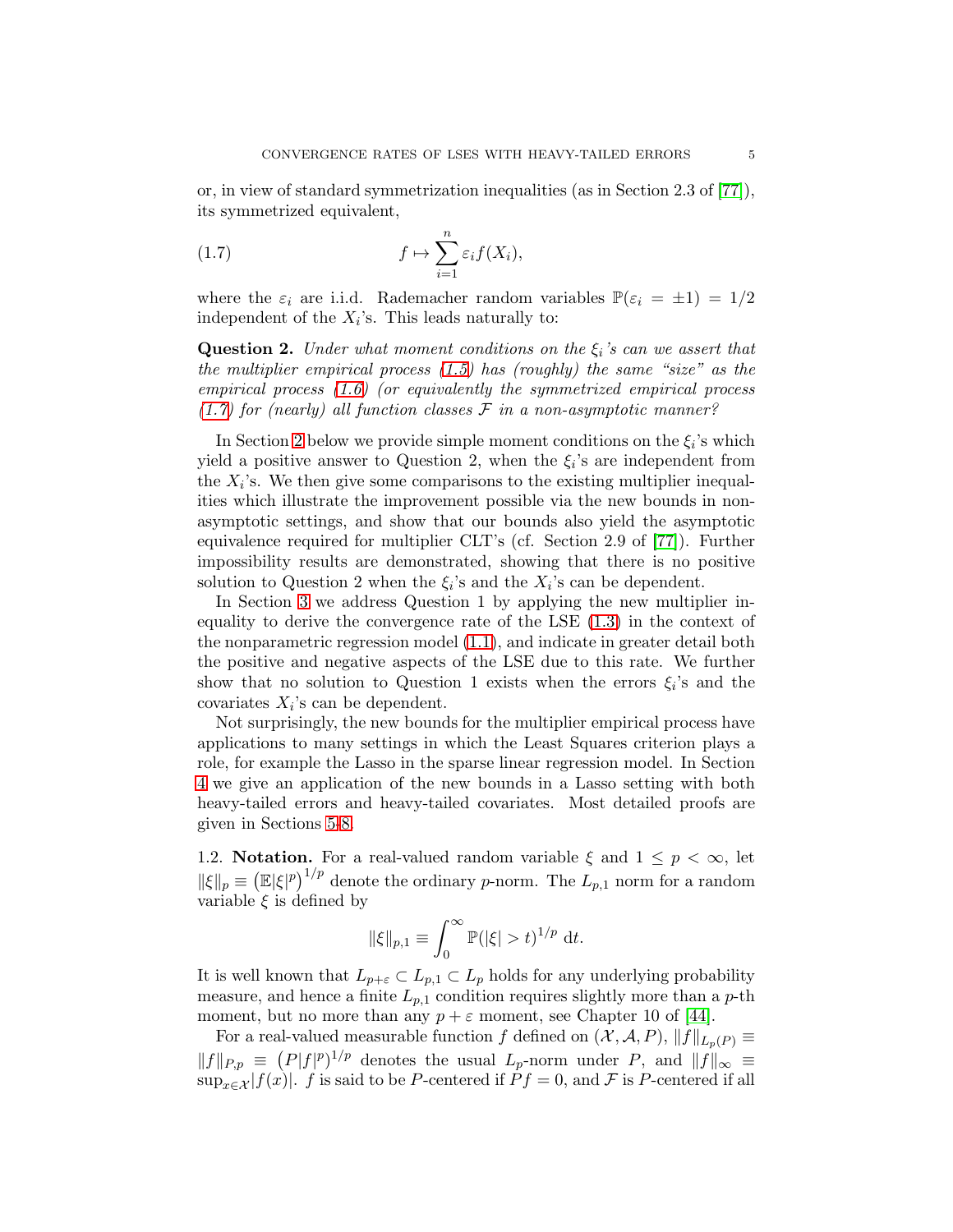$f \in \mathcal{F}$  are P-centered.  $L_p(g, B)$  denotes the  $L_p(P)$ -ball centered at g with radius B. For simplicity we write  $L_p(B) \equiv L_p(0, B)$ . To avoid unnecessary measurability digressions, we will assume that  $\mathcal F$  is countable throughout the article. As usual, for any  $\phi : \mathcal{F} \to \mathbb{R}$ , we write  $\|\phi(f)\|_{\mathcal{F}}$  for  $\sup_{f \in \mathcal{F}} |\phi(f)|$ .

Let  $(\mathcal{F}, \|\cdot\|)$  be a subset of the normed space of real functions  $f : \mathcal{X} \to$ R. For  $\varepsilon > 0$  let  $\mathcal{N}(\varepsilon, \mathcal{F}, \|\cdot\|)$  be the *ε*-covering number of F, and let  $\mathcal{N}_{\{} \in \mathcal{F}, \|\cdot\|$  be the  $\varepsilon$ -bracketing number of  $\mathcal{F}$ ; see page 83 of [\[77\]](#page-49-1) for more details.

Throughout the article  $\varepsilon_1, \ldots, \varepsilon_n$  will be i.i.d. Rademacher random variables independent of all other random variables.  $C_x$  will denote a generic constant that depends only on  $x$ , whose numeric value may change from line to line unless otherwise specified.  $a \leq x b$  and  $a \geq x b$  mean  $a \leq C_x b$ and  $a \geq C_x b$  respectively, and  $a \approx_x b$  means  $a \leq_x b$  and  $a \geq_x b$  [ $a \leq b$ ] means  $a \leq Cb$  for some absolute constant C. For two real numbers  $a, b$ ,  $a \vee b \equiv \max\{a, b\}$  and  $a \wedge b \equiv \min\{a, b\}$ . Op and op denote the usual big and small O notation in probability.

# 2. The multiplier inequality

<span id="page-5-0"></span>Multiplier inequalities have a long history in the theory of empirical processes. Our new multiplier inequality in this section is closest in spirit to the classical multiplier inequality, cf. Section 2.9 of [\[77\]](#page-49-1) or [\[30\]](#page-47-4), but strictly improves the classical one in a non-asymptotic setting (see Section [2.3\)](#page-9-0).

Our work here is also related to [\[52\]](#page-48-1), who derived bounds for the multiplier empirical process, assuming: (i)  $\xi_i$ 's have a  $2+\varepsilon$  moment, and (ii)  $\{(\xi_i, X_i)\}$ are i.i.d. (i.e.  $\xi_i$  need not be independent from  $X_i$ ). The bounds in [\[52\]](#page-48-1) use techniques from generic chaining [\[66\]](#page-48-2), and work particularly well for 'sub-Gaussian classes' (defined in [\[52\]](#page-48-1)). Our setting here will be different: we assume that: (i)  $\xi_i$ 's have a  $L_{p,1}(p \geq 1)$  moment and (ii)  $\xi_i$ 's are independent from  $X_i$ 's, but the  $\xi_i$ 's need not be independent from each other.

We make this choice in view of a negative result of Alexander [\[1\]](#page-45-0), stating that there is no universal moment condition on  $\xi_i$ 's for a multiplier CLT to hold when  $\xi_i$ 's need not be independent from  $X_i$ 's, while a  $L_{2,1}$  moment condition is known to be universal in the independent case [\[30,](#page-47-4) [44,](#page-47-3) [77\]](#page-49-1). The complication here makes it more hopeful to work in the independent case for a precise understanding of the multiplier empirical process. In fact:

- In the independent case we are able to quantify the exact *structural* interplay between the moment of the multipliers and the complexity of the indexing function class in the size of the multiplier empirical process (cf. Theorems [1-](#page-6-0)[2\)](#page-8-0), thereby giving a satisfactory answer to Question 2;
- Such an interplay fails when the  $X_i$ 's may not be independent from the  $\xi_i$ 's. Moreover, no simple moment condition on the  $\xi_i$ 's alone can lead to a solution to Question 2 in the dependent case (cf. Proposition [1\)](#page-10-0).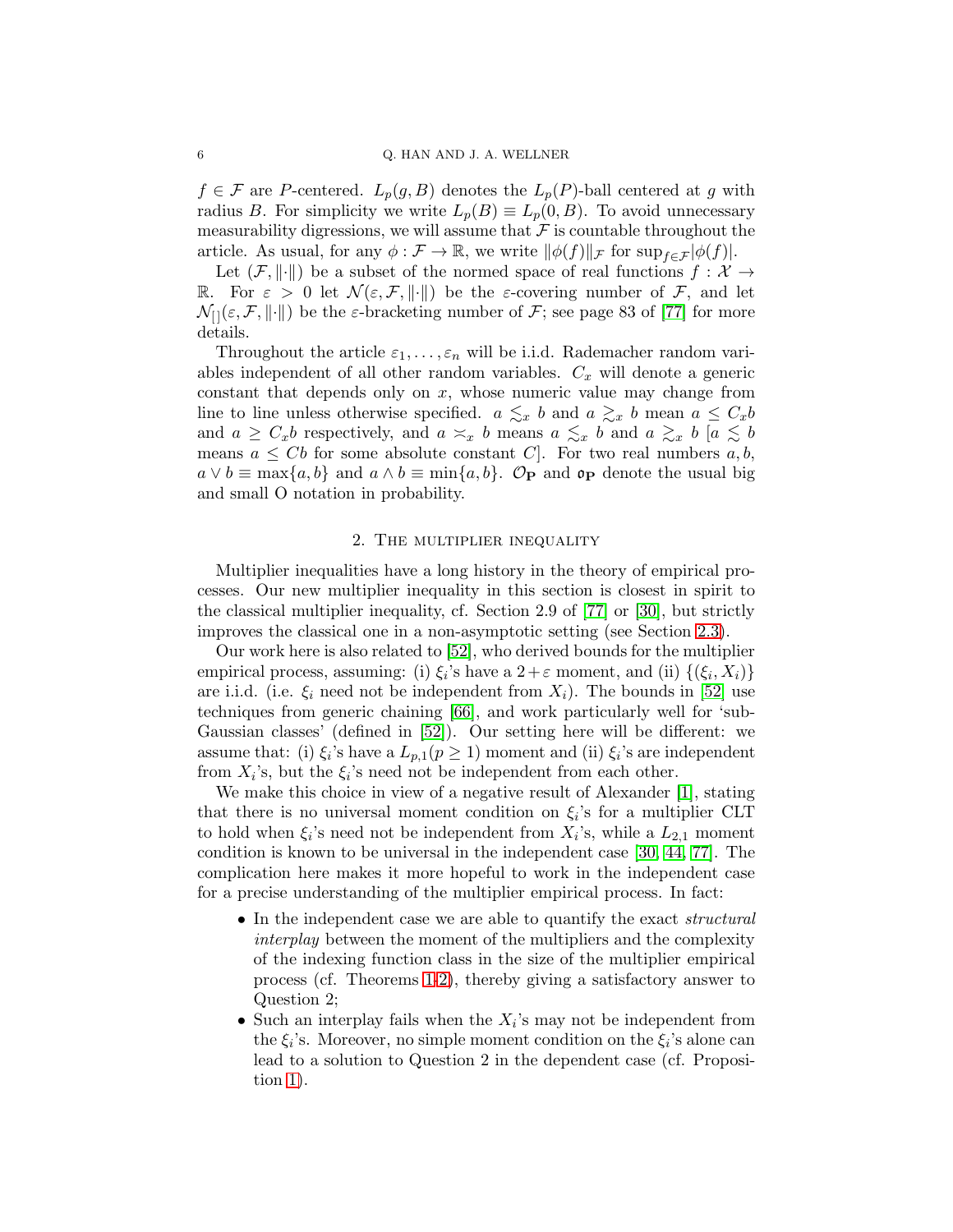#### 2.1. Upper bound. We first state the assumptions.

<span id="page-6-1"></span>Assumption A. Suppose that  $\xi_1, \ldots, \xi_n$  are independent of the random variables  $X_1, \ldots, X_n$ , and *either* of the following conditions holds:

- (A1)  $X_1, \ldots, X_n$  are i.i.d. with law P on  $(\mathcal{X}, \mathcal{A})$ , and F is P-centered.
- (A2)  $X_1, \ldots, X_n$  are permutation invariant, and  $\xi_1, \ldots, \xi_n$  are independent mean-zero random variables.

<span id="page-6-0"></span>**Theorem 1.** Suppose [A](#page-6-1)ssumption A holds. Let  $\{\mathcal{F}_k\}_{k=1}^n$  be a sequence of function classes such that  $\mathcal{F}_k \supset \mathcal{F}_n$  for any  $1 \leq k \leq n$ . Assume further that there exists a non-decreasing concave function  $\psi_n : \mathbb{R}_{\geq 0} \to \mathbb{R}_{\geq 0}$  with  $\psi_n(0) = 0$  such that

(2.1) 
$$
\mathbb{E}\bigg\|\sum_{i=1}^k \varepsilon_i f(X_i)\bigg\|_{\mathcal{F}_k} \leq \psi_n(k)
$$

holds for all  $1 \leq k \leq n$ . Then

(2.2) 
$$
\mathbb{E}\bigg\|\sum_{i=1}^n\xi_if(X_i)\bigg\|_{\mathcal{F}_n}\leq 4\int_0^\infty\psi_n\bigg(\sum_{i=1}^n\mathbb{P}(|\xi_i|>t)\bigg)\,dt.
$$

The primary application of Theorem [1](#page-6-0) to non-parametric regression prob-lems in Section [3](#page-11-0) involves a non-increasing sequence of function classes  $\mathcal{F}_1 \supset$  $\ldots \supset \mathcal{F}_n$ . It is also possible to use Theorem [1](#page-6-0) for the case  $\mathcal{F}_1 = \cdots = \mathcal{F}_n$ ; see Section [4](#page-18-0) for an application to the sparse linear regression model.

The following corollary provides a canonical concrete application of Theorem [1.](#page-6-0)

<span id="page-6-2"></span>Corollary 1. Consider the same assumptions as in Theorem [1.](#page-6-0) Assume for simplicity that  $\xi_i$ 's have the same marginal distributions. Suppose that for some  $\gamma \geq 1$ , and some constant  $\kappa_0 > 0$ ,

(2.3) 
$$
\mathbb{E}\left\|\sum_{i=1}^k \varepsilon_i f(X_i)\right\|_{\mathcal{F}_k} \leq \kappa_0 \cdot k^{1/\gamma}
$$

holds for all  $1 \leq k \leq n$ . Then for any  $p \geq 1$  such that  $\|\xi_1\|_{p,1} < \infty$ ,

$$
\mathbb{E}\bigg\|\sum_{i=1}^n \xi_i f(X_i)\bigg\|_{\mathcal{F}_n} \leq 4\kappa_0 \cdot n^{\max\{1/\gamma,1/p\}} \|\xi_1\|_{\min\{\gamma,p\},1}.
$$

*Proof.* First consider  $\gamma \leq p$ . In this case, letting  $\psi_n(t) \equiv \kappa_0 t^{1/\gamma}$  in Theorem [1,](#page-6-0) we see that  $\mathbb{E}\|\sum_{i=1}^n \xi_i f(X_i)\|_{\mathcal{F}_{n,\alpha}} \leq 4\kappa_0 \cdot n^{1/\gamma} \|\xi_1\|_{\gamma,1}$ . On the other hand, if  $\gamma > p$ , we can take  $\psi_n(t) \equiv \kappa_0 t^{1/p}$  to conclude that  $\mathbb{E} \Vert \sum_{i=1}^n \xi_i f(X_i) \Vert_{\mathcal{F}_n} \le$  $4\kappa_0 \cdot n^{1/p} \|\xi_1\|_{p,1}$ . Note that  $\gamma \ge 1$  ensures the concavity of  $\psi_n$ .

Corollary [1](#page-6-2) says that the upper bound for the multiplier empirical process has two components: one part comes from the growth rate of the empirical process; another part comes from the moment barrier of the multipliers  $\xi_i$ 's.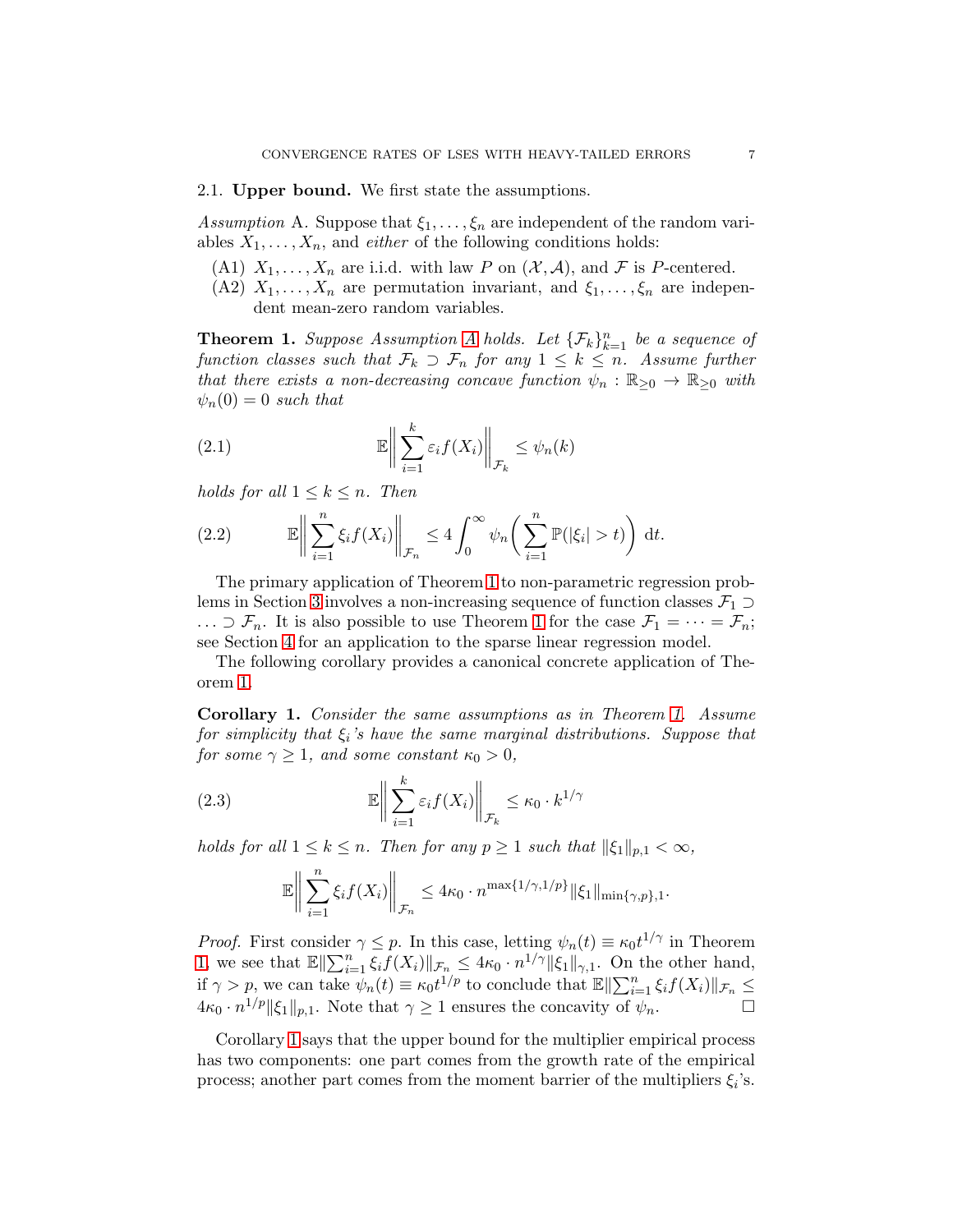Remark 1. One particular case for application of Theorem [1](#page-6-0) and Corol-lary [1](#page-6-2) is the following. Let  $\delta_1 \geq \ldots \geq \delta_n \geq 0$  be a sequence of nonincreasing non-negative real numbers, and  ${\mathcal F}$  be an arbitrary function class. Let  $\mathcal{F}_k \equiv \mathcal{F}(\delta_k) \equiv \{f \in \mathcal{F} : Pf^2 < \delta_k^2\}$  be the 'local' set of  $\mathcal{F}$  with  $L_2$ -radius at most  $\delta_k$ . There exists a large literature on controlling such localized empirical processes; a classical device suited for applications in nonparametric problems is to use local maximal inequalities under either the uniform or bracketing entropy conditions (cf. Proposition [4\)](#page-22-0).

An important choice in statistical applications for  $\delta_k$  is given by

(2.4) 
$$
\mathbb{E}\bigg\|\sum_{i=1}^k \varepsilon_i f(X_i)\bigg\|_{\mathcal{F}(\delta_k)} \lesssim k\delta_k^2.
$$

As will be seen in Section [3,](#page-11-0) the above choice  $\{\delta_k\}$  corresponds to the rate of convergence of the LSE in the nonparametric regression model [\(1.1\)](#page-0-0).

In this case Theorem [1](#page-6-0) and Corollary [1](#page-6-2) yield that

(2.5) 
$$
\mathbb{E}\bigg\|\sum_{i=1}^n \xi_i f(X_i)\bigg\|_{\mathcal{F}(\delta_n)} \lesssim n\delta_n^2
$$

given sufficient moments of the  $\xi_i$ 's.

Remark 2. Choosing  $\gamma \geq 2$  in Corollary [1](#page-6-2) corresponds to the bounded Donsker regime<sup>[2](#page-7-0)</sup> for the empirical process. In this case we only need  $\|\xi_1\|_{2,1}$  <  $\infty$  to ensure the multiplier empirical process to also be bounded Donsker. This moment condition is generally unimprovable in view of [\[43\]](#page-47-5). On the other hand, such a choice of  $\gamma$  can fail due to: (i) failure of integrability of the envelope functions of the classes  $\{\mathcal{F}_k\}$ , or (ii) failure of the classes  $\{\mathcal{F}_k\}$  to be bounded Donsker. (i) is related to the classical Marcinkiewicz-Zygmund strong laws of large numbers and the generalizations of those to empirical measures, see [\[2,](#page-45-1) [48,](#page-47-6) [50\]](#page-48-3). For (ii), some examples in this regard can be found in [\[64\]](#page-48-4), Chapter 11 of [\[25\]](#page-46-3), see also Proposition 17.3.7 of [\[62\]](#page-48-5).

Theorem [1](#page-6-0) and Corollary [1](#page-6-2) only concern the first moment of the suprema of the multiplier empirical process. For higher moments, we may use the following Hoffmann-Jørgensen/Talagrand type inequality relating the  $q$ -th moment estimate with the first moment estimate.

<span id="page-7-1"></span>**Lemma 1** (Proposition 3.1 of [\[29\]](#page-47-7)). Let  $q \geq 1$ . Suppose  $X_1, \ldots, X_n$  are i.i.d. with law P and  $\xi_1, \ldots, \xi_n$  are i.i.d. with  $\|\xi_1\|_{2\vee q} < \infty$ . Let F be a class of functions with  $\sup_{f \in \mathcal{F}} Pf^2 \leq \sigma^2$  such that either  $\mathcal F$  is P-centered, or  $\xi_1$  is centered. Then

$$
\mathbb{E}\sup_{f\in\mathcal{F}}\bigg|\sum_{i=1}^n\xi_if(X_i)\bigg|^q\leq K^q\bigg[\bigg(\mathbb{E}\sup_{f\in\mathcal{F}}\bigg|\sum_{i=1}^n\xi_if(X_i)\bigg|\bigg)^q
$$

<span id="page-7-0"></span> $2\mathcal{F}$  is said to be *bounded Donsker* if  $\sup_{n\in\mathbb{N}} \mathbb{E} \sup_{f \in \mathcal{F}} \left| \frac{1}{\sqrt{n}} \sum_{i=1}^n \varepsilon_i f(X_i) \right| < \infty$ .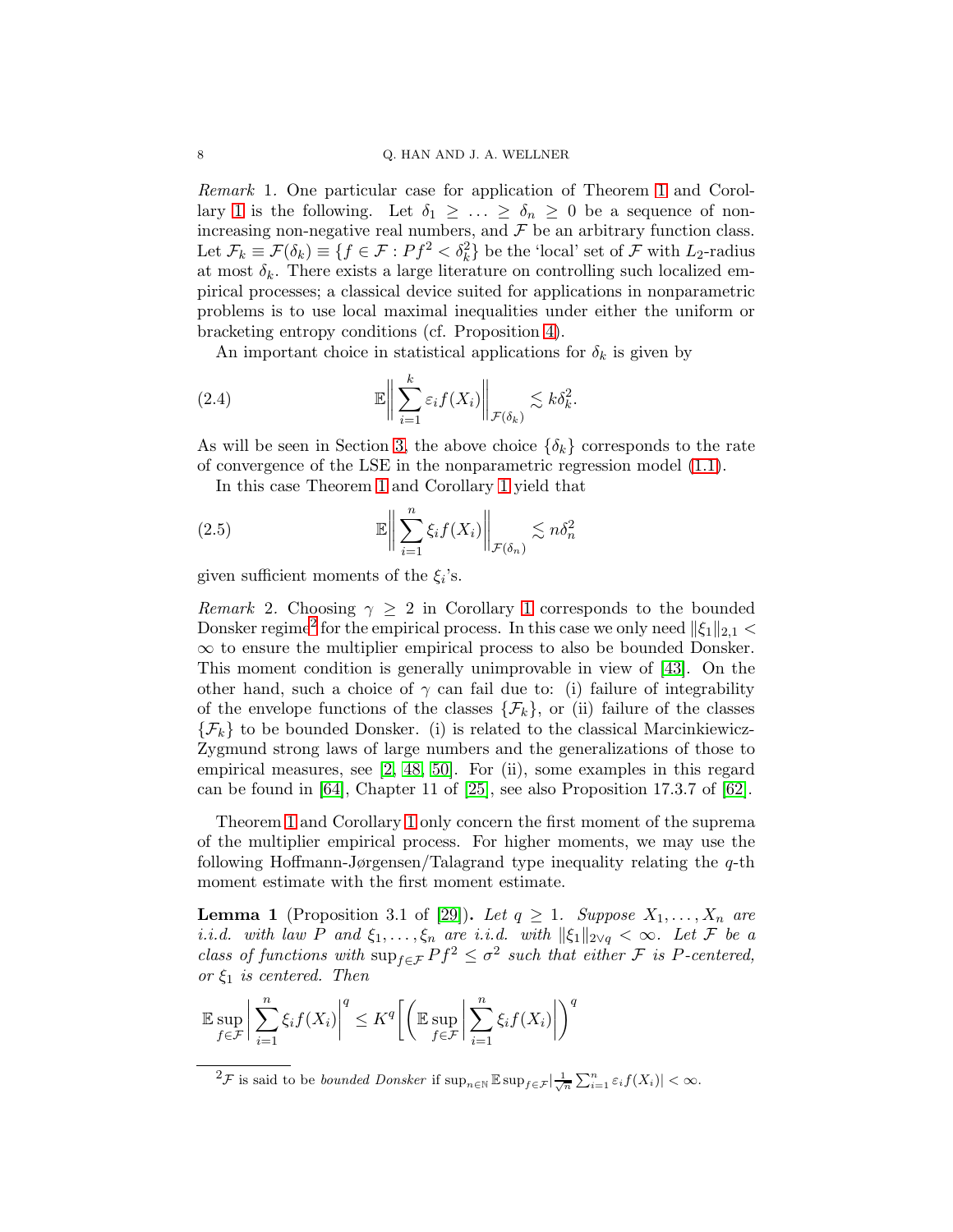$$
+ q^{q/2} (\sqrt{n} ||\xi_1||_2 \sigma)^q + q^q \mathbb{E} \max_{1 \le i \le n} |\xi_i|^q \sup_{f \in \mathcal{F}} |f(X_i)|^q \bigg].
$$

Here  $K > 0$  is a universal constant.

2.2. Lower bound. Theorem [1](#page-6-0) and Corollary [1](#page-6-2) do not require any structural assumptions on the function class  $\mathcal{F}$ . [\[52\]](#page-48-1) showed that for a 'sub-Gaussian' class, a  $2 + \varepsilon$  moment on i.i.d.  $\xi_i$ 's suffices to conclude that the multiplier empirical process behaves like the canonical Gaussian process. One may therefore wonder if the moment barrier for the multipliers in Corollary [1](#page-6-2) is due to an artifact of the proof. Below in Theorem [2](#page-8-0) we show that this barrier is intrinsic for general classes  $\mathcal{F}$ .

<span id="page-8-0"></span>**Theorem 2.** Let  $\mathcal{X} = [0,1]$  and P be a probability measure on X with Lebesgue density bounded away from 0 and  $\infty$ . Let  $\xi_1, \ldots, \xi_n$  be i.i.d. random variables such that  $\mathbb{E} \max_{1 \leq i \leq n} |\xi_i| \geq \kappa_0 n^{1/p}$  for some  $p > 1$  and some constant  $\kappa_0$  independent of  $\xi_1$ . Then for any  $\gamma > 2$ , there exists a sequence of function classes  $\{\mathcal{F}_k\}_{k=1}^n$  defined on X with  $\mathcal{F}_k \supset \mathcal{F}_n$  for any  $1 \leq k \leq n$ such that for n sufficiently large,

$$
\mathbb{E}\bigg\|\sum_{i=1}^k \varepsilon_i f(X_i)\bigg\|_{\mathcal{F}_k} \leq \kappa_1 \cdot k^{1/\gamma},
$$

holds for all  $1 \leq k \leq n$ , and that

$$
\mathbb{E}\bigg\|\sum_{i=1}^n \xi_i f(X_i)\bigg\|_{\mathcal{F}_n} \geq \kappa_1^{-1} n^{\max\{1/\gamma,1/p\}}.
$$

Here  $\kappa_1$  is a constant depending on  $\kappa_0$ ,  $\gamma$  and P.

Remark 3. The condition on the  $\xi_i$ 's will be satisfied, for example if the  $\xi_i$ 's are i.i.d. with the tail condition  $\mathbb{P}(|\xi_i| > t) \ge \kappa'_0/(1 + t^p)$  for  $t > 0$ .

Combined with Corollary [1,](#page-6-2) it is seen that the growth rate  $n^{\max\{1/\gamma,1/p\}}$ of the multiplier empirical process cannot be improved in general. This suggests an interesting phase transition phenomenon from a worst-case perspective: if the complexity of the function class dominates the effect of the tail of the multipliers, then the multiplier empirical process essentially behaves as the empirical process counterpart; otherwise the tail of the multipliers governs the growth of the multiplier empirical process.

Remark 4. The function class we constructed that witnesses the moment barrier rate  $n^{1/p}$  in Theorem [2](#page-8-0) can be simply taken to be the class of indicators over closed intervals on [0, 1]. Although being the 'simplest' function class in the theory of empirical processes, this class serves as an important running example that achieves the bad rate  $n^{1/p}$ .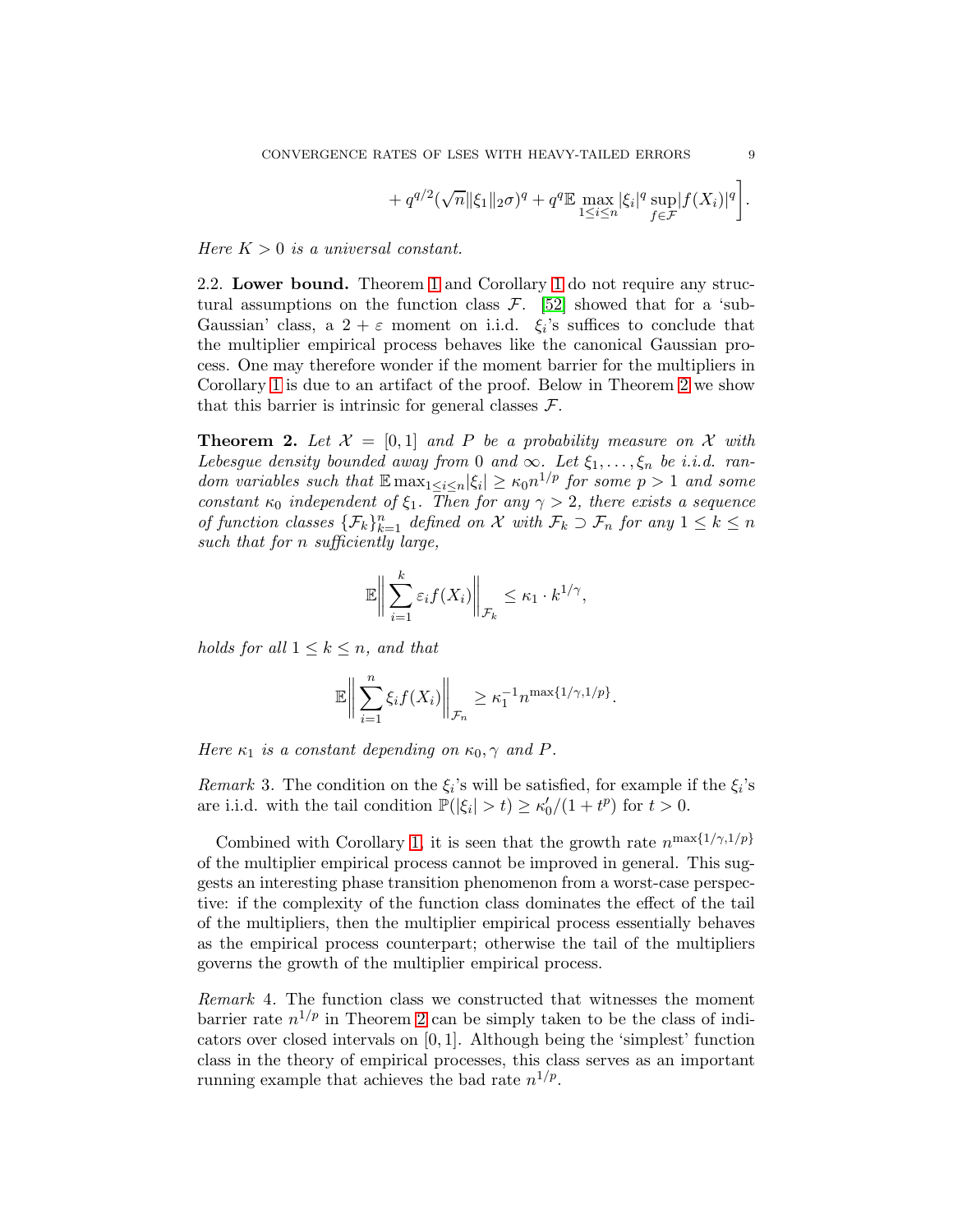<span id="page-9-0"></span>2.3. Comparison of Theorem [1](#page-6-0) with the multiplier inequality in [\[77\]](#page-49-1). In this section we compare the classical multiplier inequality in Theorem [1](#page-6-0) with the one in Section 2.9 of [\[77\]](#page-49-1), which originates from [\[32,](#page-47-8) [33,](#page-47-9) [43\]](#page-47-5); see also [\[30\]](#page-47-4): for i.i.d. mean-zero  $\xi_i$ 's and i.i.d.  $X_i$ 's, and for any  $1 \le n_0 \le n$ ,

<span id="page-9-1"></span>
$$
(2.6) \qquad \mathbb{E} \left\| \frac{1}{\sqrt{n}} \sum_{i=1}^{n} \xi_i f(X_i) \right\|_{\mathcal{F}} \lesssim (n_0 - 1) \mathbb{E} \| f(X_1) \|_{\mathcal{F}} \frac{\mathbb{E} \max_{1 \le i \le n} |\xi_i|}{\sqrt{n}} + \|\xi_1\|_{2,1} \max_{n_0 \le k \le n} \mathbb{E} \left\| \frac{1}{\sqrt{k}} \sum_{i=1}^{k} \varepsilon_i f(X_i) \right\|_{\mathcal{F}}.
$$

2.3.1. Non-asymptotic setting. The major drawback of [\(2.6\)](#page-9-1) is that it is not sharp in a non-asymptotic setting. For an illustration, let  $\xi_1, \ldots, \xi_n$  be i.i.d. multipliers with  $\|\xi_1\|_{p,1} < \infty (p \ge 2)$ ,  $X_i$ 's be i.i.d. uniformly distributed on  $[0, 1]$ , and F be a uniformly bounded function class on  $[0, 1]$  satisfying the entropy condition (F) with  $\alpha \in (0,2)$ . We apply  $(2.6)$  with  $\mathcal{F}(n^{-1/(2+\alpha)})$ (note that  $n^{-1/(2+\alpha)}$  is the usual local radius for  $1/\alpha$ -smooth problems) and local maximal inequalities for the empirical process (Proposition [4](#page-22-0) in Section [5](#page-21-0) below) to see that

<span id="page-9-2"></span>
$$
(2.7) \quad \mathbb{E}\left\|\frac{1}{\sqrt{n}}\sum_{i=1}^{n}\xi_{i}f(X_{i})\right\|_{\mathcal{F}(n^{-1/(2+\alpha)})} \lesssim \inf_{1\leq n_{0}\leq n} n_{0} \cdot n^{-1/2+1/p} + n_{0}^{-\frac{(2-\alpha)}{2(2+\alpha)}}
$$

$$
\asymp n^{-\frac{2-\alpha}{6+\alpha}\left(\frac{1}{2}-\frac{1}{p}\right)} \equiv n^{-\delta_{1}(\alpha,p)}.
$$

On the other hand, Corollary [1](#page-6-2) gives the rate:

<span id="page-9-3"></span>
$$
(2.8) \quad \mathbb{E}\left\|\frac{1}{\sqrt{n}}\sum_{i=1}^n\xi_if(X_i)\right\|_{\mathcal{F}(n^{-1/(2+\alpha)})}\lesssim n^{-\min\{\frac{2-\alpha}{2(2+\alpha)},1/2-1/p\}}\equiv n^{-\delta_2(\alpha,p)}.
$$

In the above inequalities we used the following bound for the symmetrized empirical process (for illustration we only consider bracketing entropy):

$$
\mathbb{E}\left\|\frac{1}{\sqrt{n}}\sum_{i=1}^n \varepsilon_i f(X_i)\right\|_{\mathcal{F}(n^{-1/(2+\alpha)})} \le J_{[1]}(n^{-1/(2+\alpha)}, \mathcal{F}, L_2(P))\left(1+\frac{J_{[1]}(n^{-1/(2+\alpha)}, \mathcal{F}, L_2(P))}{\sqrt{n}\cdot n^{-2/(2+\alpha)}}\right) \lesssim n^{\frac{2-\alpha}{2(2+\alpha)}},
$$

where in the last line of the above display we used

$$
J_{[}](n^{-1/(2+\alpha)}, \mathcal{F}, L_2(P)) = \int_0^{n^{-1/(2+\alpha)}} \sqrt{1 + \log \mathcal{N}_{[}](\varepsilon, \mathcal{F}, L_2(P))} \, \mathrm{d}\varepsilon \lesssim n^{\frac{2-\alpha}{2(2+\alpha)}}.
$$

It is easily seen that the bound  $(2.7)$  calculated from  $(2.6)$  is worse than [\(2.8\)](#page-9-3) because  $\delta_1(\alpha, p) < \delta_2(\alpha, p)$  for all  $\alpha \in (0, 2)$  and  $p \geq 2$ . Moreover, if  $p \geq 1 + 2/\alpha$ , the bound [\(2.8\)](#page-9-3) becomes  $n^{-\frac{2-\alpha}{2(2+\alpha)}}$ , which matches the rate for the symmetrized empirical process  $\mathbb{E} \|n^{-1/2} \sum_{i=1}^n \varepsilon_i f(X_i) \|_{\mathcal{F}(n^{-1/(2+\alpha)})}$ .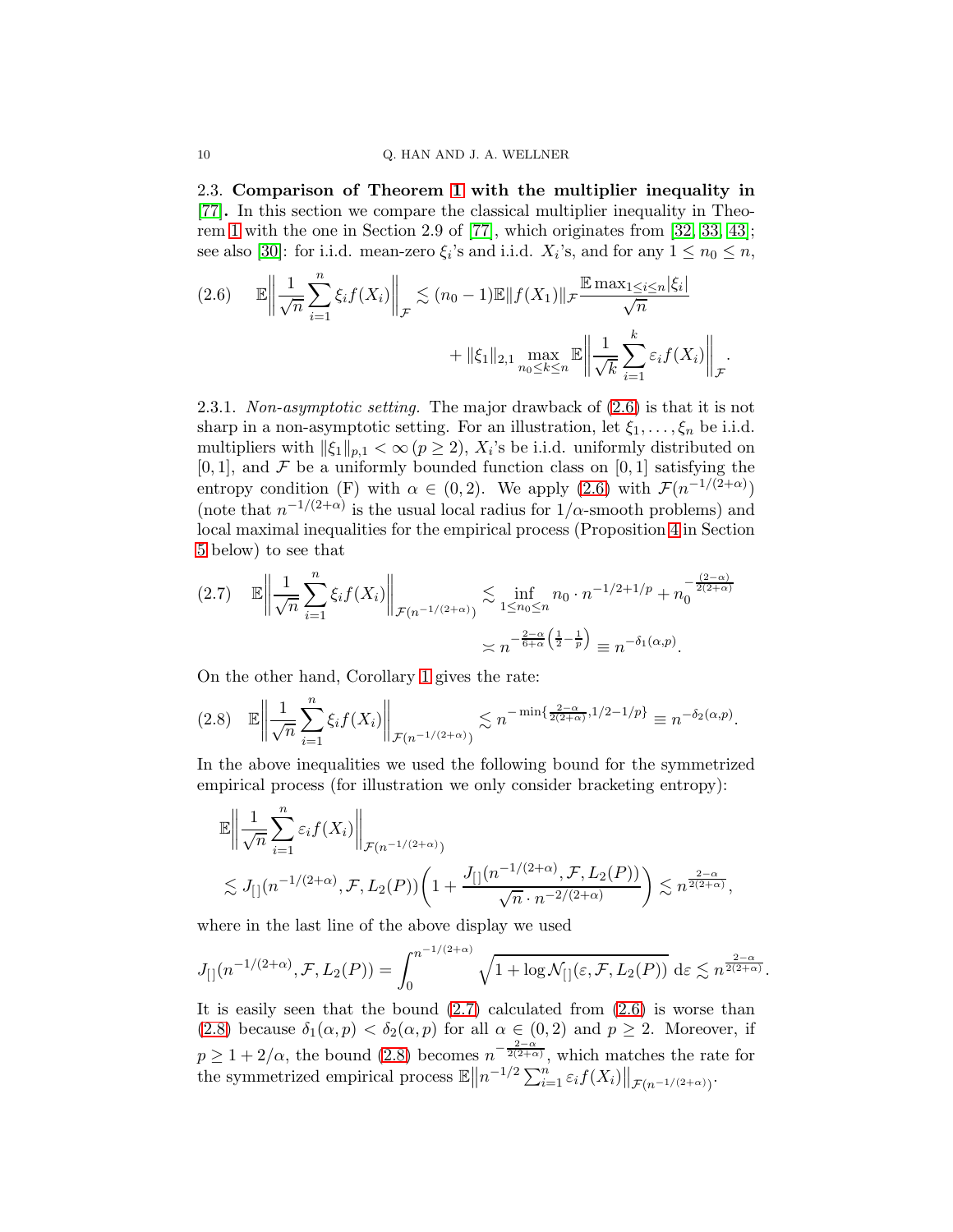2.3.2. Asymptotic setting. The primary application of  $(2.6)$  rests in studying asymptotic equicontinuity of the multiplier empirical process in the following sense. Suppose that  $\mathcal F$  is Donsker. Then by the integrability of the empirical process (see Lemma 2.3.11 of [\[77\]](#page-49-1))<sup>[3](#page-10-1)</sup>,  $\mathbb{E} \|n^{-1/2} \sum_{i=1}^n \varepsilon_i f(X_i) \| \mathcal{F}_\delta \to 0$  as  $n \to$  $\infty$  followed by  $\delta \to 0$ . Now apply [\(2.6\)](#page-9-1) via  $n \to \infty$ ,  $n_0 \to \infty$  followed by  $\delta \to 0$  we see that  $\mathbb{E} \|n^{-1/2} \sum_{i=1}^n \xi_i f(X_i) \|_{\mathcal{F}_{\delta}} \to 0$  as  $n \to \infty$  followed by  $\delta \to 0$  if  $\|\xi_1\|_{2,1} < \infty$ . This shows that  $\left(n^{-1/2}\sum_{i=1}^n \xi_i f(X_i)\right)_{f \in \mathcal{F}}$  satisfies a CLT in  $\ell^{\infty}(\mathcal{F})$  if  $\mathcal{F}$  is Donsker and the  $\xi_i$ 's are i.i.d. with  $\|\xi_1\|_{2,1} < \infty$ .

Our new multiplier inequality, Theorem [1,](#page-6-0) can also be used to study asymptotic equicontinuity of the multiplier empirical process with the help of the following lemma.

<span id="page-10-2"></span>**Lemma 2.** Fix a concave function  $\varphi : \mathbb{R}_{\geq 0} \to \mathbb{R}_{\geq 0}$  such that  $\varphi(x) \to \infty$  as  $x \to \infty$ . Let  $\{a_n\} \subset \mathbb{R}_{\geq 0}$  be such that  $a_n \to 0$  as  $n \to \infty$ , and  $\psi : \mathbb{R}_{\geq 0} \to \mathbb{R}_{\geq 0}$ be the least concave majorant of  $\{(n, a_n\varphi(n))\}_{n=0}^{\infty}$ . Then  $\psi(t)/\varphi(t) \to 0$  as  $t\to\infty$ .

The proof of this lemma can be found in Section [7.](#page-38-0) Take any sequence  $\delta_n \to 0$  and let  $a_n \equiv \mathbb{E} \|n^{-1/2} \sum_{i=1}^n \varepsilon_i f(X_i) \|_{\mathcal{F}_{\delta_n}}$ . By Lemma [2,](#page-10-2) the least concave majorant function  $\psi : \mathbb{R}_{\geq 0} \to \mathbb{R}_{\geq 0}$  of the map  $n \mapsto a_n n^{1/2} (n \geq 0)$ satisfies  $\psi(t)/t^{1/2} \to 0$  as  $t \to \infty$ . Now an application of Theorem [1](#page-6-0) and the dominated convergence theorem shows that

$$
\mathbb{E}\left\|\frac{1}{\sqrt{n}}\sum_{i=1}^n\xi_if(X_i)\right\|_{\mathcal{F}_{\delta_n}}\leq 4\int_0^\infty\frac{\psi(n\mathbb{P}(|\xi_1|>t))}{\sqrt{n\mathbb{P}(|\xi_1|>t)}}\cdot\sqrt{\mathbb{P}(|\xi_1|>t)}\,\mathrm{d}t\to 0
$$

as  $n \to \infty$ .

We note that the moment conditions of Theorem [1](#page-6-0) and [2](#page-8-0) have a small gap: in essence we require an  $L_{p,1}$  moment in Theorem 1, while an  $L_p$  moment is required in Theorem 2. In the context of multiplier CLTs discussed above, [\[43\]](#page-47-5) showed that the  $L_{2,1}$  moment condition is sharp—there exists a construction of a Banach space of X on which a multiplier CLT fails for  $\xi X$ if  $\|\xi_1\|_{2,1} = \infty$ . It remains open in our setting if  $L_{p,1}$  (or  $L_p$ ) is the exact moment requirement.

2.4. An impossibility result. In this section we formally prove an impossibility result, showing that the independence assumption between the  $X_i$ 's and the  $\xi_i$ 's is crucial for Theorem [1](#page-6-2) and Corollary 1 to hold.

<span id="page-10-0"></span>**Proposition 1.** Let  $\mathcal{X} \equiv \mathbb{R}$ . For every triple  $(\delta, \gamma, p)$  such that  $\delta \in (0, 1/2)$ ,  $2 < \gamma < 1 + 1/(2\delta)$  and  $2 \le p < \min\{4/\delta, 2\gamma/(1+\gamma\delta)\}\$ , there exist  $X_i$ 's and  $\xi_i$ 's satisfying: (i)  $\{(X_i, \xi_i)\}$ 's are i.i.d.; (ii)  $\xi_i$  is not independent from  $X_i$ but  $\mathbb{E}[\xi_1|X_1] = 0$ ,  $\|\xi_1\|_{p,1} < \infty$ , and a sequence of function classes  $\{\mathcal{F}_k\}_{k=1}^n$ 

<span id="page-10-1"></span><sup>&</sup>lt;sup>3</sup>Here  $\mathcal{F}_{\delta} \equiv \{f - g : f, g \in \mathcal{F}, ||f - g||_{L_2(P)} \leq \delta\}.$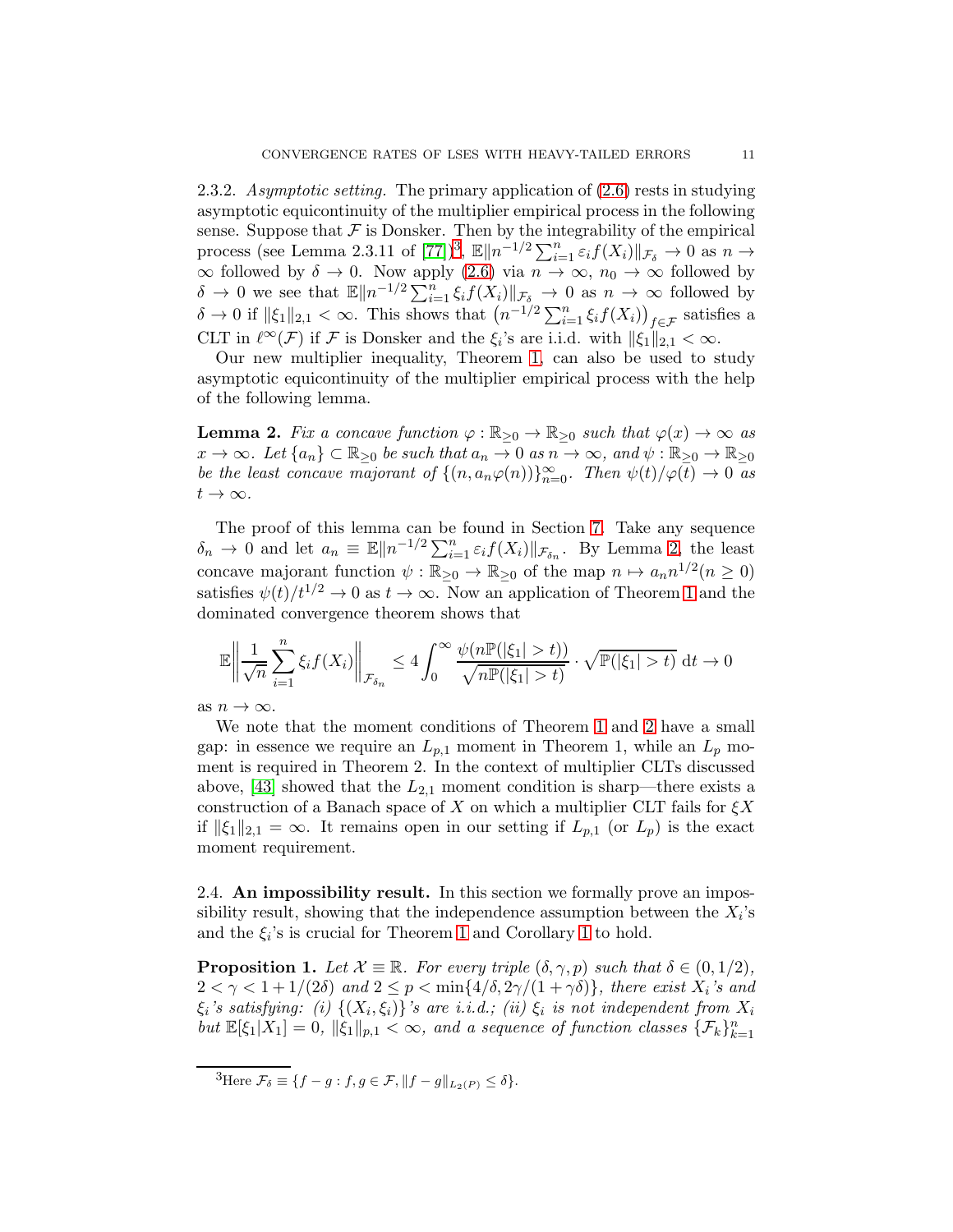defined on X with  $\mathcal{F}_k \supset \mathcal{F}_n$  for any  $1 \leq k \leq n$ , such that

$$
\mathbb{E}\bigg\|\sum_{i=1}^k \varepsilon_i f(X_i)\bigg\|_{\mathcal{F}_k} \lesssim k^{1/\gamma},
$$

holds for all  $1 \leq k \leq n$ , and that

$$
\mathbb{E}\bigg\|\sum_{i=1}^n \xi_i f(X_i)\bigg\|_{\mathcal{F}_n} \gtrsim_p \omega(n),
$$

where  $\omega(n) \geq n^{\beta} \cdot n^{\max\{1/\gamma,1/p\}}$  for some  $\beta = \beta(\delta,\gamma,p) > 0$ . In other words,  $\omega(n)$  grows faster than  $n^{\max\{1/\gamma,1/p\}}$  (= the upper bound in Theorem [1](#page-6-0) and Corollary [1\)](#page-6-2) by a positive power of  $n$ .

Proposition [1](#page-10-0) is a negative result for the multiplier empirical processes in the similar vein as in [\[1\]](#page-45-0), but more quantitatively: there is no universal moment condition for the multipliers that yield a positive solution to Question 2 when the  $X_i$ 's and the  $\xi_i$ 's are allowed to be dependent.

<span id="page-11-1"></span>Remark 5. The basic trouble for removing the independence assumption between the  $X_i$ 's and the  $\xi_i$ 's can be seen by the following example. Let  $X_i$ 's be i.i.d. mean-zero random variables with a finite second moment. Then clearly  $\sum_{i=1}^{n} X_i$  grows at a rate  $\mathcal{O}_P(n^{1/2})$  by the CLT. On the other hand, let  $\xi_i = \varepsilon_i X_i$  where  $\varepsilon_i$ 's are independent Rademacher random variables. Then the multiplier sum  $\sum_{i=1}^{n} \xi_i X_i = \sum_{i=1}^{n} \varepsilon_i X_i^2$  may grow at a rate as fast as  $\mathcal{O}_{\mathbf{P}}(n^{1-\delta})$ , if  $\varepsilon_1 X_1^2$  is in the domain of attraction of a symmetric stable law with index close to 1.

### <span id="page-11-0"></span>3. Nonparametric regression: least squares estimation

In this section, we apply our new multiplier inequalities in Section [2](#page-5-0) to study the least squares estimator (LSE) [\(1.2\)](#page-1-1) in the nonparametric regres-sion model [\(1.1\)](#page-0-0) when the errors  $\xi_i$ 's are heavy-tailed (E'), independent of the  $X_i$ 's (but need not be independent of each other), and the model satisfies the entropy condition (F).

Our results here are related to the recent ground-breaking work of Mendelson and his coauthors [\[42,](#page-47-10) [51,](#page-48-6) [54,](#page-48-7) [55\]](#page-48-8). These papers proved rate-optimality of ERM procedures under a  $2 + \varepsilon$  moment condition on the errors, in a general structured learning framework that contains models satisfying sub-Gaussian/small-ball conditions. Their framework also allows arbitrary dependence between the errors  $\xi_i$ 's and the  $X_i$ 's. See [\[53\]](#page-48-9) for some recent development. Here the reasons for our focus on the different structure models with entropy conditions, are twofold:

- Entropy is a standard and well-understood notion for the complexity of a large class of models, see examples in [\[30,](#page-47-4) [77\]](#page-49-1).
- The moment condition on the errors needed to guarantee rate-optimality of the LSE in our setting is no longer a  $2 + \varepsilon$  moment. In fact, as we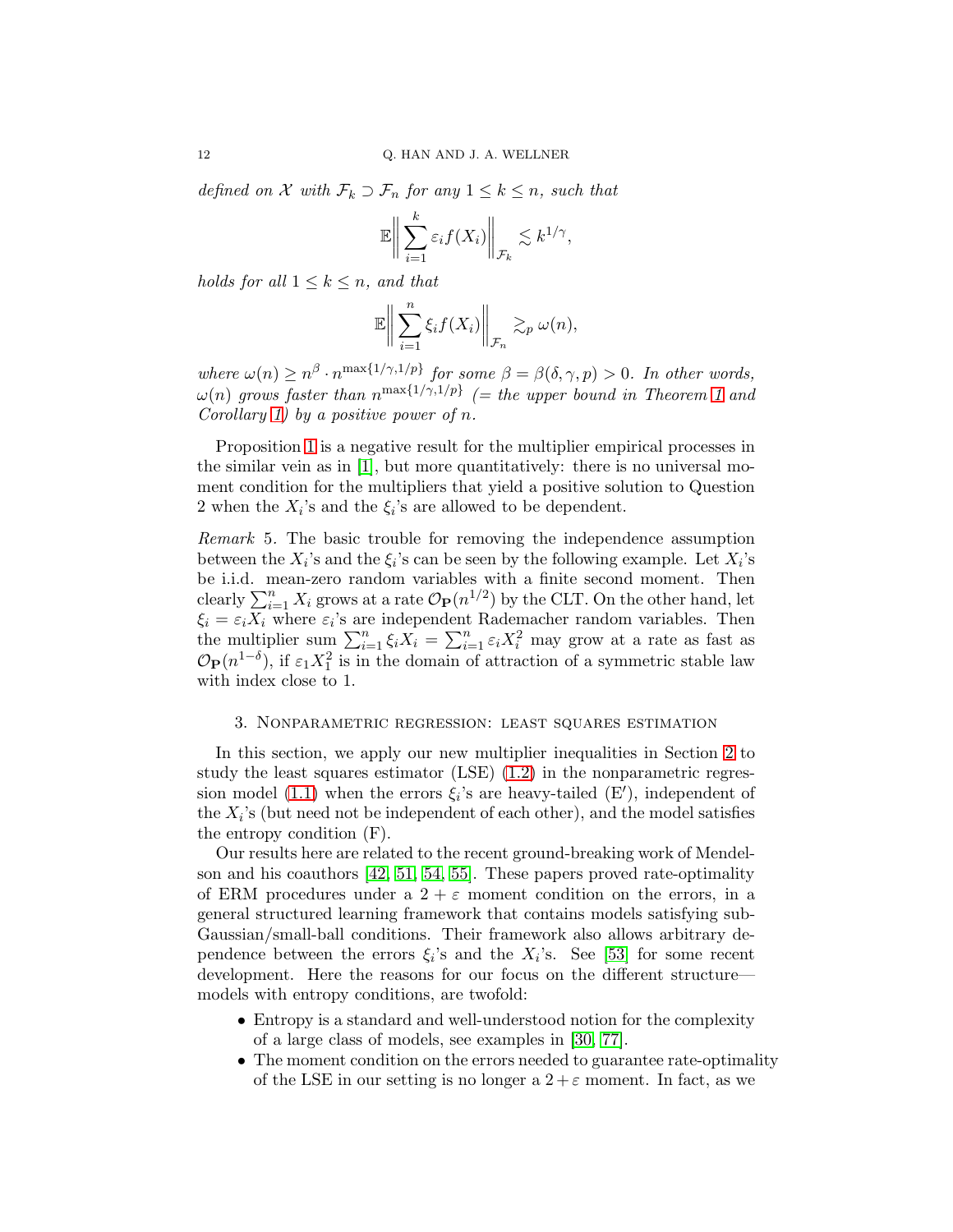will show,  $p \geq 1 + 2/\alpha$  (cf. Theorems [3](#page-12-0)[-4\)](#page-14-0) moments are needed for such a guarantee.

The reason that we work with independent errors is more fundamental: when the errors  $\xi_i$ 's are allowed to be dependent on the  $X_i$ 's, there is no universal moment condition on the  $\xi_i$ 's alone that guarantees the rate-optimality of the LSE (cf. Proposition [3\)](#page-17-0). In fact, even in the family of one-dimensional linear regression models with heteroscedastic errors of any finite p-th moment, the convergence rate of the LSE can be as slow as specified (cf. Remark [10\)](#page-17-1).

### 3.1. Upper bound for the convergence rates of the LSE.

<span id="page-12-0"></span>**Theorem 3.** Suppose that  $\xi_1, \ldots, \xi_n$  are mean-zero errors independent of  $X_1, \ldots, X_n$  with the same marginal distributions, and  $\|\xi_1\|_{p,1} < \infty$  for some  $p \geq 1$ . Further suppose that F is a P-centered function class (if the  $\xi_i$ 's are i.i.d. F need not be P-centered) such that  $\mathcal{F} - f_0 \subset L_\infty(1)$  satisfies the entropy condition (F) with some  $\alpha \in (0,2)$ . Then the LSE  $f_n$  in [\(1.2\)](#page-1-1) satisfies

<span id="page-12-1"></span>(3.1) 
$$
\|\hat{f}_n - f_0\|_{L_2(P)} = \mathcal{O}_{\mathbf{P}}\left(n^{-\frac{1}{2+\alpha}} \vee n^{-\frac{1}{2} + \frac{1}{2p}}\right).
$$

Furthermore, if  $\xi_i$ 's are i.i.d. and  $p \geq 2$ , then [\(3.1\)](#page-12-1) holds in expectation:

(3.2) 
$$
\mathbb{E} \|\hat{f}_n - f_0\|_{L_2(P)} = \mathcal{O}\big(n^{-\frac{1}{2+\alpha}} \vee n^{-\frac{1}{2} + \frac{1}{2p}}\big).
$$

One interesting consequence of Theorem [3](#page-12-0) is a convergence rate of the LSE when the errors only have a  $L_{p,1}$  moment  $(1 < p \leq 2)$ .

**Corollary 2.** Suppose the assumptions in Theorem [3](#page-12-0) hold with  $p \in (1, 2]$ . Then

$$
\|\hat{f}_n - f_0\|_{L_2(P)} = \mathcal{O}_{\mathbf{P}}\left(n^{-\frac{1}{2} + \frac{1}{2p}}\right) = \mathfrak{o}_{\mathbf{P}}(1).
$$

Consistency of the LSE has been a classical topic, see e.g. [\[70,](#page-48-10) [74\]](#page-49-2) for sufficient and necessary conditions in this regard under a second moment assumption on the errors. Here Theorem [3](#page-12-0) provides a quantitative rate of convergence of the LSE when the errors may not even have a second moment (under stronger conditions on  $\mathcal{F}$ ).

The connection between the proof of Theorem [3](#page-12-0) and the new multiplier inequality in Section [2](#page-5-0) is the following reduction scheme.

<span id="page-12-4"></span>**Proposition 2.** Suppose that  $\xi_1, \ldots, \xi_n$  are mean-zero random variables independent of  $X_1, \ldots, X_n$ , and  $\mathcal{F} - f_0 \subset L_\infty(1)$ . Further assume that

<span id="page-12-2"></span>(3.3) 
$$
\mathbb{E} \sup_{f \in \mathcal{F}: ||f - f_0||_{L_2(P)}} \left| \frac{1}{\sqrt{n}} \sum_{i=1}^n \xi_i (f - f_0)(X_i) \right| \lesssim \phi_n(\delta),
$$

and

<span id="page-12-3"></span>(3.4) 
$$
\mathbb{E} \sup_{f \in \mathcal{F}: ||f - f_0||_{L_2(P)}} \left| \frac{1}{\sqrt{n}} \sum_{i=1}^n \varepsilon_i (f - f_0)(X_i) \right| \lesssim \phi_n(\delta).
$$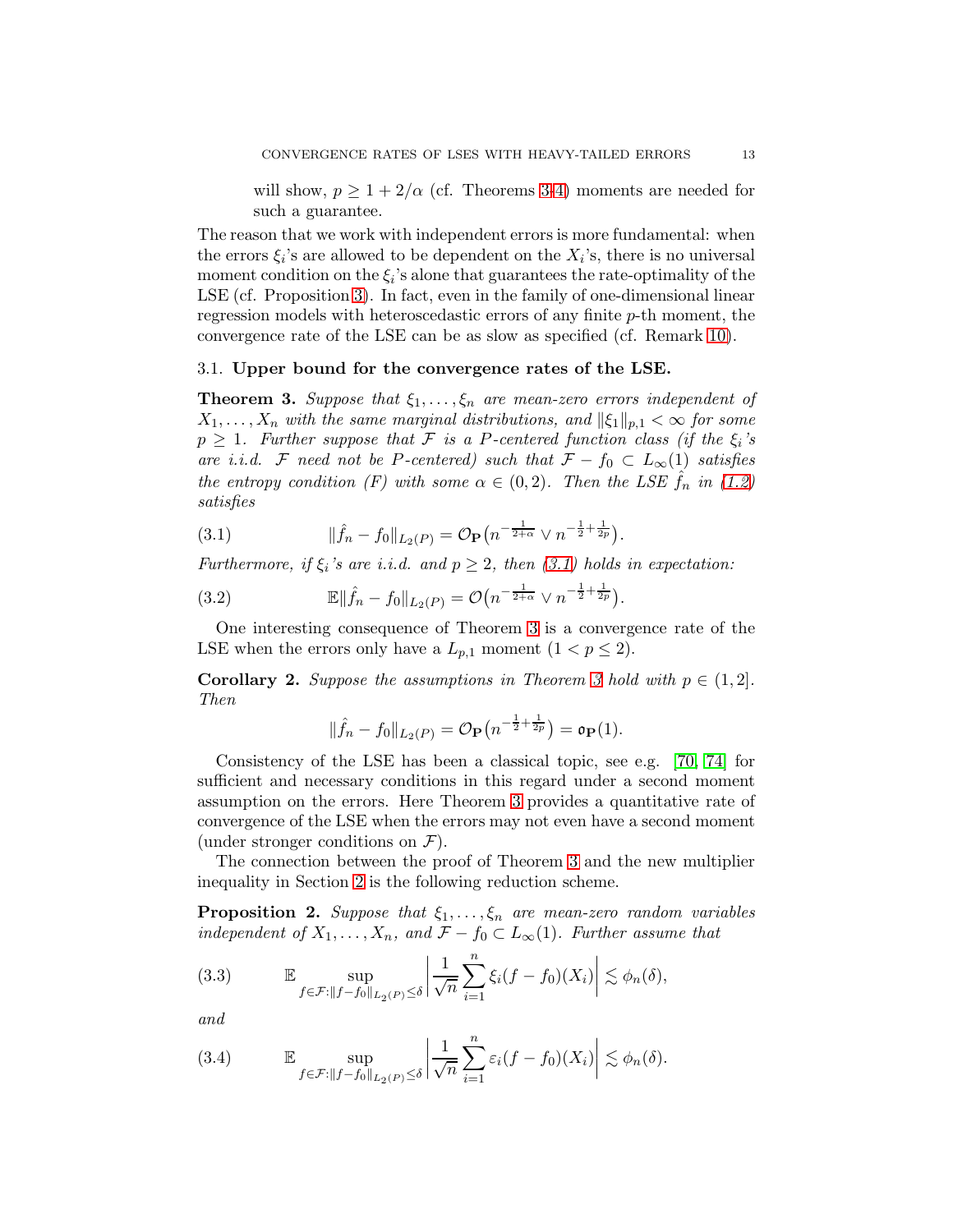hold for some  $\phi_n$  such that  $\delta \mapsto \phi_n(\delta)/\delta$  is non-increasing. Then  $\|\hat{f}_n$  $f_0\|_{L_2(P)} = \mathcal{O}_{\mathbf{P}}(\delta_n)$  holds for any  $\delta_n$  such that  $\phi_n(\delta_n) \leq \sqrt{n}\delta_n^2$ . Furthermore, if  $\xi_1, \ldots, \xi_n$  are i.i.d. mean-zero with  $\|\xi_1\|_p < \infty$  for some  $p \geq 2$ , then  $\mathbb{E} \|\hat{f}_n - f_0\|_{L_2(P)} = \mathcal{O}(\delta_n)$  for any  $\delta_n \geq n^{-\frac{1}{2} + \frac{1}{2p}}$  such that  $\phi_n(\delta_n) \leq \sqrt{n}\delta_n^2$ .

The remaining task in the proof of Theorem [3](#page-12-0) is a calculation of the modulus of continuity of the (multiplier) empirical process involved in [\(3.3\)](#page-12-2) and [\(3.4\)](#page-12-3) using Theorem [1](#page-6-0) and local maximal inequalities for the empirical process (see Proposition [4\)](#page-22-0).

*Remark* 6. Some remarks on the assumptions on  $\mathcal{F}$ .

- (1) The entropy condition (F) is standard in nonparametric statistics literature. The condition  $\alpha \in (0, 2)$  additionally requires F to be a Donsker class. Although the proof applies to non-Donsker function classes with  $\alpha \geq 2$ , the first term in [\(3.1\)](#page-12-1) becomes sub-optimal in general, see [\[10\]](#page-46-0).
- (2)  $\mathcal F$  is assumed to be P-centered when the errors  $\xi_i$ 's have an arbitrary dependence structure. It is known from [\[78\]](#page-49-3) (see Theorem 1, page 638) that for a centered function class, the minimax risk of estimating a regression function under arbitrary errors with second moments uniformly bounded, is no worse than that for i.i.d. Gaussian errors. If the errors are i.i.d., then  $\mathcal F$  need not be P-centered (as stated in the theorem).
- (3) The uniform boundedness assumption on  $\mathcal F$ , including many classical examples (cf. Section 9.3 of [\[75\]](#page-49-0)), should be primarily viewed as a method of proof: all that we need is  $\|\hat{f}_n\|_{\infty} = \mathcal{O}_{\mathbf{P}}(1)$ . In subsequent work of the authors [\[34\]](#page-47-11), this method is applied to shape-restricted regression problems in a heavy-tailed regression setting.

Remark 7. Here in Theorem [3](#page-12-0) we focus on the regression model [\(1.1\)](#page-0-0) with errors  $\xi_i$ 's independent from  $X_i$ 's. This is crucial: we show below in Propo-sition [3](#page-17-0) that the independence assumption between the  $X_i$ 's and  $\xi_i$ 's cannot be relaxed for the rate in Theorem [3](#page-12-0) to hold.

On the other hand, our Theorem [3](#page-12-0) is useful in handling centered models with arbitrarily dependent errors in the regression model. This complements Mendelson's work [\[42,](#page-47-10) [51,](#page-48-6) [54,](#page-48-7) [55,](#page-48-8) [56\]](#page-48-11) that allows arbitrary dependence between  $\xi_i$  and  $X_i$ 's with independent observations in a learning framework.

Remark 8. In Theorem [3](#page-12-0) the results are 'in probability' and 'in expectation' statements. It is easy to see from the proof that a tail estimate can be obtained for  $\|\hat{f}_n - f_0\|_{L_2(P)}$ : if  $\|\xi_1\|_{p,1} < \infty$  for some  $p \ge 2$ , then

$$
\mathbb{P}(\delta_n^{-1} \|\hat{f}_n - f_0\|_{L_2(P)} > t) \leq Ct^{-p},
$$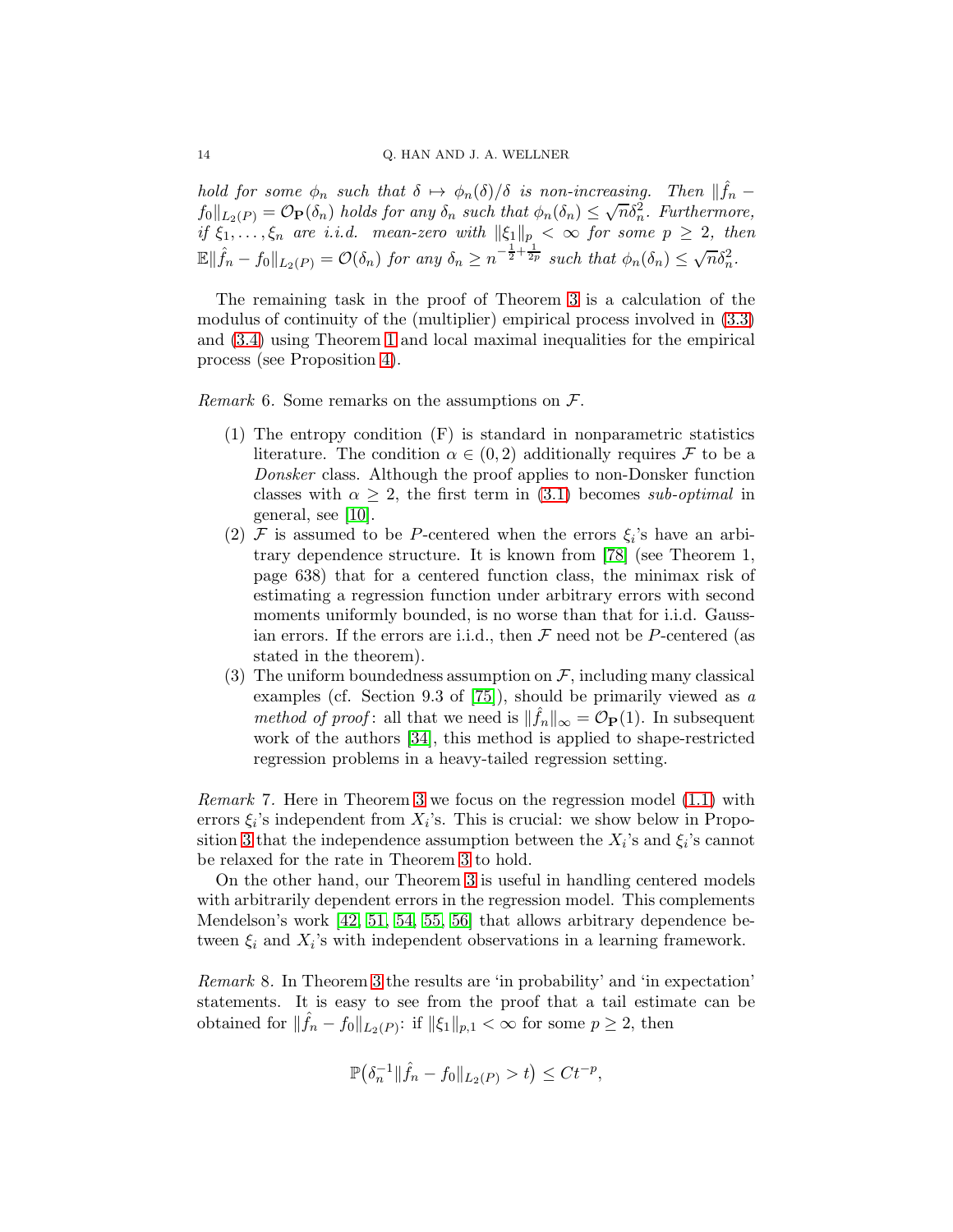where  $\delta_n \equiv n^{-\frac{1}{2+\alpha}} \vee n^{-\frac{1}{2}+\frac{1}{2p}}$ . Constructing estimators other than the LSE that give rise to exponential tail bound under a heavy-tailed regression setting is also of significant interest. We refer the readers to, e.g. [\[24,](#page-46-4) [45,](#page-47-12) [47\]](#page-47-13) and references therein for this line of research.

3.2. Lower bound for the convergence rates of the LSE. At this point, [\(3.1\)](#page-12-1) only serves as an upper bound for the convergence rates of the LSE. Since the rate  $n^{-\frac{1}{2+\alpha}}$  corresponds to the optimal rate in the Gaussian regression case [\[79\]](#page-49-4), it is natural to conjecture that this rate cannot be improved. On the other hand, the 'noise' rate  $n^{-\frac{1}{2} + \frac{1}{2p}}$  is due to the reduction scheme in Proposition [2,](#page-12-4) which relates the convergence rate of the LSE to the size of the multiplier empirical process involved. It is natural to wonder if this 'noise rate' is a proof artifact due to some possible deficiency in Proposition [2.](#page-12-4)

<span id="page-14-0"></span>**Theorem 4.** Let  $\mathcal{X} = [0,1]$  and P be a probability measure on X with Lebesgue density bounded away from 0 and  $\infty$ , and  $\xi_i$ 's are i.i.d. mean-zero errors independent of  $X_i$ 's. Then for each  $\alpha \in (0, 2)$  and  $2 \vee \sqrt{\log n} \le p \le$  $(\log n)^{1-\delta}$  with some  $\delta \in (0,1/2)$ , there exists a function class  $\mathcal{F} \equiv \mathcal{F}_n$ , and some  $f_0 \in \mathcal{F}$  with  $\mathcal{F} - f_0$  satisfying the entropy condition (F), such that the following holds: there exists some law for the error  $\xi_1$  with  $\|\xi_1\|_{p,1} \lesssim \log n$ , such that for n sufficiently large, there exists some least squares estimator  $f_n^*$  over  $\mathcal{F}_n$  satisfying

$$
\mathbb{E}||f_n^* - f_0||_{L_2(P)} \ge \rho \cdot \left(n^{-\frac{1}{2+\alpha}} \vee n^{-\frac{1}{2} + \frac{1}{2p}}\right) (\log n)^{-2}.
$$

Here  $\rho > 0$  is a (small) constant independent of n.

Theorem [4](#page-14-0) has two claims. The first claim justifies the heuristic conjecture that the convergence rate for the LSE with heavy-tailed errors under entropy conditions, should be no better than the optimal rate in the Gaussian regression setting. Although here we give an existence statement, the proof is constructive: in fact we use (essentially) a Hölder class. Other function classes are also possible if we can handle the Poisson (small-sample) domain of the empirical process indexed by these classes.

The second claim asserts that for any entropy level  $\alpha \in (0, 2)$ , there exist 'hard models' for which the noise level dominates the risk for the least squares estimator. Here are some examples for these hard models:

**Example 1.** A benchmark model witnessing the worst case rate  $\mathcal{O}(n^{-\frac{1}{2} + \frac{1}{2p}})$ (up to logarithmic factors) is (almost) the one we used in Theorem [2,](#page-8-0) i.e. the class of indicators  $<sup>4</sup>$  $<sup>4</sup>$  $<sup>4</sup>$  over closed intervals in [0, 1].</sup>

Example 2. Consider more general classes <sup>4</sup>

$$
\mathcal{F}_k \equiv \bigg\{ \sum_{i=1}^k c_i \mathbf{1}_{[x_{i-1}, x_i]} : |c_i| \le 1,
$$

<span id="page-14-1"></span><sup>4</sup> excluding the indicators indexed by intervals that are too short.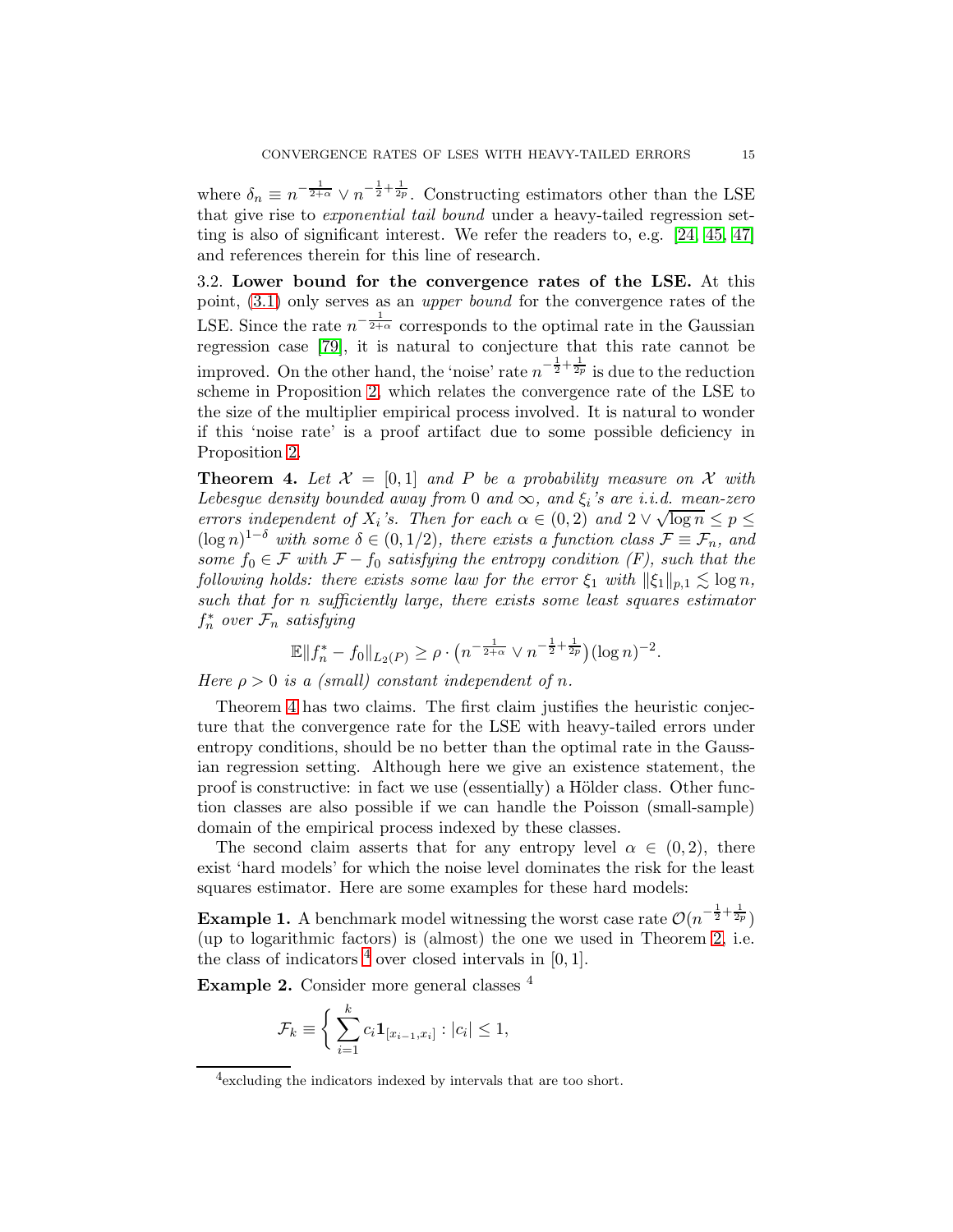

FIGURE 1. Tradeoff between the complexity of the function class and the noise level of the errors in the convergence rates for the LSE. The critical curve (purple):  $p = 1 + 2/\alpha$ .

<span id="page-15-1"></span>
$$
0 \le x_0 < x_1 < \ldots < x_{k-1} < x_k \le 1, \}, k \ge 1.
$$

The classes  $\mathcal{F}_k$  also witness the worst case rate  $\mathcal{O}(n^{-\frac{1}{2} + \frac{1}{2p}})$  (up to logarithmic factors) since they contain all indicators over closed intervals on  $[0, 1]$ , and are closely related to problems in the change-point estimation/detection literature. For instance, the case  $k = 1$  is of particular importance in epidemic and signal processing applications; see [\[3,](#page-45-2) [80\]](#page-49-5) from a testing perspective of the problem. From an estimation viewpoint, [\[13\]](#page-46-5) proposed an  $\ell_0$ -type penalized LSE for estimating regression functions in  $\mathcal{F}_k$ , where a (nearly) parametric rate is obtained under a sub-Gaussian condition on the errors. Our results here suggest that such least-squares type estimators may not work well for estimating step functions with multiple change-points if the errors are heavy-tailed.

Example 3. Yet another class is given by the regression problem involving image restoration (or edge estimation), see e.g. [\[39,](#page-47-14) [40\]](#page-47-15) or Example 9.3.7 of [\[75\]](#page-49-0) (but we consider a random design). In particular, the class  $\mathscr{C} \equiv$  $\{1_C : C \subset [0,1]^d \text{ is convex}\}^5$  $\{1_C : C \subset [0,1]^d \text{ is convex}\}^5$  also witnesses the lower bound  $\mathcal{O}(n^{-\frac{1}{2} + \frac{1}{2p}})$  (up to logarithmic factors) since it contains all indicators over hypercubes on  $[0, 1]^d$ .

3.3. Some positive and negative implications for the LSE. Combining Theorems [3](#page-12-0) and [4,](#page-14-0) we see that the tradeoff in the size of the multiplier empirical process between the complexity of the function class and the heaviness of the tail of the errors (multipliers) tranlates into the convergence rate of the LSE (cf. Figure [1\)](#page-15-1). In particular, Theorems [3](#page-12-0) and [4](#page-14-0) indicate both some positive and negative aspects of the LSE in a heavy-tailed regression setting:

# (Positive implications for the LSE):

<span id="page-15-0"></span><sup>5</sup> excluding the indicators indexed by sets with too small volume.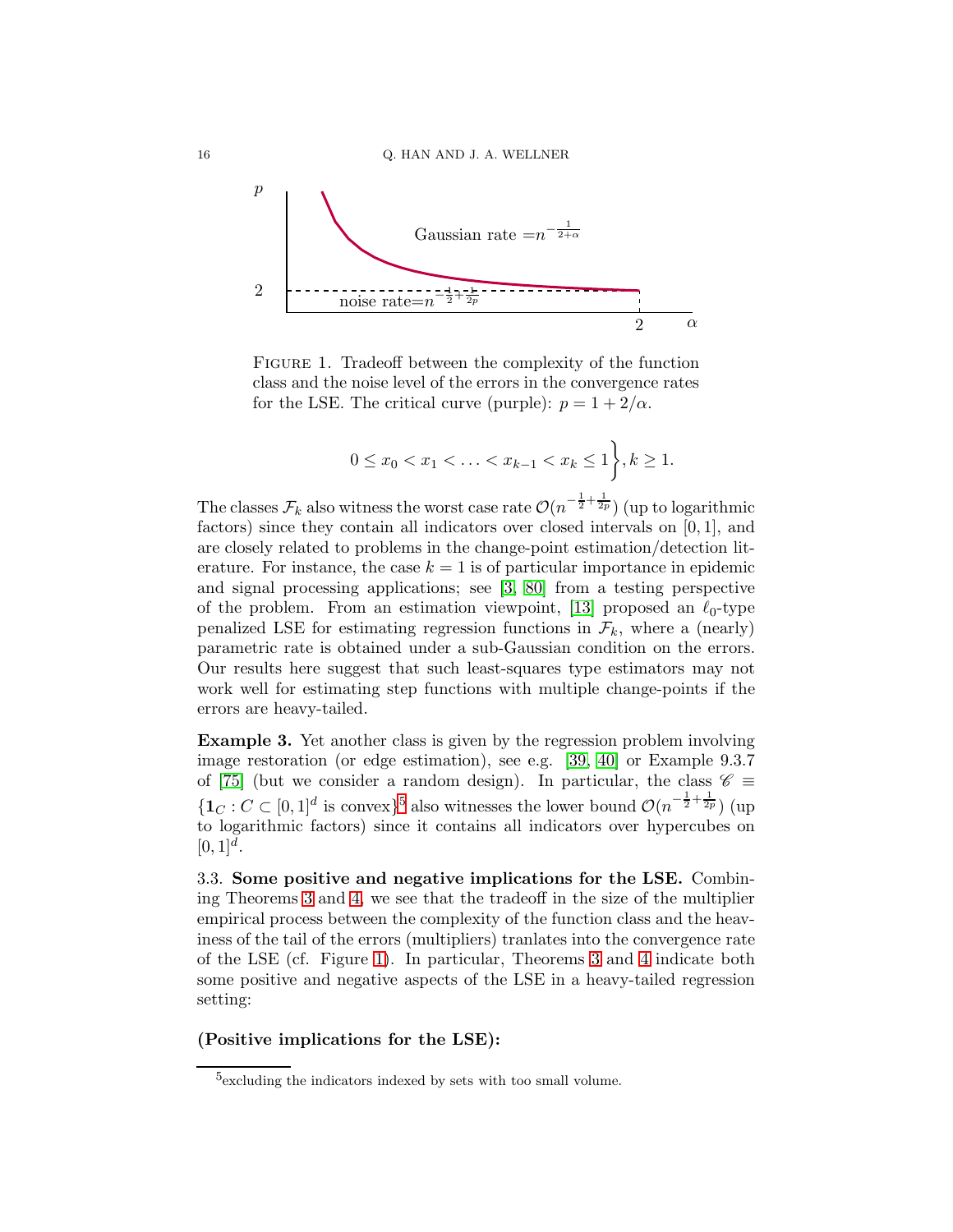If  $p \geq 1 + 2/\alpha$ , then  $\|\hat{f}_n - f_0\|_{L_2(P)} = \mathcal{O}_{\mathbf{P}}\left(n^{-\frac{1}{2+\alpha}}\right)$ . In this case, the noise level is 'small' compared with the complexity of the function class so that the LSE achieves the optimal rate as in the case for i.i.d. Gaussian errors (see [\[79\]](#page-49-4)).

# (Negative implications for the LSE):

If  $p < 1 + 2/\alpha$ , then  $\|\hat{f}_n - f_0\|_{L_2(P)} = \mathcal{O}_P(n^{-\frac{1}{2} + \frac{1}{2p}})$ . In this case, the noise is so heavy-tailed that the *worst-case* rate of convergence of the LSE is governed by this noise rate (see above for examples). The negative aspect of the LSE is that this noise rate reflects a genuine deficiency of the LSE as an estimation procedure, rather than the difficulty due to the 'hard model' in such a heavy-tailed regression setting. In fact, we can design simple robust procedures to outperform the LSE in terms of the rate of convergence.

To see this, consider the least-absolute-deviation(LAD) estimator  $f_n$  (see e.g. [\[27,](#page-47-16) [59,](#page-48-12) [60\]](#page-48-13), or page 336 of [\[77\]](#page-49-1)) defined by  $\tilde{f}_n = \arg\min_{f \in \mathcal{F}} \frac{1}{n}$  $\frac{1}{n}\sum_{i=1}^n|Y_i$  $f(X_i)$ . It follows from a minor modification of the proof <sup>[6](#page-16-0)</sup> in page 336 of [\[77\]](#page-49-1) that as long as the errors  $\xi_i \equiv M\eta_i$ 's for some  $\eta_i$  admitting a smooth enough density, median zero and a first moment, and  $M > 0$  not too small, then under the same conditions as in Theorem [3,](#page-12-0) the LAD estimator  $f_n$ satisfies

$$
\sup_{f_0 \in \mathcal{F}} \mathbb{E}_{f_0} \|\tilde{f}_n - f_0\|_{L_2(P)} \leq \mathcal{O}\big(n^{-\frac{1}{2+\alpha}}\big),
$$

where clearly the noise rate  $\mathcal{O}(n^{-\frac{1}{2} + \frac{1}{2p}})$  induced by the moment of the errors does not occur. For statistically optimal procedures that do not even require a first moment on the errors, we refer the reader to [\[7\]](#page-46-6).

It is worthwhile to note that the shortcomings of the LSE quantified here also rigorously justify the motivation of developing other robust procedures (cf.  $[4, 14, 15, 18, 19, 24, 35, 36, 45, 46, 47, 57]$  $[4, 14, 15, 18, 19, 24, 35, 36, 45, 46, 47, 57]$  $[4, 14, 15, 18, 19, 24, 35, 36, 45, 46, 47, 57]$  $[4, 14, 15, 18, 19, 24, 35, 36, 45, 46, 47, 57]$  $[4, 14, 15, 18, 19, 24, 35, 36, 45, 46, 47, 57]$  $[4, 14, 15, 18, 19, 24, 35, 36, 45, 46, 47, 57]$  $[4, 14, 15, 18, 19, 24, 35, 36, 45, 46, 47, 57]$  $[4, 14, 15, 18, 19, 24, 35, 36, 45, 46, 47, 57]$  $[4, 14, 15, 18, 19, 24, 35, 36, 45, 46, 47, 57]$  $[4, 14, 15, 18, 19, 24, 35, 36, 45, 46, 47, 57]$  $[4, 14, 15, 18, 19, 24, 35, 36, 45, 46, 47, 57]$  $[4, 14, 15, 18, 19, 24, 35, 36, 45, 46, 47, 57]$ ).

Remark 9. Our Theorems [3](#page-12-0) and [4](#page-14-0) show that the moment condition

$$
p \ge 1 + 2/\alpha
$$

that guarantees the LSE to converge at the optimal rate (as in the case for Gaussian errors), is the best one can hope *under entropy conditions alone*. On the other hand, this condition may be further improved if additional structure is available. For instance, in the isotonic regression case  $(\alpha = 1)$ , our theory requires  $p \geq 3$  to guarantee an optimal  $n^{-1/3}$  rate for the isotonic LSE, while it is known (cf. [\[81\]](#page-49-6)) that a second moment assumption on the errors ( $p = 2$ ) suffices. The benefits of this extra structure due to shape constraints are investigated in further work by the authors [\[34\]](#page-47-11).

<span id="page-16-0"></span><sup>&</sup>lt;sup>6</sup>More specifically, we can proceed by replacing the empirical measure  $\mathbb{P}_n$  by P, slightly restricting the suprema of the empirical process to  $1/n \lesssim P(f - f_0)^2 < \delta^2$  in the third display on page 336 of [\[77\]](#page-49-1), and noting that Theorem 3.4.1 of [\[77\]](#page-49-1) can be strengthened to an expectation since the empirical processes involved are bounded.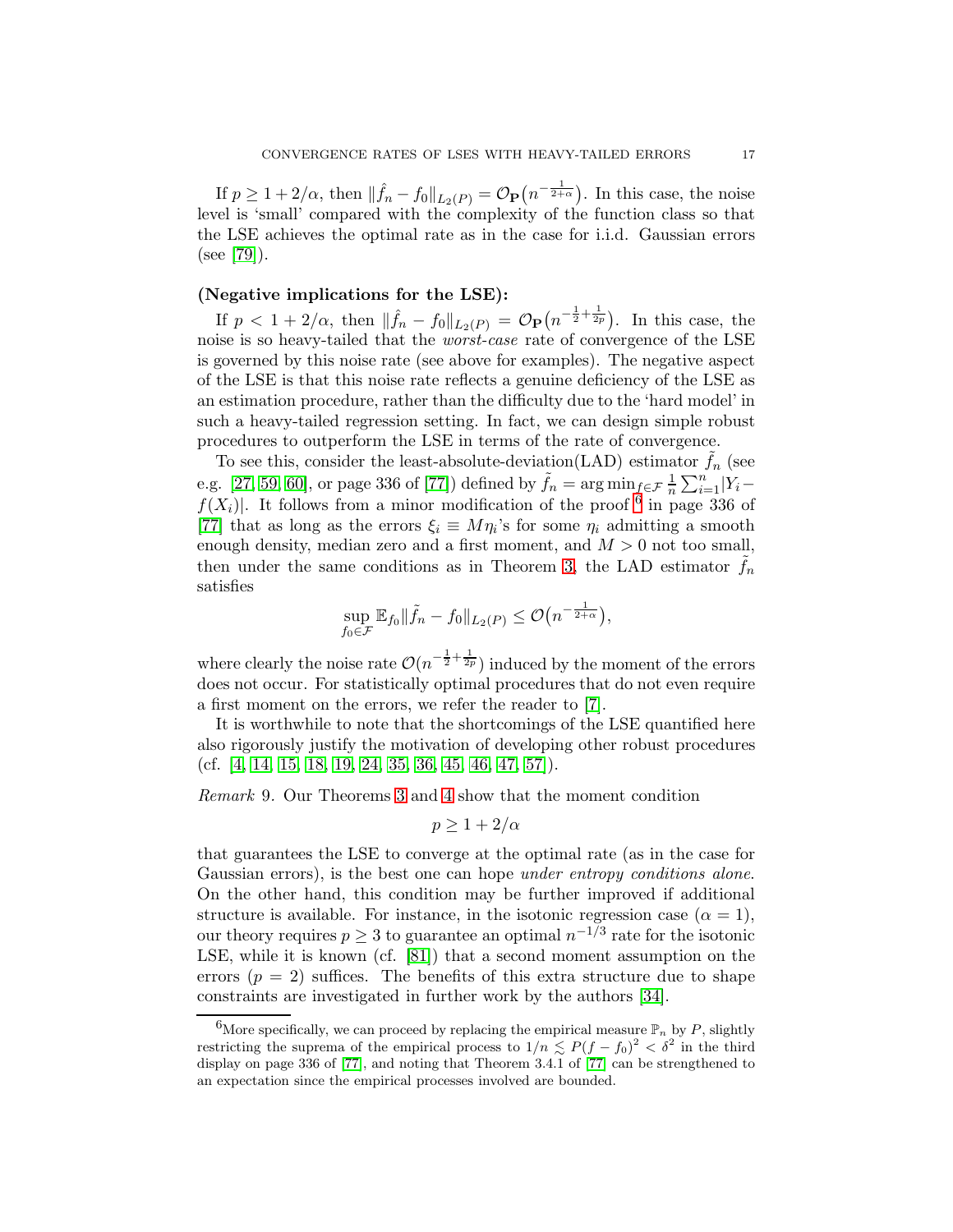3.4. An impossiblility result. In this section, dual to the impossibility result in Proposition [1](#page-10-0) for the multiplier empirical process, we formally prove that the independence assumption between the  $X_i$ 's and the  $\xi_i$ 's is necessary for the rate in Theorems [3](#page-12-0) and [4](#page-14-0) to hold.

<span id="page-17-0"></span>**Proposition 3.** Consider the regression model [\(1.1\)](#page-0-0) without assuming independence between the  $X_i$ 's and the  $\xi_i$ 's. Let  $\mathcal{X} \equiv \mathbb{R}$ . For every triple  $(\delta, \alpha, p)$ such that  $\delta \in (0, 1/2)$ ,  $4\delta < \alpha < 2$  and  $2 \le p < \min\{4/\delta, (2+4/\alpha)/(1+(1+$  $2/\alpha(\delta)$ , there exist

- $X_i$ 's and  $\xi_i$ 's satisfying: (i)  $\{(X_i, \xi_i)\}$ 's are i.i.d.; (ii)  $\xi_i$  is not independent from  $X_i$  but  $\mathbb{E}[\xi_1|X_1] = 0$ ,  $\|\xi_1\|_{p,1} < \infty$ ;
- a function class  $\mathcal{F} \equiv \mathcal{F}_n$ , and some  $f_0 \in \mathcal{F}$  with  $\mathcal{F} f_0$  satisfying the entropy condition  $(F)$ ,

such that the following holds: for n sufficiently large, there exists some least squares estimator  $f_n^*$  over  $\mathcal{F}_n$  satisfying

$$
\mathbb{E}||f_n^* - f_0||_{L_2(P)} \ge \delta_n
$$

where  $\delta_n \geq n^{\beta} \cdot (n^{-1/(2+\alpha)} \vee n^{-1/2+1/(2p)})$  for some  $\beta = \beta(\delta, \alpha, p) > 0$ . In other words,  $\delta_n$  shrinks to 0 slower than  $n^{-1/(2+\alpha)} \vee n^{-1/2+1/(2p)}$  (= the rate of the LSE in Theorems [3](#page-12-0) and  $4)$  by a positive power of n.

Proposition [3](#page-17-0) is a negative result on the LSE: there is no universal moment condition on  $\xi_i$ 's that guarantees the rate-optimality of the LSE when the errors  $\xi_i$ 's can be dependent on the  $X_i$ 's.

<span id="page-17-1"></span>Remark 10. One basic model underlying the construction of Proposition [3](#page-17-0) is the following: consider the (one-dimensional) linear regression model with heteroscedastic errors

$$
Y_i = \alpha_0 X_i + \xi_i, \quad i = 1, \dots, n
$$

where  $\xi_i = \varepsilon_i X_i$  for some independent Rademacher random variables  $\varepsilon_i$ 's. Clearly  $\mathbb{E}[\xi_i|X_i] = 0$ , but  $\xi_i$  is (highly) dependent on  $X_i$ . The least squares estimator  $\hat{\alpha}_n \equiv \arg \min_{\alpha \in \mathbb{R}} n^{-1} \sum_{i=1}^n (Y_i - \alpha X_i)^2$  has a closed form:

$$
\hat{\alpha}_n \equiv \frac{\sum_{i=1}^n X_i Y_i}{\sum_{i=1}^n X_i^2} = \alpha_0 + \frac{\sum_{i=1}^n \varepsilon_i X_i^2}{\sum_{i=1}^n X_i^2}.
$$

Suppose  $X_i$ 's have a finite second moment, then by the SLLN,  $\hat{\alpha}_n \to \alpha_0$ a.s., but the convergence rate of  $\|\hat{f}_n - f_0\|_{L_2(P)} = |\hat{\alpha}_n - \alpha_0| \|X_1\|_2$  can be as slow as any  $n^{-\delta}$ : note that  $\sum_{i=1}^n X_i^2 = \mathcal{O}(n)$  under the assumed second moment condition on  $X_i$  $\sum$ oment condition on  $X_i$ 's, while the sum of the centered random variables  $\sum_{i=1}^n \varepsilon_i X_i^2$  may have a growth rate  $\mathcal{O}(n^{1-\delta})$  if  $\varepsilon_1 X_1^2$  is in the domain of attraction of a symmetric stable law with index close to 1 (recall Remark [5\)](#page-11-1).

A simple modification of the construction along the lines of the proof of Proposition [1](#page-10-0) allows the situation where  $\xi_i$ 's have a finite p-th moment  $(p \ge 2)$ , while the convergence rate of the LSE can be as slow as  $n^{-\delta}$ .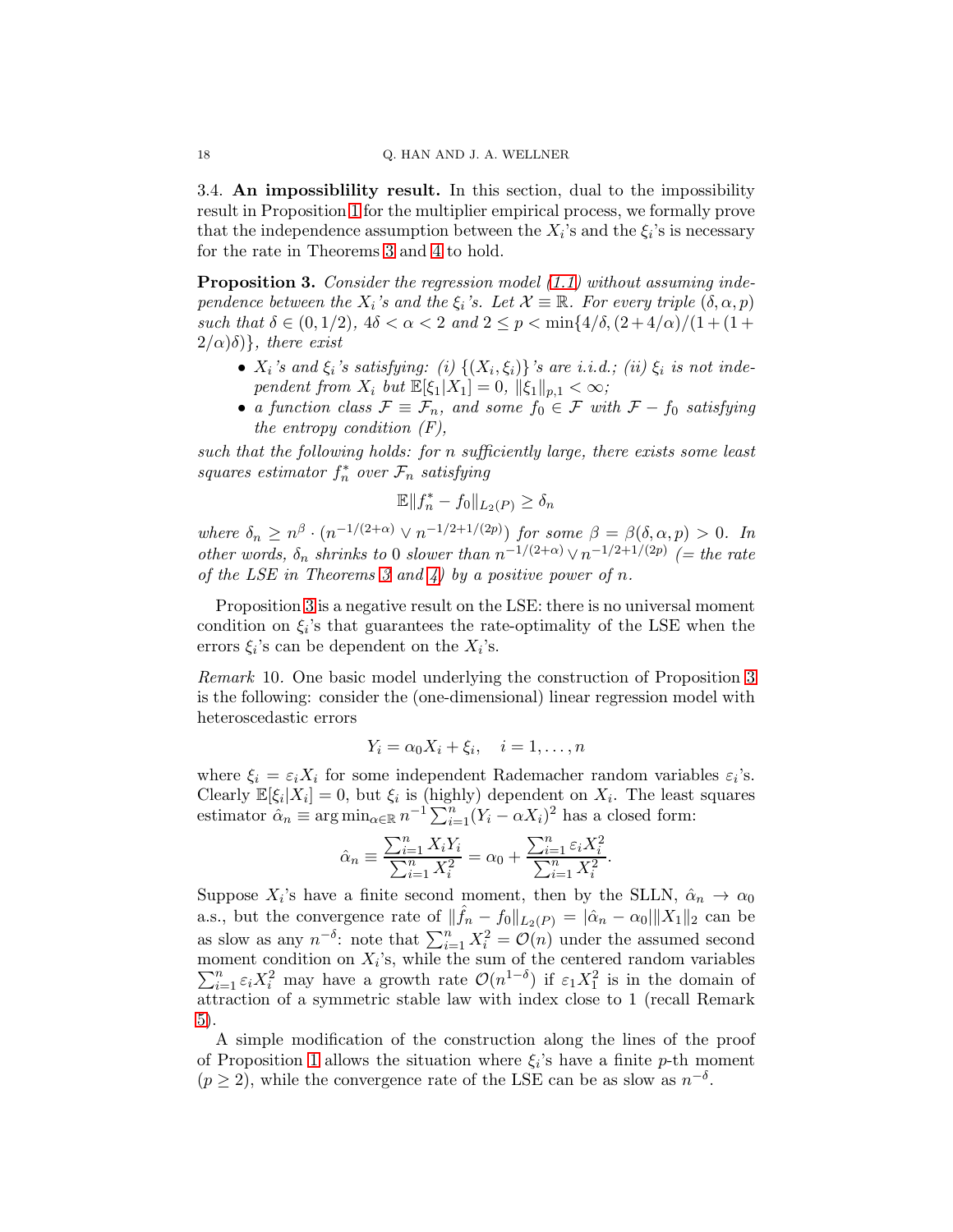So in order to derive the rate-optimality of the LSE under any universal moment condition on the errors  $\xi_i$ 's, in a framework that allows arbitrary dependence between the  $\xi_i$ 's and the  $X_i$ 's, it is necessary to impose conditions on the model  $\mathcal F$  to exclude the counter-examples (as in [\[42,](#page-47-10) [51,](#page-48-6) [54,](#page-48-7) [55,](#page-48-8) [56\]](#page-48-11)).

#### 4. Sparse linear regression: Lasso revisited

<span id="page-18-0"></span>In this section we consider the sparse linear regression model:

$$
(4.1) \t\t Y = X\theta_0 + \xi
$$

where  $X \in \mathbb{R}^{n \times d}$  is a (random) design matrix and  $\xi = (\xi_1, \ldots, \xi_n)$  is a meanzero noise vector independent of X. When the true signal  $\theta_0 \in \mathbb{R}^d$  is sparse, one popular estimator is the Lasso [\[67\]](#page-48-15):

(4.2) 
$$
\hat{\theta}(\lambda) \equiv \arg \min_{\theta \in \mathbb{R}^d} \left( \frac{1}{n} \| Y - X\theta \|_2^2 + \lambda \| \theta \|_1 \right).
$$

The lasso estimator has been thoroughly studied in an already vast literature; we refer readers to the monograph [\[16\]](#page-46-12) for a comprehensive overview.

Our main interest here concerns the following question: under what moment conditions on the distributions of X and  $\xi$  can the lasso estimator enjoy the optimal rate of convergence? In particular, neither X nor  $\xi$  need be light tailed apriori (i.e. not sub-Gaussian), and the components  $\xi_1, \ldots, \xi_n$ of the vector  $\xi$  need not be independent.

Previous work guaranteeing rate-optimality of the Lasso estimator typically assumes that both X and  $\xi$  are sub-Gaussian, see [\[16,](#page-46-12) [58,](#page-48-16) [72\]](#page-49-7). Relaxing the sub-Gaussian conditions in the Lasso problem is challenging: [\[42\]](#page-47-10) showed how to remove the sub-Gaussian assumption on  $\xi$  in the case X is sub-Gaussian. The problem is even more challenging if we relax the sub-Gaussian assumption on the design matrix  $X$ . Our goal in this section is to demonstrate how the new multiplier inequality in Theorem [1,](#page-6-0) combined with (essentially) existing techniques, can be used to give a systematic treatment to the above question, in a rather straightforward fashion.

Before stating the result, we need some notion of the compatibility condition: For any  $L > 0$  and  $S \subset \{1, \ldots, d\}$ , define

$$
\phi(L, S) = \sqrt{|S|} \min \left\{ \frac{1}{\sqrt{n}} \|X \theta_S - X \theta_{S^c}\|_2 : \|\theta_S\|_1 = 1, \|\theta_{S^c}\|_1 \le L \right\}.
$$

Here for any  $\theta = (\theta_i) \in \mathbb{R}^d$ ,  $\theta_S \equiv (\theta_i \mathbf{1}_{i \in S})$  and  $\theta_{S^c} \equiv (\theta_i \mathbf{1}_{i \notin S})$ . Let  $B_0(s)$  be the set of s-sparse vectors in  $\mathbb{R}^d$ , i.e.  $\theta \in B_0(s)$  if and only if  $|\{i : \theta_i \neq 0\}| \leq s$ . Further let  $\Sigma = \mathbb{E} \hat{\Sigma}$  where  $\hat{\Sigma} = X^{\top} X/n$  is the sample covariance matrix, and  $\underline{\sigma}_d = \sigma_{\min}(\Sigma)$  and  $\bar{\sigma}_d = \sigma_{\max}(\Sigma)$  be the smallest and largest singular value of the population covariance matrix, respectively. Here  $d = d_n$  and  $s = s_n$ can either stay bounded or blow up to infinity in asymptotic statements.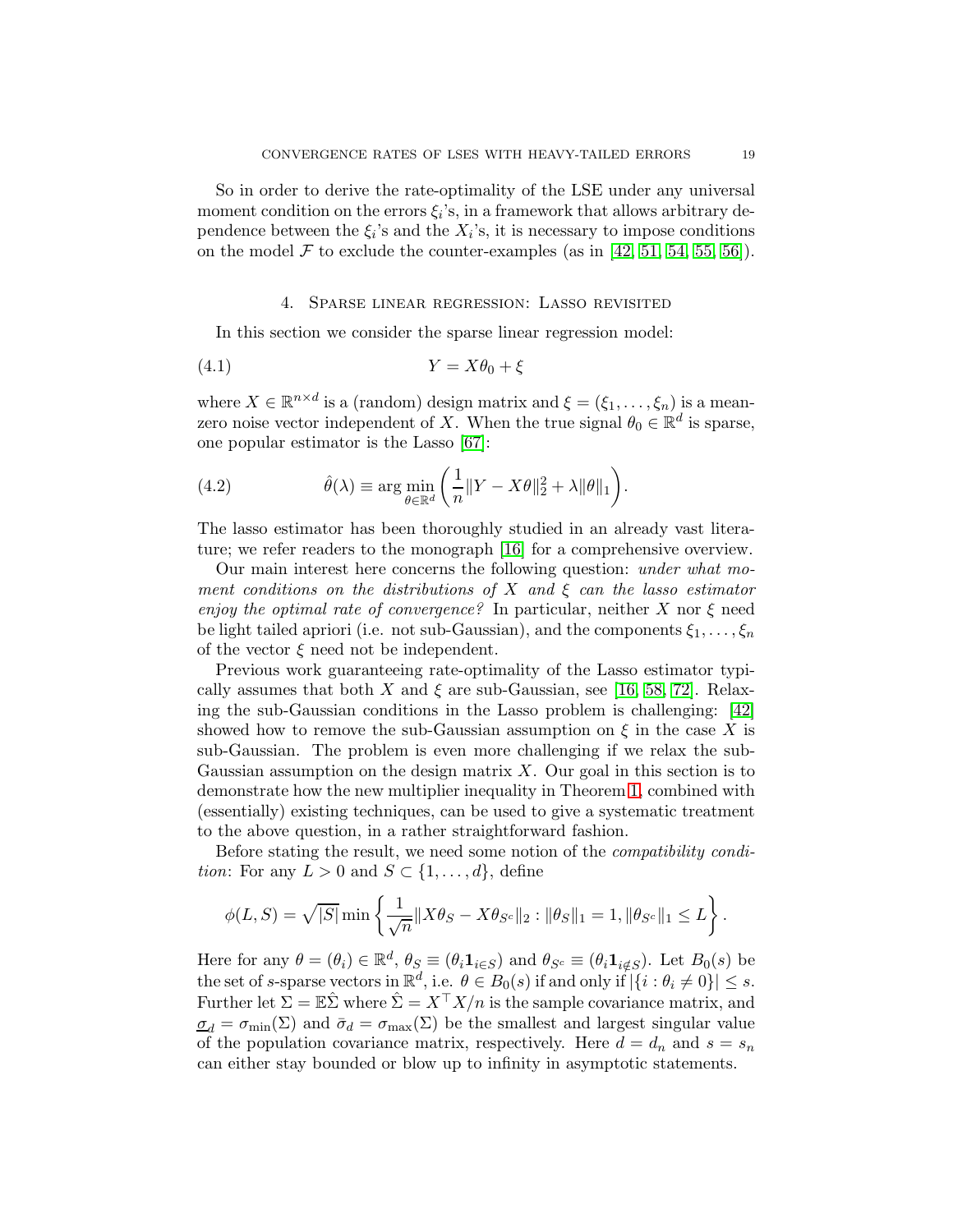<span id="page-19-0"></span>**Theorem 5.** Let  $X$  be a design matrix with i.i.d. mean-zero rows, and  $0 < \liminf \underline{\sigma}_d \leq \limsup \overline{\sigma}_d < \infty$ . Suppose that

<span id="page-19-2"></span>
$$
\min_{|S| \le s} \phi(3, S) \ge c_0
$$

holds for some  $c_0 > 0$  with probability tending to 1 as  $n \to \infty$ , and that for some  $1/4 \leq \alpha \leq 1/2$ ,

<span id="page-19-3"></span>(4.4) 
$$
\limsup_{n \to \infty} \frac{\log d \cdot (M_4(X) \vee \log^2 d)}{n^{2-4\alpha}} < \infty,
$$

<span id="page-19-1"></span>where  $M_4(X) \equiv \mathbb{E} \max_{1 \leq j \leq d} |X_{1j}|^4$ . Then for  $\hat{\theta}^L \equiv \hat{\theta}(2L || \boldsymbol{\xi}_n ||_{1/\alpha,1} \sqrt{\log d/n})$ , (4.5)

$$
\lim_{L \to \infty} \limsup_{n \to \infty} \sup_{\theta_0 \in B_0(s)} \mathbb{P}_{\theta_0} \left( \frac{1}{n} \| X(\hat{\theta}^L - \theta_0) \|_2^2 > \frac{16L^2 \|\xi_n\|_{1/\alpha,1}^2}{c_0^2} \cdot \frac{s \log d}{n} \right) = 0.
$$
  
Here  $\|\xi_n\|_{1/\alpha,1} \equiv \int_0^\infty \left( \frac{1}{n} \sum_{i=1}^n \mathbb{P}(|\xi_i| > t) \right)^\alpha dt$ .

The rate  $\sqrt{s \log d/n}$  in the above theorem is well-known to be (nearly) minimax optimal for prediction in the sparse linear regression model (e.g. [\[61\]](#page-48-17)). The quantity  $\|\boldsymbol{\xi}_n\|_{1/\alpha,1}$  should be thought as the 'noise level' of the regression problem. For instance, if the  $\xi_i$ 's are i.i.d, and  $\alpha = 1/2$ , then  $\|\xi_n\|_{1/\alpha,1} = \|\xi_1\|_{2,1}.$ 

Although in Theorem [5](#page-19-0) we only consider prediction error, the estimation error  $\|\hat{\theta}^L - \theta_0\|_1$  can be obtained using completely similar arguments by noting that Lemma [3](#page-20-0) below also holds for estimation error.

Remark 11. Two technical remarks.

- (1) As in Theorem [3,](#page-12-0) we assume in Theorem [5](#page-19-0) that the rows of X have zero-mean as vectors in  $\mathbb{R}^d$  so that arbitrary dependence structure among  $\xi_i$ 's can be allowed. For i.i.d. errors, the zero-mean assumption is not needed.
- (2) [\(4.5\)](#page-19-1) is of an asymptotic nature mainly due to the weak asymptotic assumptions made in  $(4.3)$  and  $(4.4)$ . It is clear from the proof that concrete probability estimates can be obtained if a probability estimate for [\(4.3\)](#page-19-2) is available.

As an illustration of the scope of Theorem [5,](#page-19-0) we consider several different scaling regimes for the parameter space  $(d, n, s)$ . For simplicity of discussion we assume that the errors  $\xi_1, \ldots, \xi_n$  have the same marginal distributions and the design matrix  $X$  has i.i.d. entries such that  $X_{11}$  has a Lebesgue density bounded away from  $\infty$  and  $\mathbb{E}X_{11}^2 = 1$ .

<span id="page-19-4"></span>**Example 4.** Consider the scaling regime  $d/n \to \lambda \in (0,1)$ . We claim that  $\mathbb{E}|X_{11}|^{4+\varepsilon} \vee \|\xi\|_{4,1} < \infty$  for some  $\varepsilon > 0$  guarantees the validity of [\(4.5\)](#page-19-1). First, [\(4.3\)](#page-19-2) holds under the finite fourth moment condition, see [\[6\]](#page-46-13). Second, [\(4.4\)](#page-19-3) holds under the assumed moment conditions. Note that a fourth moment condition on  $X_{11}$  is necessary: if  $\mathbb{E}X_{11}^4 = \infty$ , then  $\limsup \bar{\sigma}_d = \infty$  a.s., see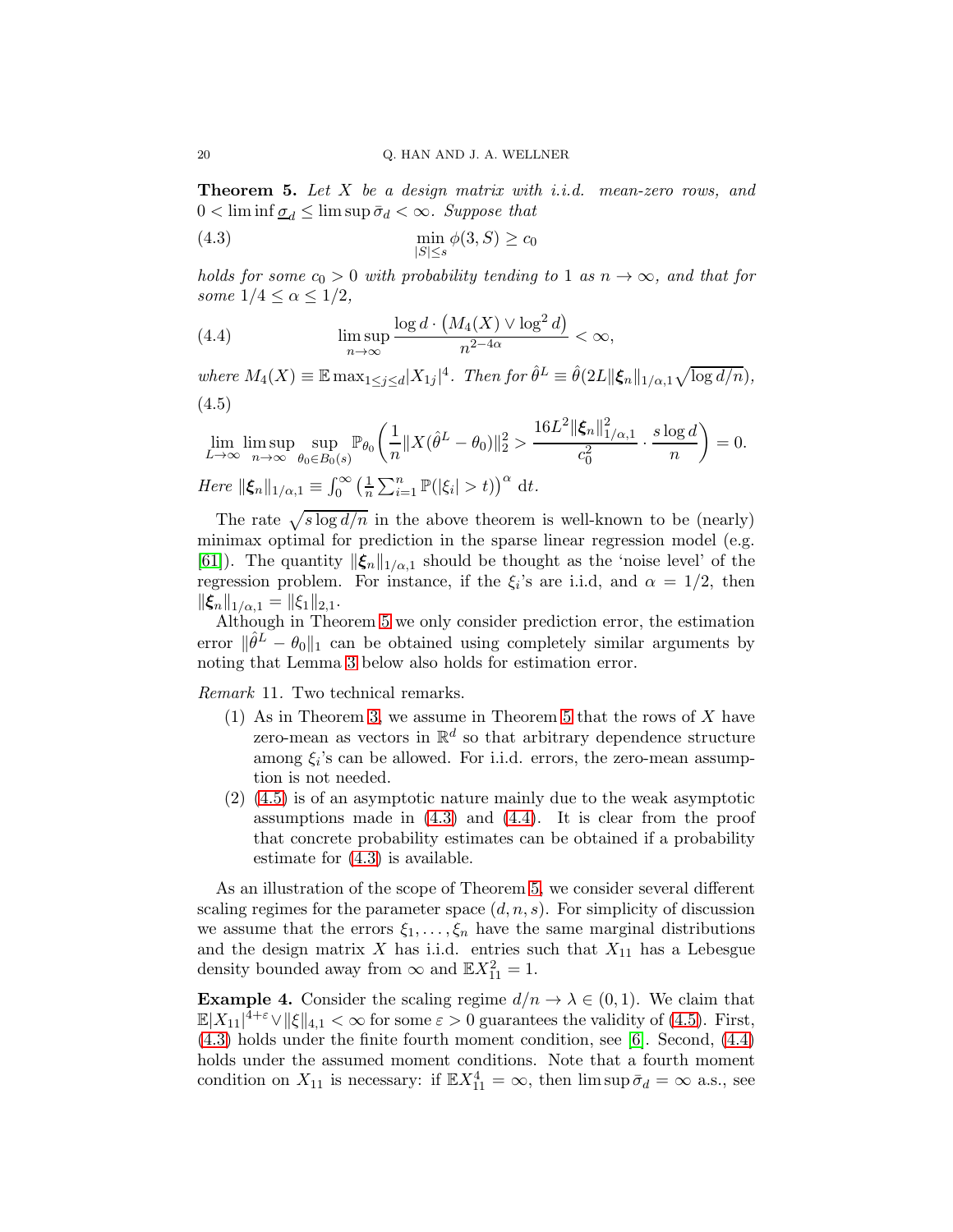[\[5\]](#page-46-14). This corollary of Theorem [5](#page-19-0) appears to be a new result; [\[45\]](#page-47-12) considered a different 'tournament' Lasso estimator with best tradeoff between confidence statement and convergence rate under heavy-tailed designs and errors.

**Example 5.** If  $||X_{11}||_p \leq p^{\beta}$  for some  $\beta \geq 1/2$  and all  $p \leq \log n$ , then Theorem E of  $[41]$  showed that the compatibility condition  $(4.3)$  holds under  $n \gtrsim s \log d \vee (\log d)^{(4\beta-1)}$ . Condition [\(4.4\)](#page-19-3) is satisfied if  $\|\xi\|_{2+\varepsilon} < \infty$  and  $\log d \lesssim \log n$ .

The condition  $\log d \lesssim \log n$  requires polynomial growth of d with n; this can be improved if  $X_{11}$  is light tailed. In particular, if  $\mathbb{E} \exp(\mu |X_{11}|^{\gamma}) < \infty$ for some  $\mu, \gamma > 0$ , then we can take  $\beta = 1/\gamma$  so that [\(4.3\)](#page-19-2) holds under  $n \gtrsim s \log d \vee (\log d)^{(4/\gamma)-1}$ , while [\(4.4\)](#page-19-3) is satisfied if  $||\xi||_{2+\varepsilon} < \infty$  and  $d \le$  $\exp(n^{c_{\varepsilon,\gamma}})$  for some constant  $c_{\varepsilon,\gamma} > 0$ . Different choices of  $\gamma$  lead to:

- If the entries of  $X$  have sub-exponential tails, then we may take  $\gamma = 1$ . In this case, [\(4.5\)](#page-19-1) is valid under  $\|\xi\|_{2+\varepsilon} < \infty$  subject to  $n \gtrsim s \log d \vee \log^3 d$  and  $d \leq \exp(n^{c_{\varepsilon,1}})$  for some constant  $c_{\varepsilon,1} > 0$ . This seems to be a new result; the recent result of [\[63\]](#page-48-18) considered the similar tail condition on  $X$  along with a sub-exponential tail for the errors  $\xi_i$ 's, while their rates come with additional logarithmic factors.
- If the entries of X have sub-Gaussian tails, then we may take  $\gamma = 2$ . In this case, [\(4.5\)](#page-19-1) is valid under  $\|\xi\|_{2+\varepsilon} < \infty$  subject to  $n \gtrsim s \log d$ and  $d \leq \exp(n^{c_{\varepsilon,2}})$  for some constant  $c_{\varepsilon,2} > 0$ . This recovers a recent result of  $[42]$  in the case where X and  $\xi$  are independent (up to the mild dimension constraint on  $d$ ).

Now we prove Theorem [5.](#page-19-0) The following reduction (basic inequality) is well-known, cf. Theorem 6.1 of [\[16\]](#page-46-12).

<span id="page-20-0"></span>**Lemma 3.** On the event  $\mathcal{E}_L = \frac{\{\max_{1 \leq j \leq d} |\frac{2}{n}\}}{2}$  $\frac{2}{n} \sum_{i=1}^{n} \xi_i X_{ij} \leq L \sqrt{\log d/n},$ with tuning parameter  $\lambda \equiv 2L\sqrt{\log d/n}$ , it holds that  $n^{-1}||X(\hat{\theta}^L - \theta_0)||_2^2 \leq$  $16L^2\phi^{-2}(3, S_0) \cdot s_0 \log d/n$  where  $S_0 = \{i : (\theta_0)_i \neq 0\}$  and  $s_0 = |S_0|$ .

The difficulty involved here is that both  $X$  and  $\xi$  can be heavy tailed. By Theorem [1,](#page-6-0) to account for the effect of the  $\xi_i$ 's, we only need to track the size of  $\mathbb{E} \max_{1 \leq j \leq d} \left| \sum_{i=1}^k \varepsilon_i X_{ij} \right|$  at each scale  $k \leq n$ . This is the content of the following Gaussian approximation lemma.

<span id="page-20-1"></span>**Lemma 4.** Let  $X_1, \ldots, X_n$  be i.i.d. random vectors in  $\mathbb{R}^d$  with covariance matrix  $\Sigma$ . If  $\sup_d \sigma_{\max}(\Sigma) < \infty$ , then for all  $k, d \in \mathbb{N}$ ,

$$
\mathbb{E} \max_{1 \leq j \leq d} \left| \sum_{i=1}^k \varepsilon_i X_{ij} \right| \lesssim \left( k \log^3 d \cdot \left( M_4(X) \vee \log^2 d \right) \right)^{1/4} + \left( k \log d \right)^{1/2}.
$$

The proof of the lemma is inspired by the recent work [\[21\]](#page-46-15) who considered Gaussian approximation of the maxima of high-dimensional random vectors by exploiting second moment information for the  $X_i$ 's. We modify their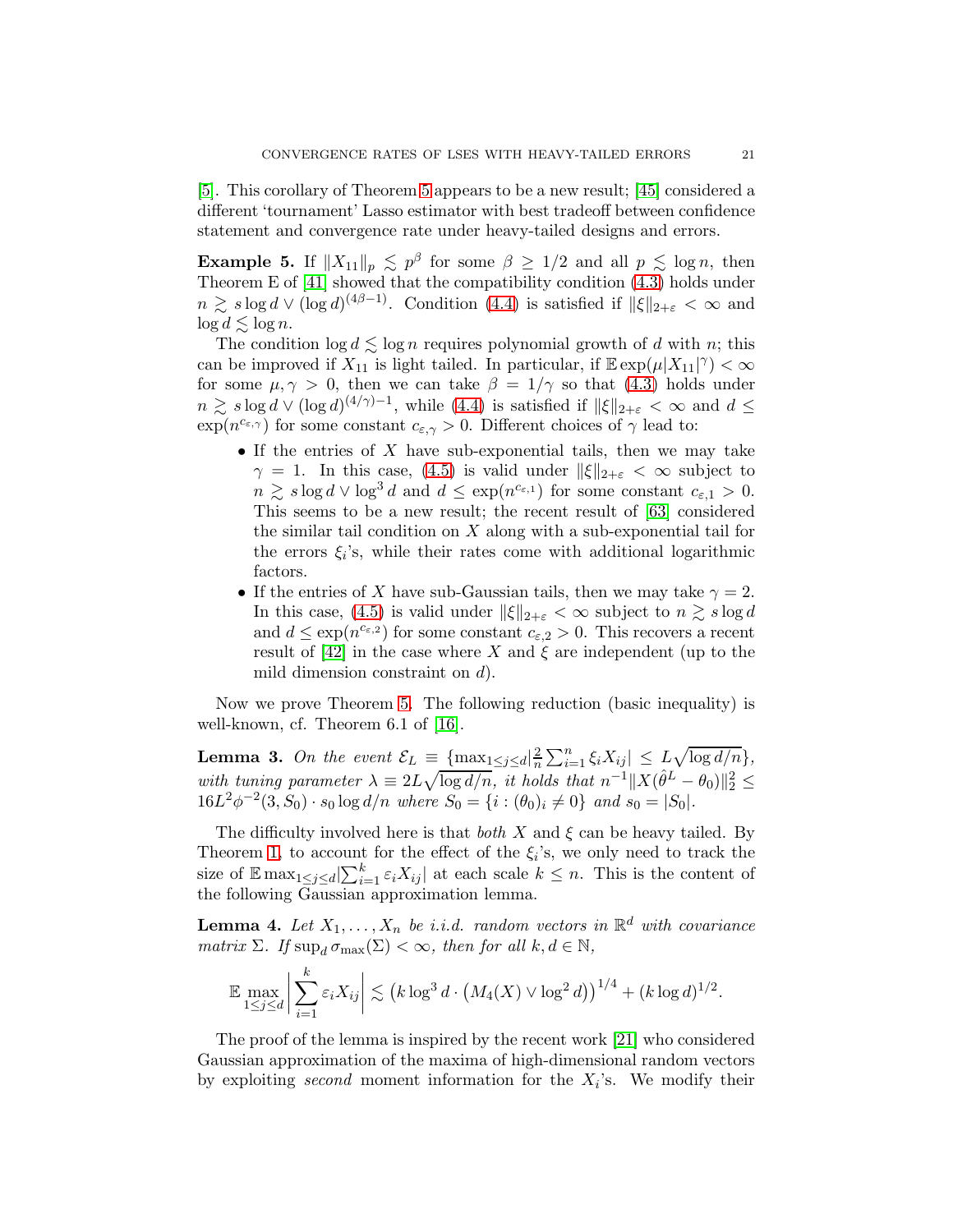method by taking into account the *third* moment information of  $X_i$ 's induced by the symmetric Rademacher  $\varepsilon_i$ 's; such a modification proves useful in identifying certain sharp moment conditions considered in the examples (in particular Example [4\)](#page-19-4). See Section [7.2](#page-38-1) for a detailed proof.

Proof of Theorem [5.](#page-19-0) By Lemma [3](#page-20-0) and the assumption on the compatibil-ity condition [\(4.3\)](#page-19-2), we see that with the choice for tuning parameter  $\lambda \equiv$  $2L \|\xi_n\|_{1/\alpha,1} \sqrt{\log d/n}$ , the left side of [\(4.5\)](#page-19-1) can be bounded by

<span id="page-21-1"></span>
$$
(4.6) \qquad \mathbb{P}_{\theta_0} \left( \frac{1}{n} \| X(\hat{\theta}^L - \theta_0) \|_2^2 > \frac{16L^2 \|\xi_n\|_{1/\alpha,1}^2}{\phi^2(3, S_0)} \cdot \frac{s \log d}{n} \right) + \mathfrak{o}(1)
$$
  

$$
\leq \mathbb{P} \left( \max_{1 \leq j \leq d} \left| \frac{2}{n} \sum_{i=1}^n \xi_i X_{ij} \right| > L \|\xi_n\|_{1/\alpha,1} \sqrt{\frac{\log d}{n}} \right) + \mathfrak{o}(1).
$$

By Lemma [4,](#page-20-1) we can apply Theorem [1](#page-6-0) with  $\mathcal{F}_1 = \cdots = \mathcal{F}_n \equiv {\{\pi_j : \mathbb{R}^d \to \mathbb{R}^d\}}$  $\mathbb{R}, j = 1, \ldots, d\}$  where  $\pi_j(x) = x_j$  for any  $x = (x_l)_{l=1}^d \in \mathbb{R}^d$ , and

$$
\psi_n(k) \equiv C \left( k^{\alpha} \left( \log^3 d \cdot \left( M_4 \vee \log^2 d \right) \right)^{1/4} + k^{1/2} \sqrt{\log d} \right)
$$

for any  $1/4 \leq \alpha \leq 1/2$  such that [\(4.4\)](#page-19-3) holds and  $\|\xi_n\|_{1/\alpha,1} < \infty$ , to conclude that

$$
\mathbb{E} \max_{1 \leq j \leq d} \left| \sum_{i=1}^{n} \xi_i X_{ij} \right| \lesssim n^{\alpha} \left( \log^3 d \cdot \left( M_4 \vee \log^2 d \right) \right)^{1/4} \|\xi_n\|_{1/\alpha, 1} + n^{1/2} \sqrt{\log d} \|\xi_n\|_{2, 1}
$$
  

$$
\lesssim \left( n^{\alpha} \left( \log^3 d \cdot \left( M_4 \vee \log^2 d \right) \right)^{1/4} + n^{1/2} \sqrt{\log d} \right) \|\xi_n\|_{1/\alpha, 1}.
$$

By Markov's inequality, [\(4.6\)](#page-21-1) can be further bounded (up to constants) by

$$
\frac{1}{L}\left(\frac{\log d\cdot(M_4\vee\log^2 d)}{n^{2-4\alpha}}\vee 1\right)^{1/4}+\mathfrak{o}(1).
$$

<span id="page-21-0"></span>The claim of Theorem [5](#page-19-0) therefore follows from the assumption  $(4.4)$ .  $\Box$ 

5. Proofs for the main results: main steps

In this section, we outline the main steps for the proofs of our main theorems. Proofs for many technical lemmas will be deferred to later sections.

# 5.1. Preliminaries. Let

<span id="page-21-2"></span>(5.1) 
$$
J(\delta, \mathcal{F}, L_2) \equiv \int_0^{\delta} \sup_Q \sqrt{1 + \log \mathcal{N}(\varepsilon || F ||_{Q,2}, \mathcal{F}, L_2(Q))} d\varepsilon
$$

denote the *uniform* entropy integral, where the supremum is taken over all discrete probability measures, and

<span id="page-21-3"></span>(5.2) 
$$
J_{[]}(\delta, \mathcal{F}, ||\cdot||) \equiv \int_0^\delta \sqrt{1 + \log \mathcal{N}_{[]}(\varepsilon, \mathcal{F}, ||\cdot||)} d\varepsilon
$$

denote the bracketing entropy integral. The following local maximal inequalities for the empirical process play a key role throughout the proof.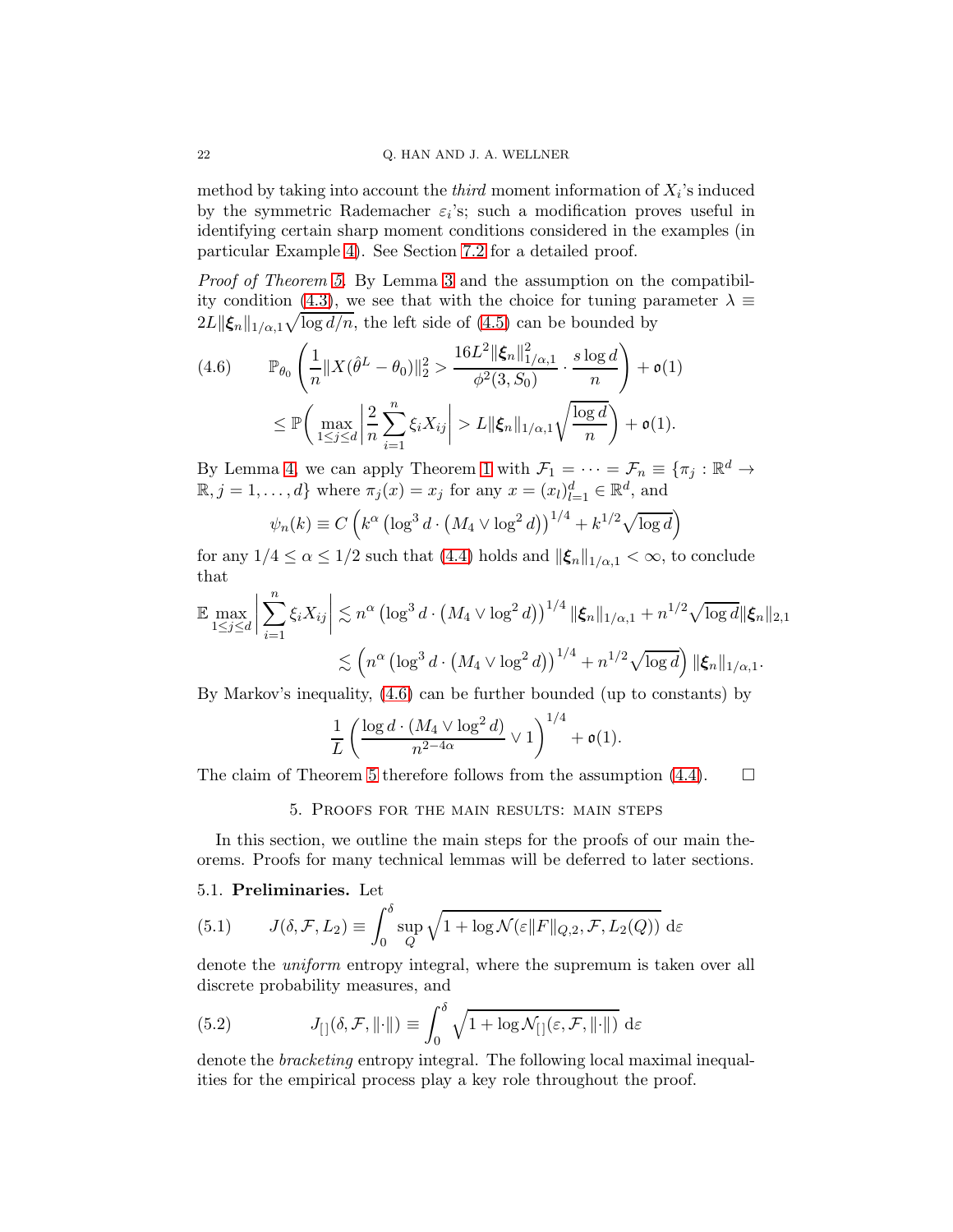<span id="page-22-0"></span>**Proposition 4.** Suppose that  $\mathcal{F} \subset L_{\infty}(1)$ , and  $X_1, \ldots, X_n$ 's are i.i.d. random variables with law P. Then with  $\mathcal{F}(\delta) \equiv \{f \in \mathcal{F} : Pf^2 < \delta^2\},\$ 

(1) If the uniform entropy integral  $(5.1)$  converges, then

<span id="page-22-1"></span>(5.3) 
$$
\mathbb{E}\left\|\sum_{i=1}^n \varepsilon_i f(X_i)\right\|_{\mathcal{F}(\delta)} \lesssim \sqrt{n}J(\delta,\mathcal{F},L_2)\left(1+\frac{J(\delta,\mathcal{F},L_2)}{\sqrt{n}\delta^2\|F\|_{P,2}}\right)\|F\|_{P,2}.
$$

(2) If the bracketing entropy integral  $(5.2)$  converges, then

<span id="page-22-2"></span>(5.4) 
$$
\mathbb{E}\Big\|\sum_{i=1}^n \varepsilon_i f(X_i)\Big\|_{\mathcal{F}(\delta)} \lesssim \sqrt{n}J_{[}](\delta, \mathcal{F}, L_2(P))\bigg(1 + \frac{J_{[}](\delta, \mathcal{F}, L_2(P))}{\sqrt{n}\delta^2}\bigg).
$$

Proof. [\(5.3\)](#page-22-1) follows from [\[76\]](#page-49-8); see also Section 3 of [\[28\]](#page-47-21), or Theorem 3.5.4 of [\[30\]](#page-47-4).  $(5.4)$  follows from Lemma 3.4.2 of [\[77\]](#page-49-1).

We will primarily work with  $F \equiv 1$  in the above inequalities. A twosided estimate for the empirical process will be important for proving lower bounds in Theorems [2](#page-8-0) and [4.](#page-14-0) The following definition is from [\[28\]](#page-47-21), page 1167.

**Definition 1.** A function class F is  $\alpha$ -full  $(0 < \alpha < 2)$  if and only if there exists some constant  $K_1, K_2 > 1$  such that both

$$
\log \mathcal{N}\big(\varepsilon \|F\|_{L_2(\mathbb{P}_n)}, \mathcal{F}, L_2(\mathbb{P}_n)\big) \le K_1 \varepsilon^{-\alpha}, \qquad a.s.
$$

for all  $\varepsilon > 0, n \in \mathbb{N}$ , and

$$
\log \mathcal{N}\big(\sigma || F ||_{L_2(P)} / K_2, \mathcal{F}, L_2(P)\big) \ge K_2^{-1} \sigma^{-\alpha}
$$

hold. Here  $\sigma^2 \equiv \sup_{f \in \mathcal{F}} Pf^2$ , F denotes the envelope function for  $\mathcal{F}$ , and  $\mathbb{P}_n$  is the empirical measure for i.i.d. samples  $X_1, \ldots, X_n$  with law P.

The following lemma, giving a sharp two-sized control for the empirical process under the  $\alpha$ -full assumption, is proved in Theorem 3.4 of [\[28\]](#page-47-21).

<span id="page-22-4"></span>**Lemma 5.** Suppose that  $\mathcal{F} \subset L_{\infty}(1)$  is  $\alpha$ -full with  $\sigma^2 \equiv \sup_{f \in \mathcal{F}} Pf^2$ . If  $n\sigma^2 \gtrsim_\alpha 1$  and  $\sqrt{n}\sigma\left(\frac{\|F\|_{L_2(P)}}{\sigma}\right)^{\alpha/2} \gtrsim_\alpha 1$ , then there exists some constant  $K > 0$  depending only on  $\alpha, K_1, K_2$  such that

$$
K^{-1}\sqrt{n}\sigma\left(\frac{\|F\|_{L_2(P)}}{\sigma}\right)^{\alpha/2} \leq \mathbb{E}\bigg\|\sum_{i=1}^n \varepsilon_i f(X_i)\bigg\|_{\mathcal{F}} \leq K\sqrt{n}\sigma\left(\frac{\|F\|_{L_2(P)}}{\sigma}\right)^{\alpha/2}.
$$

Note that the right side of the inequality can also be derived from [\(5.3\)](#page-22-1) (taking supremum over all finitely discrete probability measures only serves to get rid of the random entropy induced by  $L_2(\mathbb{P}_n)$  norm therein).

The following lemma guarantees the existence of a particular type of  $\alpha$ -full class that serves as the basis of the construction in the proof of Theorems [2](#page-8-0) and [4.](#page-14-0) The proof can be found in Section [8.](#page-41-0)

<span id="page-22-3"></span>**Lemma 6.** Let X, P be as in Theorem [2.](#page-8-0) Then for each  $\alpha > 0$ , there exists some function class F defined on X which is  $\alpha$ -full and contains  $\mathcal{G} \equiv \{\mathbf{1}_{[a,b]} :$  $0 \leq a \leq b \leq 1$ .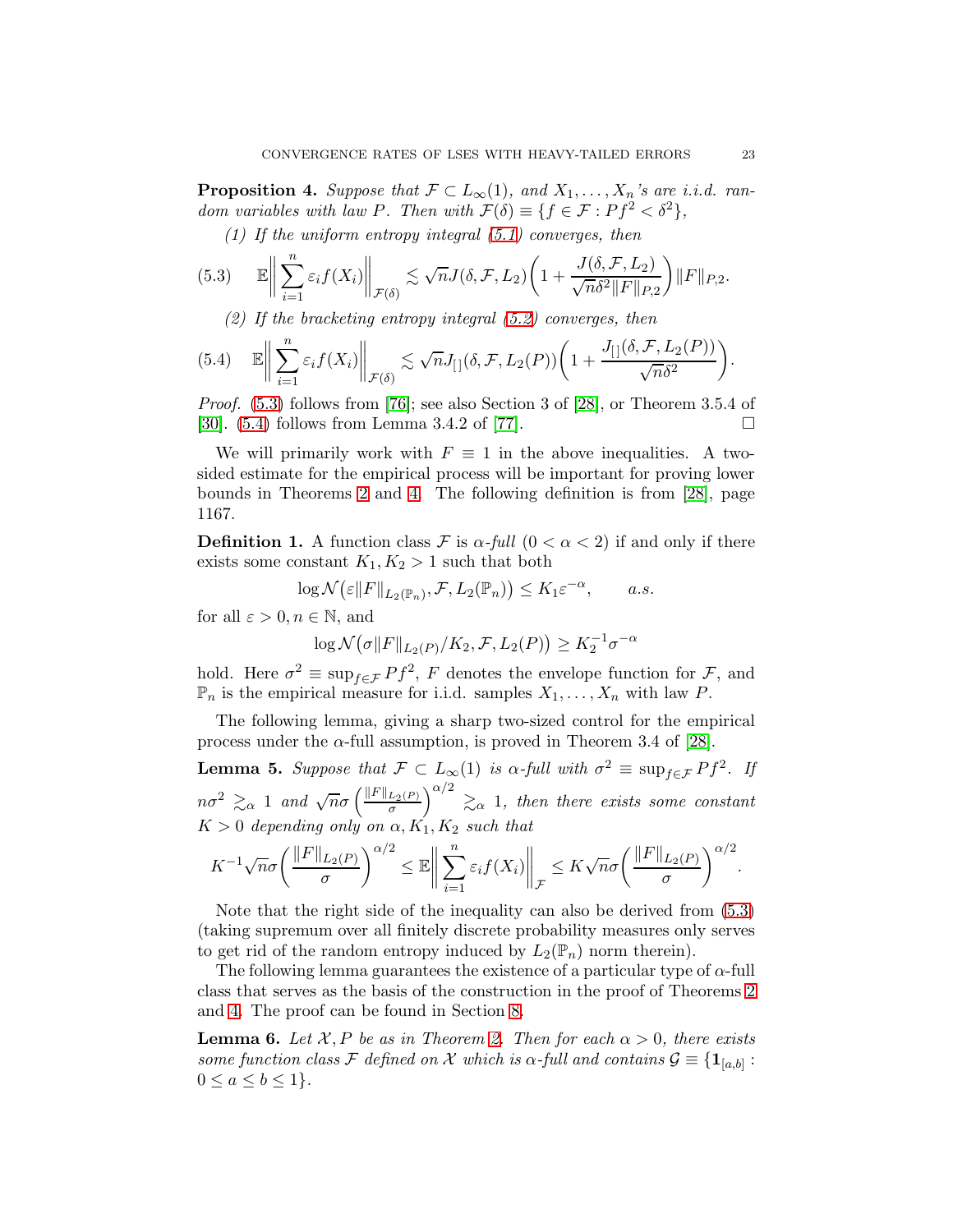5.2. Proof of Theorem [1.](#page-6-0) The key ingredient in the proof of Theorem [1](#page-6-0) is the following, which may be of independent interest.

<span id="page-23-0"></span>**Proposition 5.** Suppose [A](#page-6-1)ssumption A holds. For any function class  $\mathcal{F}$ ,

$$
(5.5) \qquad \mathbb{E}\bigg\|\sum_{i=1}^n\xi_if(X_i)\bigg\|_{\mathcal{F}}\leq \mathbb{E}\left[\sum_{k=1}^n(|\eta_{(k)}|-|\eta_{(k+1)}|)\mathbb{E}\bigg\|\sum_{i=1}^k\varepsilon_if(X_i)\bigg\|_{\mathcal{F}}\right]
$$

where  $|\eta_{(1)}| \geq \cdots \geq |\eta_{(n)}| \geq |\eta_{(n+1)}| \equiv 0$  are the reversed order statistics for: (i) (under (A1))  $\{2|\xi_i|\}_{i=1}^n$ , (ii) (under (A2))  $\{|\xi_i - \xi'_i|\}_{i=1}^n$  with  $\{\xi'_i\}$  being an independent copy of  $\{\xi_i\}$ .

*Proof of Proposition [5.](#page-23-0)* We drop  $\mathcal F$  from the notation for supremum norm over F and write  $\|\cdot\|$  for  $\|\cdot\|_{\mathcal{F}}$ . We first consider the condition (A1). Note that for  $(X'_1, \ldots, X'_n)$  being an independent copy of  $(X_1, \ldots, X_n)$ , we have

$$
\mathbb{E}\Big\|\sum_{i=1}^n\xi_if(X_i)\Big\|=\mathbb{E}_{\xi,X}\Big\|\sum_{i=1}^n\xi_i\big(f(X_i)-\mathbb{E}_{X'}f(X_i')\big)\Big\|\leq\mathbb{E}\Big\|\sum_{i=1}^n\xi_i\big(f(X_i)-f(X_i')\big)\Big\|.
$$

Here in the first equality we used the centeredness assumption on the function class F in (A1). Now conditional on  $\xi$ , for fixed  $\varepsilon_1, \ldots, \varepsilon_n$ , the map  $(X_1, \ldots, X_n, X'_1, \ldots, X'_n) \mapsto \|\sum_{i=1}^n \xi_i \varepsilon_i (f(X_i) - f(X'_i))\|$  is a permutation of the original map (without  $\varepsilon_i$ 's). Since  $(X_1, \ldots, X_n, X'_1, \ldots, X'_n)$  is the coordinate projection of a product measure, it follows by taking expectation over  $\varepsilon_1, \ldots, \varepsilon_n$  that

(5.6)

$$
\mathbb{E}_{\boldsymbol{X},\boldsymbol{X}'}\Big\|\sum_{i=1}^n\xi_i\big(f(X_i)-f(X_i')\big)\Big\|=\mathbb{E}_{\boldsymbol{\varepsilon},\boldsymbol{X},\boldsymbol{X}'}\Big\|\sum_{i=1}^n\xi_i\varepsilon_i\big(f(X_i)-f(X_i')\big)\Big\|.
$$

This entails that

<span id="page-23-1"></span>(5.7)  

$$
\mathbb{E}\left\|\sum_{i=1}^n \xi_i f(X_i)\right\| \leq 2\mathbb{E}_{\xi,\varepsilon,X}\left\|\sum_{i=1}^n |\xi_i| \text{sgn}(\xi_i)\varepsilon_i f(X_i)\right\| = 2\mathbb{E}\left\|\sum_{i=1}^n |\xi_i|\varepsilon_i f(X_i)\right\|
$$

where the equality follows since the random vector  $(sgn(\xi_1)\varepsilon_1,\ldots,sgn(\xi_n)\varepsilon_n)$ has the same distribution as that of  $(\varepsilon_1, \ldots, \varepsilon_n)$  and is independent of  $\xi_1, \ldots, \xi_n$ . We will simply write  $|\xi_i|$  without the absolute value in the sequel for notational convenience. Let  $\pi$  be a permutation over  $\{1, \ldots, n\}$  such that  $\xi_i = \xi_{(\pi(i))}$ . Then the right hand side of [\(5.7\)](#page-23-1) equals

<span id="page-23-2"></span>(5.8)  
\n
$$
\mathbb{E}\left\|\sum_{i=1}^{n}\xi_{(\pi(i))}\varepsilon_{i}f(X_{i})\right\| = \mathbb{E}\left\|\sum_{i=1}^{n}\xi_{(i)}\varepsilon_{\pi^{-1}(i)}f(X_{\pi^{-1}(i)})\right\| \text{ (by relabelling)}
$$
\n
$$
= \mathbb{E}\left\|\sum_{i=1}^{n}\xi_{(i)}\varepsilon_{i}f(X_{i})\right\| \text{ (by invariance of } (P_{X}\otimes P_{\varepsilon})^{n}).
$$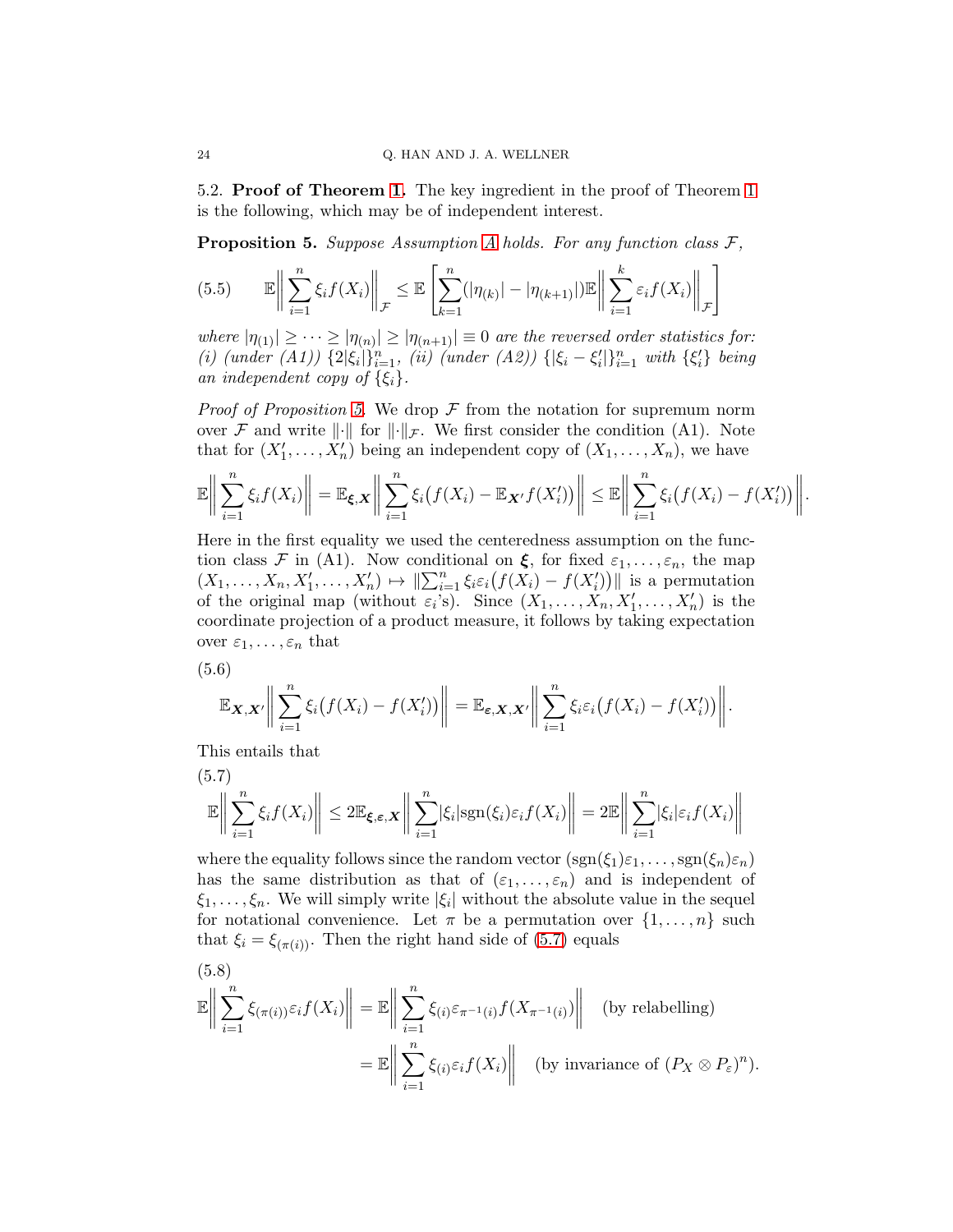Now write  $\xi_{(i)} = \sum_{k \geq i} (\xi_{(k)} - \xi_{(k+1)})$  where  $\xi_{(n+1)} \equiv 0$ . The above display can be rewritten as (5.9)

<span id="page-24-0"></span>
$$
\mathbb{E}\bigg\|\sum_{i=1}^n\sum_{k=i}^n(\xi_{(k)}-\xi_{(k+1)})\varepsilon_i f(X_i)\bigg\|=\mathbb{E}\bigg\|\sum_{k=1}^n(\xi_{(k)}-\xi_{(k+1)})\sum_{i=1}^k\varepsilon_i f(X_i)\bigg\|.
$$

The claim under (A1) follows by combining  $(5.7)-(5.9)$  $(5.7)-(5.9)$ . For  $(A2)$ , let  $\xi_i$ 's be an independent copy of  $\xi_i$ 's. Then the analogy of  $(5.7)$  becomes

$$
\mathbb{E}\left\|\sum_{i=1}^n\xi_if(X_i)\right\| = \mathbb{E}\left\|\sum_{i=1}^n(\xi_i - \mathbb{E}\xi'_i)f(X_i)\right\| \le \mathbb{E}\|\sum_{i=1}^n(\xi_i - \xi'_i)f(X_i)\|
$$

$$
= \mathbb{E}\left\|\sum_{i=1}^n\varepsilon_i|\xi_i - \xi'_i|f(X_i)\right\| = \mathbb{E}\left\|\sum_{i=1}^n\varepsilon_i|\eta_i|f(X_i)\right\|
$$

where  $\eta_i \equiv \xi_i - \xi'_i$ . The claim for (A2) follows by repeating the arguments in  $(5.8)$  and  $(5.9)$ .

Proof of Theorem [1.](#page-6-0) First consider (A1). Using Proposition [5](#page-23-0) we see that,

<span id="page-24-1"></span>
$$
(5.10) \quad \mathbb{E}\bigg\|\sum_{i=1}^n\xi_if(X_i)\bigg\|_{\mathcal{F}_n}\leq 2\mathbb{E}\bigg[\sum_{k=1}^n(|\xi_{(k)}|-|\xi_{(k+1)}|)\mathbb{E}\bigg\|\sum_{i=1}^k\varepsilon_if(X_i)\bigg\|_{\mathcal{F}_n}\bigg].
$$

By the assumption that  $\mathcal{F}_k \supset \mathcal{F}_n$  for any  $1 \leq k \leq n$ ,

<span id="page-24-2"></span>(5.11) 
$$
\mathbb{E}\left\|\sum_{i=1}^k \varepsilon_i f(X_i)\right\|_{\mathcal{F}_n} \leq \mathbb{E}\left\|\sum_{i=1}^k \varepsilon_i f(X_i)\right\|_{\mathcal{F}_k} \leq \psi_n(k).
$$

Collecting  $(5.10)-(5.11)$  $(5.10)-(5.11)$ , we see that

$$
\mathbb{E}\left\|\sum_{i=1}^{n}\xi_{i}f(X_{i})\right\|_{\mathcal{F}_{n}} \leq 2\mathbb{E}\left[\sum_{k=1}^{n}(|\xi_{(k)}| - |\xi_{(k+1)}|)\psi_{n}(k)\right] = 2\mathbb{E}\sum_{k=1}^{n}\int_{|\xi_{(k+1)}|}^{|\xi_{(k)}|}\psi_{n}(k) dt
$$
  

$$
\leq 2\mathbb{E}\int_{0}^{\infty}\psi_{n}(|\{i:|\xi_{i}|\geq t\}|) dt \leq 2\int_{0}^{\infty}\psi_{n}\left(\sum_{i=1}^{n}\mathbb{P}(|\xi_{i}| > t)\right) dt
$$

where the last inequality follows from Fubini's theorem and Jensen's inequality, completing the proof for the upper bound for (A1). For (A2), mimicking the above proof, we have

$$
\mathbb{E}\left\|\sum_{i=1}^{n}\xi_{i}f(X_{i})\right\|_{\mathcal{F}_{n}} \leq \int_{0}^{\infty}\psi_{n}\left(\sum_{i=1}^{n}\mathbb{P}(|\xi_{i}-\xi'_{i}|\geq t)\right)dt
$$
  

$$
\leq \int_{0}^{\infty}\psi_{n}\left(\sum_{i=1}^{n}\mathbb{P}(|\xi_{i}|\geq t/2)+\mathbb{P}(|\xi'_{i}|\geq t/2)\right)dt
$$
  

$$
=\int_{0}^{\infty}\psi_{n}\left(2\sum_{i=1}^{n}\mathbb{P}(|\xi_{i}|\geq t/2)\right)dt
$$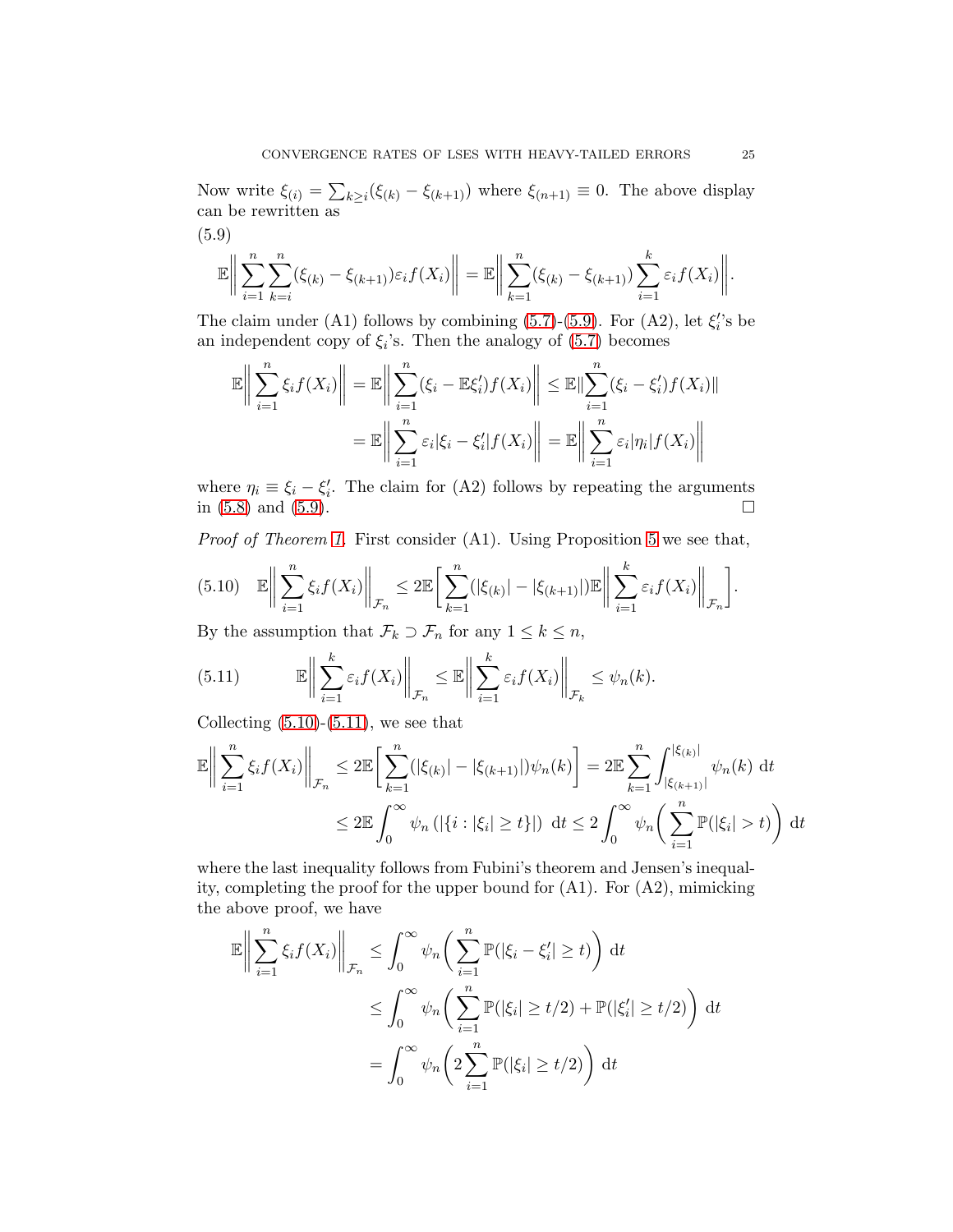$$
=2\int_0^\infty \psi_n\bigg(2\sum_{i=1}^n \mathbb{P}(|\xi_i|>t)\bigg) dt.
$$

The proof of the claim for (A2) is completed by noting that  $\psi_n(2x) \leq 2\psi_n(x)$ <br>due to the concavity of  $\psi_n$  and  $\psi_n(0) = 0$ due to the concavity of  $\psi_n$  and  $\psi_n(0) = 0$ .

### 5.3. Proof of Theorem [2.](#page-8-0) We need the following lemma.

<span id="page-25-1"></span>**Lemma 7.** Suppose that  $\xi_1, \ldots, \xi_n$  are i.i.d. mean-zero random variables independent of i.i.d.  $X_1, \ldots, X_n$ . Then

$$
\|\xi_1\|_1 \mathbb{E}\bigg\|\sum_{i=1}^n \varepsilon_i f(X_i)\bigg\|_{\mathcal{F}} \leq 2 \mathbb{E}\bigg\|\sum_{i=1}^n \xi_i f(X_i)\bigg\|_{\mathcal{F}}.
$$

Proof. The proof follows that of the left hand side inequality in Lemma 2.9.1 of [\[77\]](#page-49-1), so we omit the details.

<span id="page-25-0"></span>**Lemma 8.** Let  $X_1, \ldots, X_n$  be i.i.d. random variables distributed on [0, 1] with a probability law P admitting a Lebesgue density bounded away from  $\infty$ . Let  $\{I_i\}_{i=1}^n$  be a partition of  $[0,1]$  such that  $I_i \cap I_j = \emptyset$  for  $i \neq j$  and  $\bigcup_{i=1}^{n} I_i = [0,1],$  and  $L^{-1}n^{-1} \leq |I_i| \leq Ln^{-1}$  for some absolute value  $L > 0$ . Then there exists some  $\tau \equiv \tau_{L,P} \in (0,1)$  such that for n sufficiently large,

 $\mathbb{P}(X_1,\ldots,X_n \text{ lie in at most } \tau n \text{ intervals among } \{I_i\}_{i=1}^n) \leq 0.5^{n-1}.$ 

The proofs of Lemma [8](#page-25-0) can be found in Section [8.](#page-41-0) Now we are in position to prove Theorem [2.](#page-8-0)

Proof of Theorem [2.](#page-8-0) The proof will proceed in two steps. The first step aims at establishing a lower bound for the multiplier empirical process on the order of  $n^{1/\gamma}$ .

Let  $\alpha = 2/(\gamma - 1)$ , and  $\tilde{\mathcal{F}}$  be an  $\alpha$ -full class on  $\mathcal{X}$  in Lemma [6.](#page-22-3) Further let  $\delta_k = k^{-1/(2+\alpha)}$  and  $\tilde{\mathcal{F}}_k \equiv \tilde{\mathcal{F}}(\delta_k) = \{f \in \tilde{\mathcal{F}} : Pf^2 < \delta_k^2\}$ . Then it follows from Lemma [5](#page-22-4) that there exists some constant  $K > 0$ ,

$$
K^{-1}k^{\alpha/(2+\alpha)} \leq \mathbb{E}\bigg\|\sum_{i=1}^k \varepsilon_i f(X_i)\bigg\|_{\tilde{\mathcal{F}}_k} \leq Kk^{\alpha/(2+\alpha)}.
$$

Lemma [7](#page-25-1) now guarantees that  $\mathbb{E}\left\|\sum_{i=1}^n \xi_i f(X_i)\right\|_{\tilde{\mathcal{F}}_n}$  can be bounded from below by a constant multiple of  $n^{\alpha/(2+\alpha)} = n^{1/\gamma}$  where the constant depends on  $\|\xi_1\|_1$ . This completes the first step of the proof.

In the second step, we aim at establishing a lower bound of order  $n^{1/p}$ . To this end, let  $\{I_j\}_{j=1}^n$  be a partition of X such that  $L^{-1}n^{-1} \leq |I_j| \leq Ln^{-1}$ . On the other hand, let  $f_j \equiv \mathbf{1}_{I_j} \in \tilde{\mathcal{F}}_n$  for  $1 \leq j \leq n$  (increase  $\delta_n$  by constant factors if necessary), and  $\mathcal{E}_n$  denote the event that  $X_1, \ldots, X_n$  lie in  $N \geq \tau n$ sets among  $\{I_j\}_{j=1}^n$ . Then Lemma [8](#page-25-0) entails that  $\mathbb{P}(\mathcal{E}_n) \geq 1 - 0.5^n \geq 1/2$ for *n* sufficiently large. Furthermore, let  $\mathcal{I}_j \equiv \{i : X_i \in I_j\}$  and pick any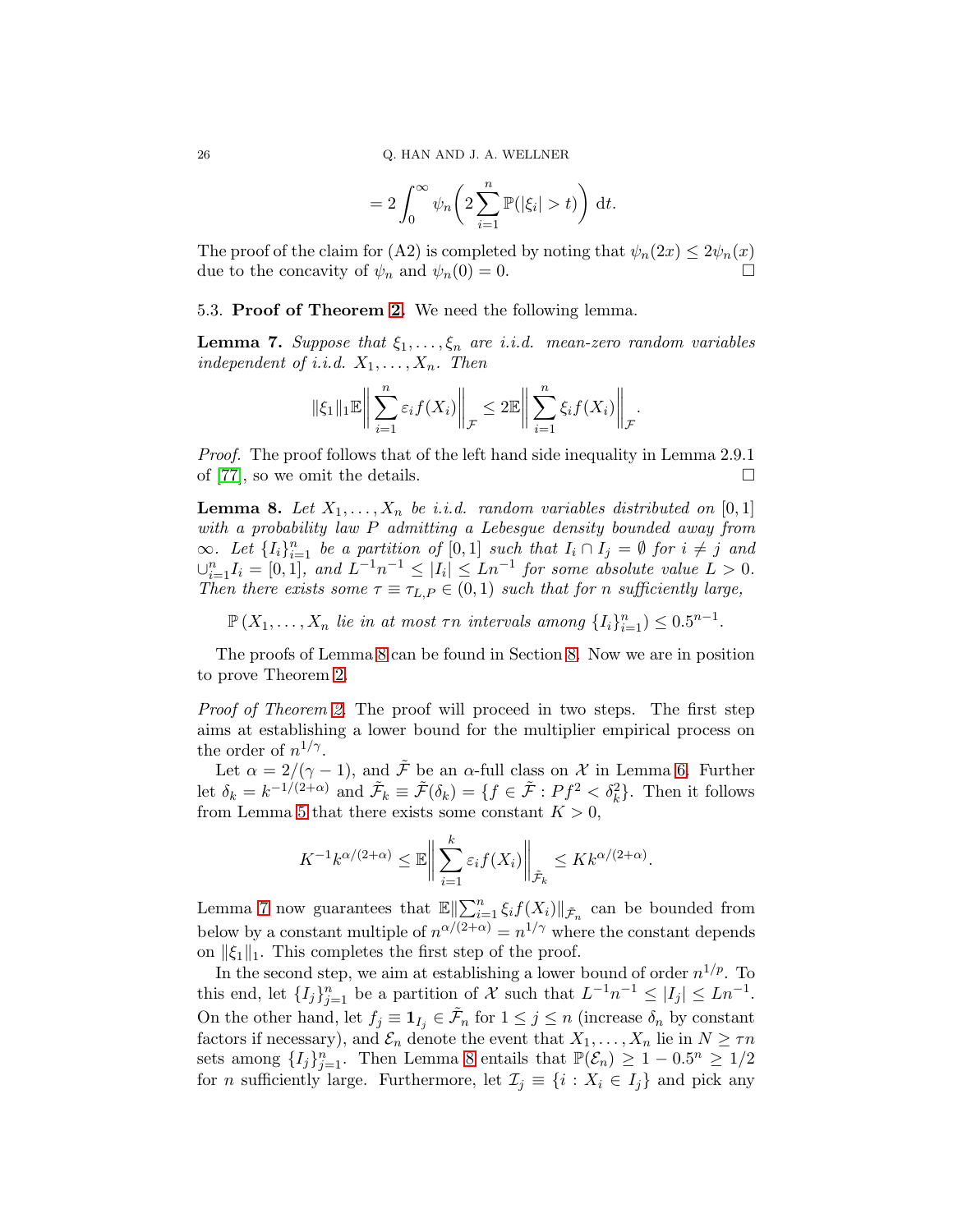$X_{\iota(j)} \in I_j$ . Note that  $\mathcal{I}_j$ 's are disjoint, and hence conditionally on X we have

$$
\mathbb{E} \max_{1 \le j \le \tau n} |\xi_j| \le \mathbb{E} \max_{1 \le j \le N} |\xi_{\iota(j)}| \quad \text{(by i.i.d. assumption on } \xi_i\text{'s)}\n\n\le \mathbb{E} \max_{1 \le j \le N} \left| \xi_{\iota(j)} + \mathbb{E} \sum_{i \in \mathcal{I}_j \setminus \iota(j)} \xi_i \right| \quad (\mathcal{I}_j\text{'s are disjoint and } \mathbb{E}\xi_i = 0)\n\n\le \mathbb{E} \max_{1 \le j \le N} \left| \sum_{i \in \mathcal{I}_j} \xi_i \right| \quad \text{(by Jensen's inequality)}.
$$

Then

$$
\mathbb{E}\Big\|\sum_{i=1}^n\xi_if(X_i)\Big\|_{\tilde{\mathcal{F}}_n}\geq \mathbb{E}\Big[\max_{1\leq j\leq n}\bigg|\sum_{i=1}^n\xi_if_j(X_i)\bigg|\Big]\geq \mathbb{E}_{\boldsymbol{X}}\Big[\mathbb{E}_{\boldsymbol{\xi}}\max_{1\leq j\leq N}\bigg|\sum_{i\in\mathcal{I}_j}\xi_i\bigg|\mathbf{1}_{\mathcal{E}_n}\Big]
$$

$$
\geq \mathbb{E}_{\boldsymbol{X}}\big[\mathbb{E}_{\boldsymbol{\xi}}\max_{1\leq j\leq \tau n}|\xi_j|\mathbf{1}_{\mathcal{E}_n}\big]\geq \frac{1}{2}\mathbb{E}_{\boldsymbol{\xi}}\max_{1\leq j\leq \tau n}|\xi_j|
$$

for n sufficiently large. Now the second step follows from the assumption, and hence completing the proof.

5.4. Proof of Theorem [3.](#page-12-0) We first prove Proposition [2.](#page-12-4)

*Proof of Proposition [2.](#page-12-4)* Let  $\mathbb{M}_n f \equiv \frac{2}{n}$  $\frac{2}{n}\sum_{i=1}^{n}(f-f_0)(X_i)\xi_i-\frac{1}{n}$  $\frac{1}{n}\sum_{i=1}^n(f$  $f_0^2(X_i)$ , and  $Mf \equiv \mathbb{E} [\mathbb{M}_n(f)] = -P(f - f_0)^2$ . Here we used the fact that  $\mathbb{E}\xi_i = 0$  and the independence assumption between  $\{\xi_i\}$  and  $\{X_i\}$ . Then it is easy to see that

$$
|\mathbb{M}_n f - \mathbb{M}_n f_0 - (Mf - Mf_0)| \le \left| \frac{2}{n} \sum_{i=1}^n (f - f_0)(X_i) \xi_i \right| + |(\mathbb{P}_n - P)(f - f_0)^2|.
$$

The first claim (i.e. convergence rate in probability) follows by standard symmetrization and contraction principle for the empirical process indexed by a uniformly bounded function class, followed by an application of Theorem 3.2.5 of [\[77\]](#page-49-1).

Now assume that  $\xi_1, \ldots, \xi_n$  are i.i.d. mean-zero errors with  $\|\xi_1\|_p < \infty$ for some  $p \geq 2$ . Fix  $t \geq 1$ . For  $j \in \mathbb{N}$ , let  $\mathcal{F}_j \equiv \{f \in \mathcal{F} : 2^{j-1} t \delta_n \leq$  $||f - f_0||_{L_2(P)} < 2^{j} t \delta_n$ . Then by a standard peeling argument, we have

$$
\mathbb{P}\left(\|\hat{f}_n - f_0\|_{L_2(P)} \ge t\delta_n\right) \le \sum_{j\ge 1} \mathbb{P}\left(\sup_{f \in \mathcal{F}_j} \left(\mathbb{M}_n(f) - \mathbb{M}_n(f_0)\right) \ge 0\right).
$$

Each probability term in the above display can be further bounded by

$$
\mathbb{P}\left(\sup_{f \in \mathcal{F}_j} (\mathbb{M}_n(f) - \mathbb{M}_n(f_0) - (Mf - Mf_0)) \ge 2^{2j - 2} t^2 \delta_n^2\right)
$$
  

$$
\le \mathbb{P}\left(\sup_{f \in \mathcal{F} - f_0: ||f||_{L_2(P)} \le 2^{j} t \delta_n} \left|\frac{1}{\sqrt{n}} \sum_{i=1}^n \xi_i f(X_i)\right| \ge 2^{2j - 4} t^2 \sqrt{n} \delta_n^2\right)
$$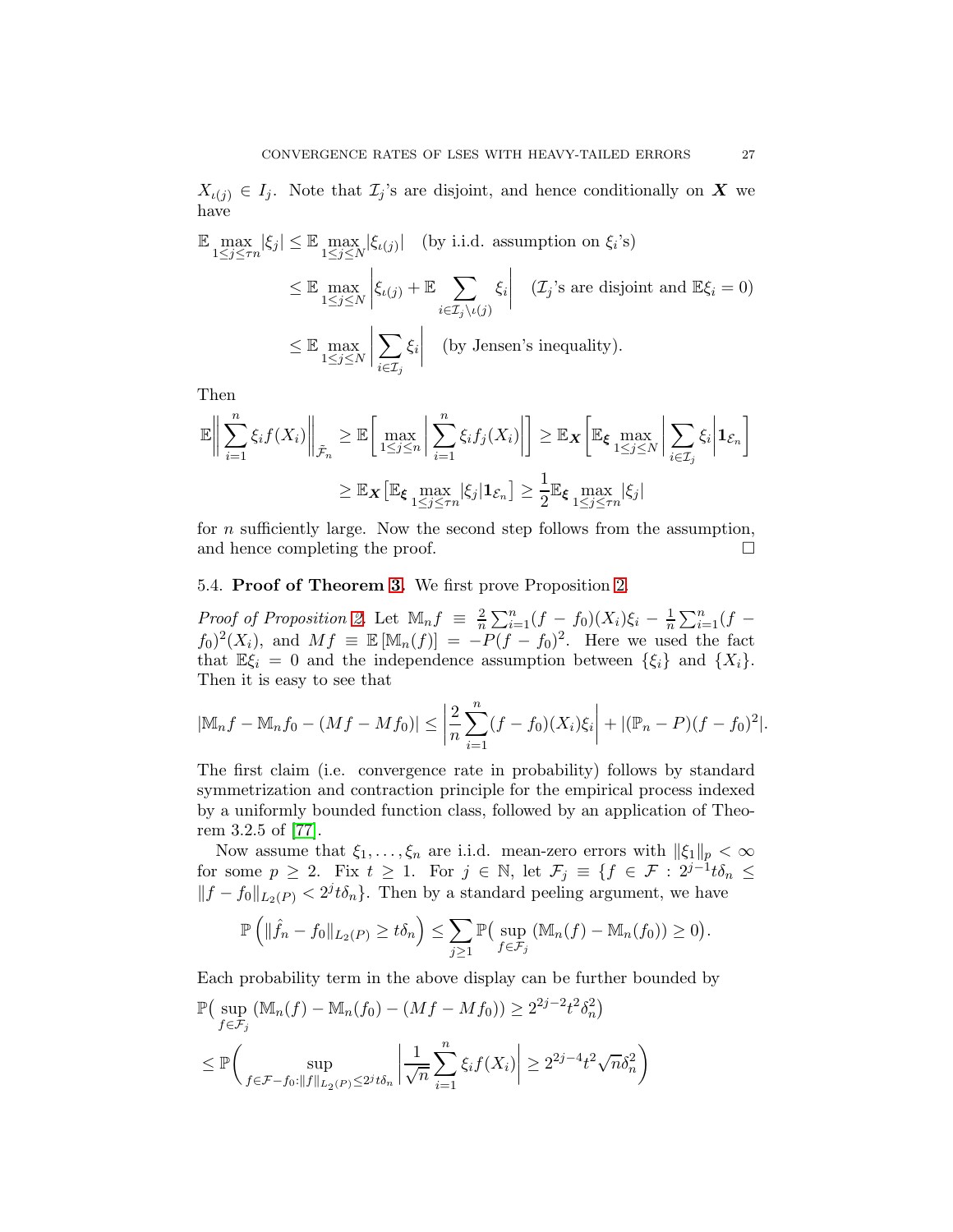$$
+\mathbb{P}\bigg(\sup_{f \in \mathcal{F} - f_0: \|f\|_{L_2(P)} \le 2^j t \delta_n} \left|\frac{1}{\sqrt{n}} \sum_{i=1}^n (f^2(X_i) - Pf^2)\right| \ge 2^{2j-3} t^2 \sqrt{n} \delta_n^2\bigg).
$$

By the contraction principle and moment inequality for the empirical process (Lemma [1\)](#page-7-1), we have

$$
\mathbb{E}\bigg(\sup_{\substack{f \in \mathcal{F} - f_0:\\ \|f\|_{L_2(P)} \le 2^j t \delta_n}} \left|\frac{1}{\sqrt{n}} \sum_{i=1}^n \xi_i f(X_i)\right|^2\bigg) \vee \mathbb{E}\bigg(\sup_{\substack{f \in \mathcal{F} - f_0:\\ \|f\|_{L_2(P)} \le 2^j t \delta_n}} \left|\frac{1}{\sqrt{n}} \sum_{i=1}^n \varepsilon_i f^2(X_i)\right|^2\bigg) \n\lesssim \left[\phi_n(2^j t \delta_n)\right]^2 + (1 \vee \|\xi_1\|_2)^2 2^{2j} t^2 \delta_n^2 + (1 \vee \|\xi_1\|_p)^2 n^{-1+2/p}.
$$

In the above calculation we used the fact that  $\mathbb{E} \max_{1 \leq i \leq n} |\xi_i|^2 \leq ||\xi_1||_p^2 n^{2/p}$ under  $\|\xi_1\|_p < \infty$ . By Chebyshev's inequality,

$$
\mathbb{P}\left(\|\hat{f}_n - f_0\|_{L_2(P)} \ge t\delta_n\right) \le C_{\xi} \sum_{j\ge 1} \left[\left(\frac{\phi_n(2^jt\delta_n)}{2^{2j}t^2\sqrt{n}\delta_n^2}\right)^2 \vee \frac{1}{2^{2j}t^2n\delta_n^2} \vee \frac{1}{2^{4j}t^4n^{2-2/p}\delta_n^4}\right].
$$

Under the assumption that  $\delta_n \geq n^{-\frac{1}{2} + \frac{1}{2p}}$ , and noting that  $\phi_n(2^j t \delta_n) \leq$  $2^{j}t\phi_n(\delta_n)$  by the assumption that  $\delta \mapsto \phi_n(\delta)/\delta$  is non-increasing, the right side of the above display can be further bounded up to a constant by  $\sum_{j\geq 1}$  $\int$   $\phi_n(\delta_n)$  $\frac{1}{2^{j}t\sqrt{n}\delta_{n}^{2}}$  $\big)^2 + \frac{1}{t^2}$  $\frac{1}{t^2} \lesssim \frac{1}{t^2}$  $\frac{1}{t^2}$  for  $t \geq 1$ . The expectation bound follows by integrating the tail estimate.  $\Box$ 

The following lemma calculates an upper bound for the multiplier empirical process at the target rate in Theorem [3.](#page-12-0) The proof can be found in Section [8.](#page-41-0)

<span id="page-27-0"></span>**Lemma 9.** Suppose that [A](#page-6-1)ssumption A holds with i.i.d.  $X_1, \ldots, X_n$ 's with law P, and  $\mathcal{F} \subset L_{\infty}(1)$  satisfies the entropy condition (F) with  $\alpha \in (0, 2)$ . Further assume for simplicity that  $\xi_i$ 's have the same marginal distributions with  $\|\xi_1\|_{p,1} < \infty$ . Then with  $\delta_n \equiv n^{-\frac{1}{2+\alpha}} \vee n^{-\frac{1}{2}+\frac{1}{2p}}$ , we have

$$
\mathbb{E} \sup_{Pf^2 \le \rho^2 \delta_n^2} \left| \sum_{i=1}^n \xi_i f(X_i) \right| \vee \mathbb{E} \sup_{Pf^2 \le \rho^2 \delta_n^2} \left| \sum_{i=1}^n \varepsilon_i f(X_i) \right|
$$
  

$$
\le \bar{K}_{\alpha} (\rho^{1-\alpha/2} \vee \rho^{-\alpha}) \left\{ n^{\frac{\alpha}{2+\alpha}} \left( 1 \vee ||\xi_1||_{1+2/\alpha,1} \right), \quad p \ge 1 + 2/\alpha, \right\}
$$
  

$$
1 \le p < 1 + 2/\alpha.
$$

Proof of Theorem [3.](#page-12-0) The claim follows immediately from Lemma [9](#page-27-0) by noting that the rate  $\delta_n$  chosen therein corresponds to the condition [\(3.3\)](#page-12-2) in Proposition [2,](#page-12-4) along with Proposition [4](#page-22-0) handling  $(3.4)$ .

5.5. Proof of Theorem [4.](#page-14-0) We will prove the following slightly more general version of Theorem [4.](#page-14-0)

<span id="page-27-1"></span>**Theorem 6.** Let  $\mathcal{X} = [0, 1]$  and P be a probability measure on X with Lebesgue density bounded away from 0 and  $\infty$ . Suppose that  $\xi_1, \ldots, \xi_n$  are *i.i.d.* mean-zero random variables with  $\|\xi_1\|_{p,1} < \infty$  for some  $p \geq 2$ . Then: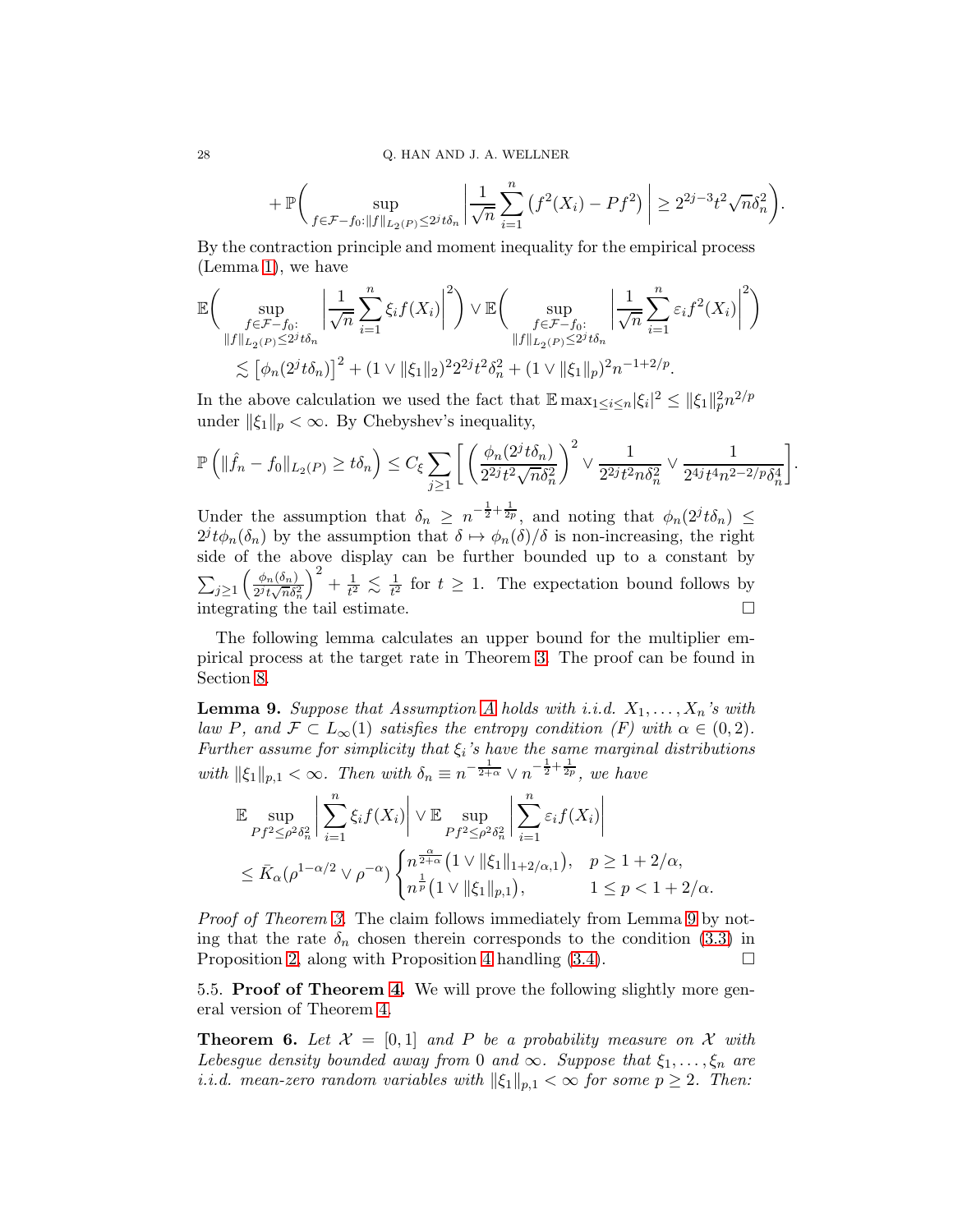(1) For each  $\alpha \in (0, 2)$ , there exists a function class F and some  $f_0 \in$ F with  $F - f_0$  satisfying the entropy condition (F), such that for  $p \geq 1 + 2/\alpha$ , there exists some least squares estimator  $f_n^*$  over  $\mathcal F$ satisfying

$$
\mathbb{E} \|f_n^* - f_0\|_{L_2(P)} \ge \rho \cdot n^{-\frac{1}{2+\alpha}}.
$$

Here  $\rho > 0$  is a (small) constant independent of n.

(2) For each  $\alpha \in (0, 2)$ , there exists a function class  $\mathcal{F} \equiv \mathcal{F}_n$ , some  $f_0 \in \mathcal{F}$  with  $\mathcal{F} - f_0$  satisfying the entropy condition  $(F)$ , such that the following holds: suppose  $\sqrt{\log n} \le p \le (\log n)^{1-\delta}$  for some  $\delta \in$  $(0, 1/2)$ . Then there exists some law for the error  $\xi_1$  with  $\|\xi_1\|_{p,1} \leq$  $log n$ , such that for n sufficiently large, there exists some least squares  $estimator f<sub>n</sub><sup>*</sup> over F<sub>n</sub> satisfying$ 

$$
\mathbb{E}||f_n^* - f_0||_{L_2(P)} \ge \rho' \cdot n^{-\frac{1}{2} + \frac{1}{2p}} (\log n)^{-2}.
$$

Here  $\rho' > 0$  is a (small) constant independent of n.

5.5.1. The strategy. The proof of Theorem [6](#page-27-1) is technically rather involved; here we give a brief outline. There are two main steps:

(1) We first show that (see Lemma [10\)](#page-29-0): the risk of some LSE corresponds to the extreme value  $\delta_n^*$  of the map

<span id="page-28-0"></span>
$$
(5.12) \quad \delta \mapsto F_n(\delta) \equiv \sup_{f \in \mathcal{F} - f_0: P f^2 \le \delta^2} (\mathbb{P}_n - P)(2\xi f - f^2) - \delta^2 \equiv E_n(\delta) - \delta^2.
$$

This step is similar in spirit to  $[20, 73]$  $[20, 73]$  (e.g. Theorem 1.1 of  $[20]$ ; Lemma 3.1 of [\[73\]](#page-49-9)); we will deal with the fact that the LSE may not be unique, and the map does not enjoy good geometric properties such as convexity in [\[20\]](#page-46-16), or uniqueness of the extreme value of the map [\(5.12\)](#page-28-0) as in [\[73\]](#page-49-9).

(2) Step 1 reduces the problem of finding  $\delta_n^*$  to that of finding  $\delta_1 < \delta_2$ such that  $E_n(\delta_1) < F_n(\delta_2)$  [This means,  $F_n(\delta) < F_n(\delta_2)$  for  $\delta \leq \delta_1$ , implying that the extreme value  $\delta_n^* \geq \delta_1$ . Hence our task will be to find  $\delta_1, \delta_2$  with matching order such that  $E_n(\delta_1)$  is smaller than  $F_n(\delta_2)$  up to a constant order under a specific function class. The construction of such an underlying regression function is inspired by the one used in Theorem [2.](#page-8-0) The main technical job involves (i) developing a problem-specific approach to derive an upper bound for  $E_n(\rho \delta_1)$  for small  $\rho > 0$  (corresponding to the Poisson (smallsample) domain of the empirical process where general tools fail), (ii) using a Paley-Zygmund moment argument to produce a sharp lower bound for  $F_n(\delta_2)$  and (iii) handling the delicate fact that the  $L_{p,1}$  norm is slightly stronger than the  $L_p$  norm.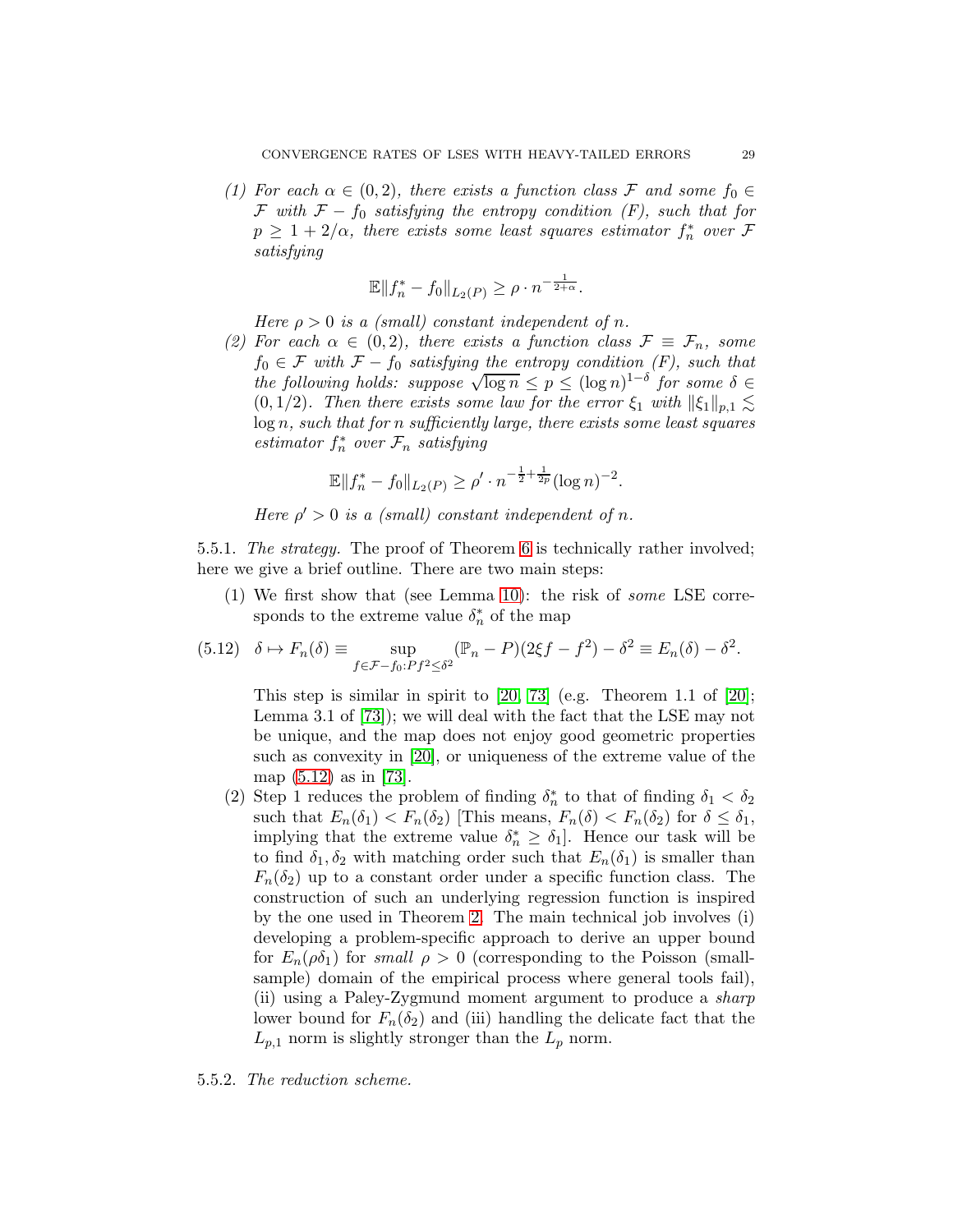<span id="page-29-0"></span>**Lemma 10.**  $Fix \varepsilon > 0$ . Let  $\delta_n^* \equiv \inf \{ \delta^* \geq 0 : F_n(\delta^*) \geq \sup_{\delta \in [0,\infty)} F_n(\delta) - \varepsilon \}.$ Then there exists a  $2\varepsilon$ -approximate LSE  $f_n^*$  such that

$$
||f_n^* - f_0||_{L_2(P)}^2 \ge (\delta_n^*)^2 - \varepsilon.
$$

*Proof.* Without loss of generality we assume  $f_0 = 0$ . Let  $f_n^*$  be such that  $\delta_0^2 \equiv P(f_n^*)^2 \le (\delta_n^*)^2$  and  $E_n(\delta_n^*) \le (\mathbb{P}_n - P)(2\xi f_n^* - (f_n^*)^2) + \varepsilon$ . Note that for any  $f \in \mathcal{F}$ ,

$$
(\mathbb{P}_n - P)(2\xi f - f^2) - Pf^2 \le F_n(\|f\|_{L_2(P)}) \le F_n(\delta_n^*) + \varepsilon = E_n(\delta_n^*) - (\delta_n^*)^2 + \varepsilon
$$
  

$$
\le (\mathbb{P}_n - P)(2\xi f_n^* - (f_n^*)^2) - P(f_n^*)^2 + 2\varepsilon,
$$

where in the last inequality we used the definition of  $f_n^*$  and the fact that  $(\delta_n^*)^2 \ge P(f_n^*)^2$ . This implies that for any  $f \in \mathcal{F}$ ,

$$
||Y - f||_n^2 = \mathbb{P}_n \xi^2 - \mathbb{P}_n (2\xi f - f^2)
$$
  
\n
$$
\geq \mathbb{P}_n \xi^2 - \mathbb{P}_n (2\xi f_n^* - (f_n^*)^2) - 2\varepsilon = ||Y - f_n^*||_n^2 - 2\varepsilon.
$$

Hence  $f_n^*$  is a 2 $\varepsilon$ -approximate LSE. The claim follows if we can show  $\delta_0^2 \ge$  $(\delta_n^*)^2 - \varepsilon$ . This is valid: if  $(\delta_n^*)^2 > \delta_0^2 + \varepsilon$ , then

$$
F_n(\delta_0) \ge (\mathbb{P}_n - P)(2\xi f_n^* - (f_n^*)^2) - \delta_0^2
$$
  
 
$$
\ge E_n(\delta_n^*) - \varepsilon - \delta_0^2 = F_n(\delta_n^*) - \varepsilon + ((\delta_n^*)^2 - \delta_0^2) > F_n(\delta_n^*),
$$

a contradiction to the definition of  $\delta_n^*$  by noting that  $\delta_0 \leq \delta_n^*$ 

 $\Box$ 

Since  $\varepsilon > 0$  in Lemma [10](#page-29-0) can be arbitrarily small, in the following analysis we will assume without loss of generality that  $\varepsilon = 0$ .

The following simple observation summarizes the strategy for finding a lower bound on the rate of some least squares estimator.

<span id="page-29-1"></span>**Proposition 6.** Suppose that  $0 < \delta_1 < \delta_2$  are such that  $E_n(\delta_1) < F_n(\delta_2)$ . Then there exists a LSE  $f_n^*$  such that  $||f_n^* - f_0||_{L_2(P)} \ge \delta_1$ .

*Proof.* The condition implies that  $F_n(\delta) = E_n(\delta) - \delta^2 \le E_n(\delta) \le E_n(\delta_1)$  $F_n(\delta_2)$  for any  $\delta \leq \delta_1$  and hence a maximizer  $\delta_n^*$  of the map  $\delta \mapsto F_n(\delta)$ cannot lie in  $[0, \delta_1]$ , i.e.  $\delta_n^* \geq \delta_1$ . The claim now follows by Lemma [10.](#page-29-0)  $\Box$ 

In the next few subsections, we first prove claim (1) of Theorem [6.](#page-27-1) The proof of claim  $(2)$  follows the similar proof strategy as that of claim  $(1)$ ; the details will be delayed until the last subsection.

5.5.3. Upper bound. The regression function class  $\mathcal F$  we consider will be the Hölder class constructed in Lemma [6](#page-22-3) with  $\mathcal{X} = [0,1]$ , and  $f_0 \equiv 0$ . We first handle the upper bound part of the problem. Lemma [9](#page-27-0) is awkward in this regard because general tools (Proposition [4\)](#page-22-0) cannot handle the Poisson (small-sample) domain of the empirical process, and hence the resulting bound is *insensitive* with respect to small  $\rho > 0$ . The following lemma remedies this for our special function class  $\mathcal{F}$ .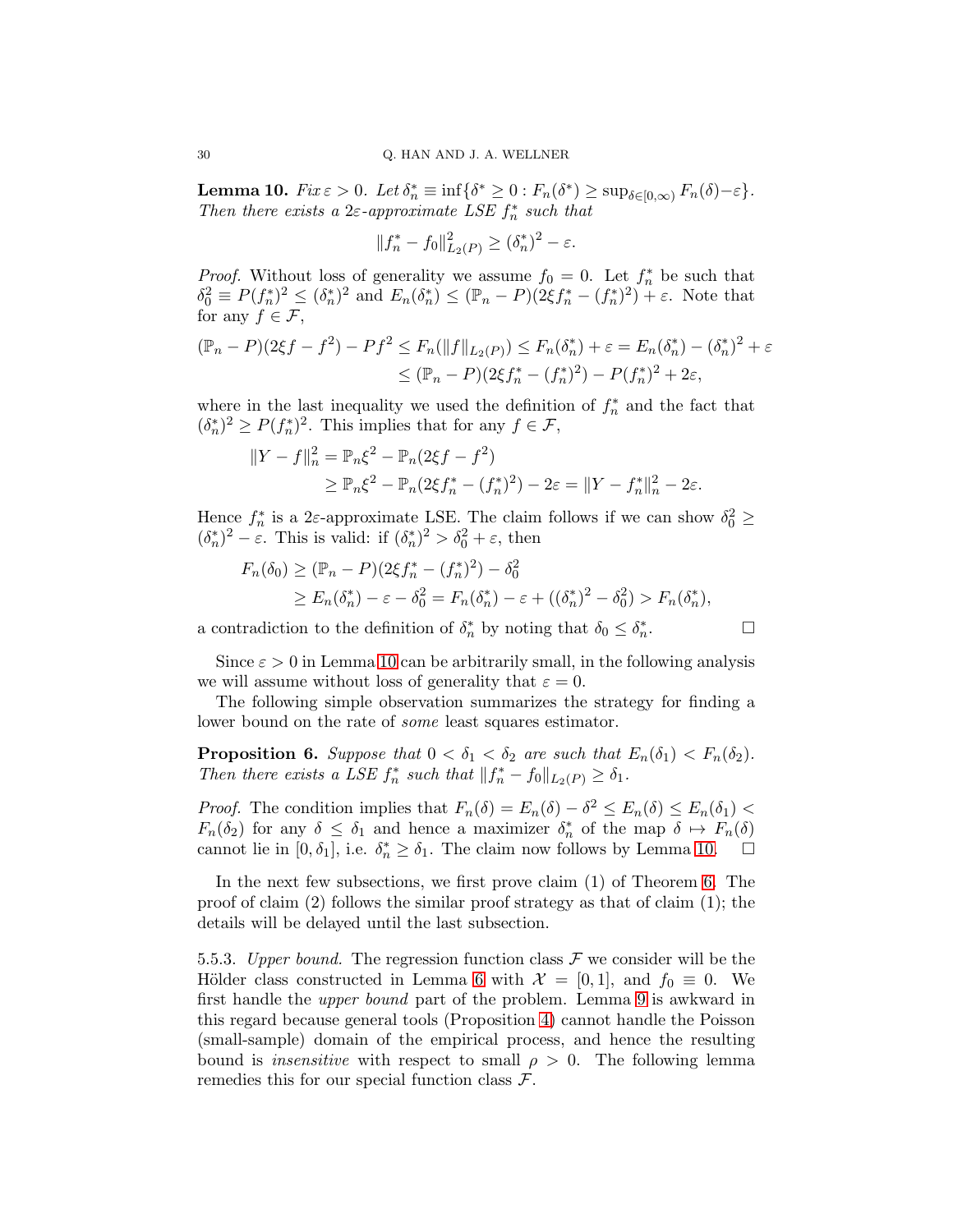<span id="page-30-2"></span>**Lemma 11.** Suppose that  $\mathcal{X} = [0, 1]$  and P is a probability measure on X with Lebesgue density bounded away from 0 and  $\infty$ . Suppose further that the  $\xi_i$ 's are i.i.d. mean-zero and  $\|\xi_1\|_{p,1} < \infty$  and  $p \geq 1 + 2/\alpha$ . Then for any  $\rho \in (0,1)$ , if

<span id="page-30-0"></span>(5.13) 
$$
n \ge \min\{n \ge 3 : \rho^2 \ge \log n(n^{-\alpha/(2+\alpha)})\},\
$$

then with  $\delta_n \equiv n^{-\frac{1}{2+\alpha}}$  we have,

$$
\mathbb{E}\sup_{f\in\mathcal{F}:Pf^2\leq \rho^2\delta_n^2}\bigg|\sum_{i=1}^n\big(2\xi_if(X_i)-f^2(X_i)+Pf^2\big)\bigg|\leq \bar{K}_{P,\alpha}\rho^{1-\alpha/2}n^{\frac{\alpha}{2+\alpha}}(1\vee\|\xi_1\|_{p,1}).
$$

Note that in the above lemma we may choose  $\rho$  small as long as the sample size condition [\(5.13\)](#page-30-0) is satisfied. The key idea of the proof is to compare  $\sup_{f \in \mathcal{F}:Pf^2 < \sigma^2} \mathbb{P}_n f^2$  with  $\sigma^2$  directly for *(nearly) the whole range of*  $\sigma^2$  including the Poisson (small-sample) domain by exploiting the geometry of F. Details can be found in Section [8.](#page-41-0)

5.5.4. Lower bound. Next we turn to the lower bound part of the problem. We will first consider a lower bound in expectation, then a Paley-Zygmund type argument translates the claim from in expectation to in probability.

<span id="page-30-1"></span>**Lemma 12.** Let  $\mathcal{X} = [0, 1]$ , and P be a probability measure on X with Lebesgue density bounded away from 0 and  $\infty$ . Let  $\xi_1, \ldots, \xi_n$  be i.i.d. meanzero random variables such that  $\|\xi_1\|_1 > 0$ , and F be the Hölder class con-structed in Lemma [6.](#page-22-3) Then with  $\delta_n \equiv n^{-\frac{1}{2+\alpha}}$ , if  $\|\xi_1\|_1 > \mathfrak{K}_{\alpha,P}$  and  $\vartheta \geq 1$ for some  $\mathfrak{K}_{\alpha,P} > 0$  depending only on  $\alpha, P$ ,

$$
\mathbb{E}\sup_{Pf^2\leq\vartheta^2\delta_n^2}\bigg|\sum_{i=1}^n\big(2\xi_if(X_i)-f^2(X_i)+Pf^2\big)\bigg|\geq \underline{K}_{P,\alpha}\|\xi_1\|_1\vartheta^{1-\alpha/2}\cdot n^{\frac{\alpha}{2+\alpha}}.
$$

The proof uses Lemmas [5](#page-22-4) and [7,](#page-25-1) and the  $\alpha$ -fullness of  $\tilde{\mathcal{F}}$ ; see Section [8.](#page-41-0) The following Paley-Zygmund lower bound is standard.

<span id="page-30-4"></span>**Lemma 13** (Paley-Zygmund). Let  $Z$  be any non-negative random variable. Then for any  $\varepsilon > 0$ ,  $\mathbb{P}(Z > \varepsilon \mathbb{E}Z) \ge \left(\frac{(1-\varepsilon)\mathbb{E}Z}{(\mathbb{E}Z^q)^{1/q}}\right)^{q'}$ , where  $q, q' \in (1, \infty)$  are conjugate indices:  $1/q + 1/q' = 1$ .

Now we turn the lower bound in expectation in Lemma [12](#page-30-1) to a probability bound by a Paley-Zygmund argument.

<span id="page-30-3"></span>**Lemma 14.** Consider the same setup as in Lemma [12](#page-30-1) with  $p \geq 2$ , and let  $Z = \sup_{P f^2 \leq \vartheta^2 \delta_n^2} |\sum_{i=1}^n 2\xi_i f(X_i) - f^2(X_i) + Pf^2|.$  Suppose  $p \geq 1 + 2/\alpha$ . If  $\|\xi_1\|_p < \infty$ ,  $\|\xi_1\|_1 > \mathfrak{K}_{\alpha}$ ,  $\vartheta \ge 1$  and  $1 < q \le p$ . Then

$$
\mathbb{P}\bigg(Z \ge \frac{1}{2} \underline{K}_{P,\alpha} \|\xi_1\|_1 \vartheta^{1-\alpha/2} \cdot n^{\frac{\alpha}{2+\alpha}}\bigg) \ge 2^{-q/(q-1)} \bar{L}_{\alpha,\xi,\vartheta,q,P}^{-1/(q-1)} > 0.
$$

The constant in the probability estimate is defined below.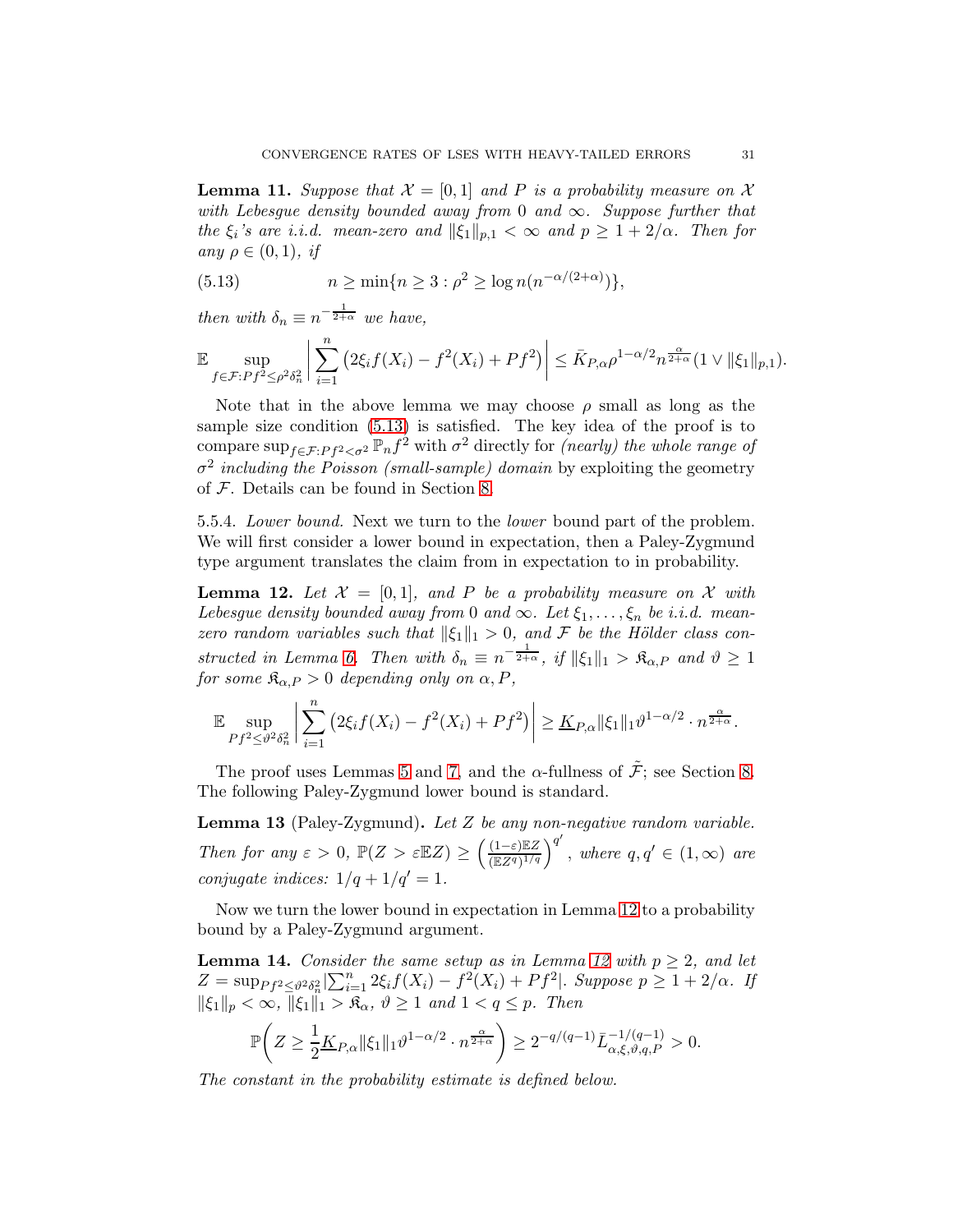*Proof.* Lemma [12](#page-30-1) entails that  $\mathbb{E}Z \geq \underline{K}_{P,\alpha} ||\xi_1||_1 \vartheta^{1-\alpha/2} \cdot n^{\frac{\alpha}{2+\alpha}}$ . By the moment inequality Lemma [1,](#page-7-1) if the  $\xi_i$ 's have finite p-th moments, and  $q \leq p$ ,

$$
\frac{\mathbb{E}Z^{q}}{(\mathbb{E}Z)^{q}} \leq C_{q} \left[ 1 + \frac{(\sqrt{n}(\|\xi_{1}\|_{2} \vee 1)\vartheta \delta_{n})^{q}}{(\mathbb{E}Z)^{q}} + \frac{1 \vee \mathbb{E} \max_{1 \leq i \leq n} |\xi_{i}|^{q}}{(\mathbb{E}Z)^{q}} \right]
$$
  
\n
$$
\leq C_{q} \left[ 1 + 2 \left( \underline{K}_{P,\alpha} \|\xi_{1}\|_{1} \wedge 1 \right)^{-q} \right]
$$
  
\n
$$
\times \left( \vartheta^{\alpha q/2} (\|\xi_{1}\|_{2} \vee 1)^{q} n^{-\frac{q\alpha}{2(2+\alpha)}} \vee \vartheta^{q(\alpha/2-1)} \|\xi_{1}\|_{p}^{q} n^{\frac{q}{p} - \frac{q\alpha}{2+\alpha}} \right) \right]
$$
  
\n
$$
\leq C_{q} \left[ 1 + 2 \left( \underline{K}_{P,\alpha} \|\xi_{1}\|_{1} \wedge 1 \right)^{-q} \vartheta^{\alpha q/2} (\|\xi_{1}\|_{p} \vee 1)^{q} \right] \equiv \bar{L}_{\alpha,\xi,\vartheta,q,P}.
$$

In the second inequality we used  $\|\max_i |\xi_i|\|_q \leq \|\max_i |\xi_i|\|_p \leq n^{1/p} \|\xi_1\|_p$ , and the third inequality follows by noting  $\vartheta \ge 1$  and the assumption  $p \ge 1+2/\alpha$ .<br>The proof is complete The proof is complete.

5.5.5. Putting the pieces together.

<span id="page-31-2"></span>**Proposition 7.** Suppose  $\|\xi_1\|_{p,1} < \infty$  for  $p \ge \max\{2, 1 + 2/\alpha\}$ . If  $\|\xi_1\|_1 >$  $\mathfrak{K}_{\alpha,P}$  for some (large) constant  $\mathfrak{K}_{\alpha,P} > 0$ , then for n sufficiently large, there exist constants  $\rho_{\xi,\alpha,P} < \vartheta_{\xi,\alpha,P}$  such that on an event with positive probability  $\mathfrak{p}_1 = \mathfrak{p}_1(\alpha, \xi, P) > 0$  independent of n,

$$
F_n(\vartheta_{\xi,\alpha,P} \cdot n^{-\frac{1}{2+\alpha}}) > E_n(\rho_{\xi,\alpha,P} \cdot n^{-\frac{1}{2+\alpha}}).
$$

*Proof.* Lemma [11](#page-30-2) and Markov's inequality entail that for any  $\rho > 0$ , if  $n \geq \min\{n \geq 3 : \rho^2 \geq \log n(n^{-\alpha/(2+\alpha)})\},\$  then on an event with probability at least  $1 - 1/M$ ,

<span id="page-31-0"></span>(5.14) 
$$
nE_n(\rho\delta_n) \leq M\bar{C}_{\xi,\alpha,P} \cdot \rho^{1-\alpha/2} n^{\frac{\alpha}{2+\alpha}}.
$$

We will choose  $\rho$ , M later on. On the other hand, apply Lemma [14](#page-30-3) with  $q = 2$  (since  $p \ge 2$ ) and  $\vartheta = (\underline{K}_{P,\alpha} ||\xi_1||_1/4)^{\frac{2}{2+\alpha}}$  (we may increase  $||\xi_1||_1$  to ensure  $\vartheta \geq 1$  if necessary) we see that on an event with probability at least  $2\mathfrak{p}_1 \equiv 2\mathfrak{p}_1(\alpha,\xi,P)$ , we have

<span id="page-31-1"></span>(5.15) 
$$
nF_n(\vartheta \delta_n) \ge \frac{1}{2} \underline{K}_{P,\alpha} \|\xi_1\|_1 \vartheta^{1-\alpha/2} \cdot n^{\frac{\alpha}{2+\alpha}} - \vartheta^2 n^{\frac{\alpha}{2+\alpha}}
$$

$$
\ge \frac{1}{4} \underline{K}_{P,\alpha} \|\xi_1\|_1 \vartheta^{1-\alpha/2} \cdot n^{\frac{\alpha}{2+\alpha}} \equiv \underline{C}_{\xi,\alpha,P} \cdot n^{\frac{\alpha}{2+\alpha}}.
$$

First we choose  $M = 1/\mathfrak{p}_1$  so that with probability at least  $\mathfrak{p}_1$ , [\(5.14\)](#page-31-0) and [\(5.15\)](#page-31-1) hold simultaneously. Then we choose  $\rho = \min\{(\mathfrak{p}_1 \underline{C}_{\xi,\alpha,P}/2\overline{C}_{\xi,\alpha,P})^{\frac{2}{2-\alpha}},\vartheta/2\}$ to conclude  $F_n(\vartheta \delta_n) > E_n(\rho \delta_n)$  with probability at least  $\mathfrak{p}_1$ .

Now we have completed the program outlined in Proposition [6.](#page-29-1)

*Proof of Theorem [6:](#page-27-1) claim (1).* Recall that the regression function class is taken from Lemma [6](#page-22-3) with  $f_0 \equiv 0$ . Combining the proof outline Proposition [6,](#page-29-1) with Proposition [7,](#page-31-2) we see that there exists an event with probability at least  $\mathfrak{p}_1 = \mathfrak{p}_1(\alpha, \xi, P) > 0$ , on which at least one least squares estimator  $f_n^*$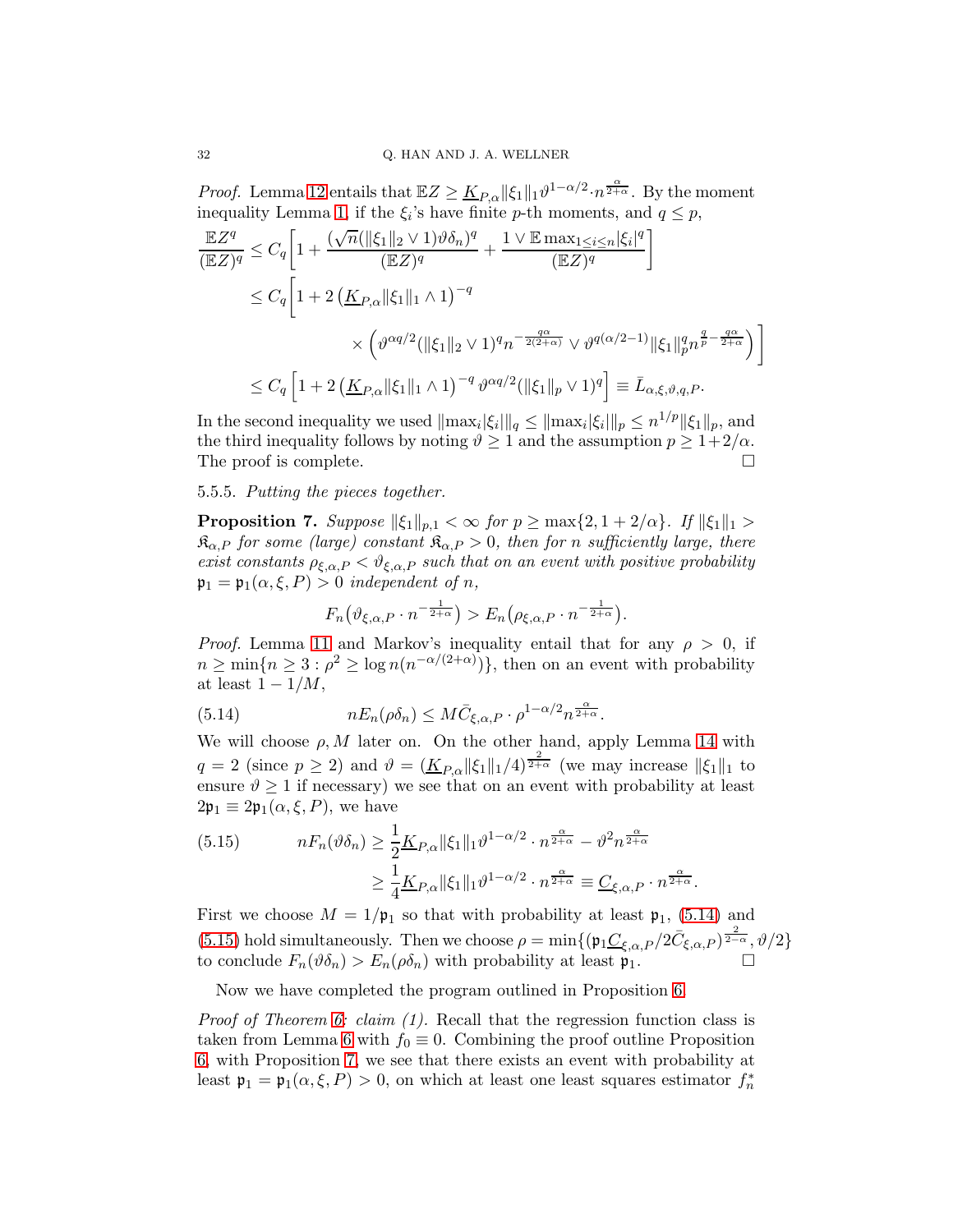over F satisfies  $||f_n^* - f_0||_{L_2(P)} \ge \rho \cdot n^{-\frac{1}{2+\alpha}}$ , where  $\rho > 0$  is a (small) constant independent of n. The claim now follows by bounding the expectation from below on this event.

5.5.6. Remaining proofs for Theorem [4.](#page-14-0) Here we prove the second claim of Theorem [6.](#page-27-1) Without loss of generality, we only consider  $d = 1$ , and the probability measure  $P$  is assumed to be uniform for simplicity. To this end, let  $\tilde{\mathcal{F}}_n \equiv \{\mathbf{1}_{[a,b]} : a,b \in [0,1] \cap \mathbb{Q}, b-a \geq \delta_n^2\} \cup \{0\}$ , and  $\tilde{\mathcal{G}}_n \equiv \{g \in$  $C^{1/\alpha}([0,1]) : Pg^2 \geq \delta_n^2$ , and  $f_0 = 0$ , where  $\delta_n = \rho n^{-1/2 + 1/2p'}$  with  $\frac{1}{p} - \frac{1}{p'}$  $\frac{1}{p'} = \varepsilon$ for some numeric constants  $\varepsilon, \rho > 0$  to be specified later. Let  $\mathcal{F} \equiv \tilde{\mathcal{F}}_n \cup \tilde{\mathcal{G}}_n$ .

In the current case  $E_n(\delta) = 0$  for  $\delta < \delta_n$  and hence our goal is to give a lower bound for  $F_n(\delta_n)$ . We mimic the proof strategy of the first claim of Theorem [6](#page-27-1) by (i) giving a lower bound for the multiplier empirical process in expectation, and then (ii) using the Paley-Zygmund moment argument to translate the lower bound in probability. The arguments are somewhat delicate due to the fact that the  $L_{p,1}$  norm is stronger than the  $L_p$  norm. For notational simplicity, let  $Z \equiv \sup_{f \in \tilde{\mathcal{F}}_n : Pf^2 \leq \delta_n^2} \left| \sum_{i=1}^n \xi_i f(X_i) \right|$ , and  $\tilde{Z} \equiv$  $\sup_{f \in \tilde{\mathcal{F}}_n : Pf^2 \leq \delta_n^2} |\sum_{i=1}^n 2\xi_i f(X_i) - f^2(X_i) + Pf^2|.$ 

<span id="page-32-0"></span>**Lemma 15.** Suppose that  $\xi_1, \ldots, \xi_n$  are i.i.d. symmetric random variables with  $\mathbb{P}(|\xi_1| > t) = 1/(1 + |t|^p')$ . Further suppose that  $\rho \leq (64/e^3)^{1/6}$ ,  $\varepsilon^{-1/2} \vee 3 \leq p \leq \log n / \log \log n$  and  $n \geq \min\{n \geq 2 : \delta_n = \rho n^{-1/2 + 1/2p'} \geq 1\}$  $\sqrt{\log n/n}$ . Then there exists some absolute constant  $C_1 > 0$ , and for any  $C_2 > 0$ , there exists some constant  $C_3 = C_3(C_2) > 0$  such that

$$
\mathbb{P}\bigg(\tilde{Z} \ge \frac{1}{16} n^{1/p'-1/(p')^2} - C_3 n^{1/2p'} \sqrt{\log n}\bigg) \ge C_1 \left((\varepsilon p') \wedge 1\right)^2 n^{-4\varepsilon} - e^{-C_2 \log n}
$$

We need the following before the proof of Lemma [15.](#page-32-0)

<span id="page-32-1"></span>**Lemma 16.** Suppose  $\rho \leq (64/e^3)^{1/6}$  and  $\xi_1, \ldots, \xi_n$  are i.i.d. mean-zero random variables. Then for  $n \geq 2$ , we have  $\mathbb{E}Z \geq \frac{1}{2}$  $\frac{1}{2} \mathbb{E} \max_{1 \leq j \leq 4^{-1} n^{1-1/p'}} |\xi_j|.$ 

Proof. Let  $I_j \equiv [(j-1)\delta_n^2, j\delta_n^2] \subset [0,1]$  for  $j=1,\ldots,N$  where  $N=\delta_n^{-2} \le$  $\rho^{-2}n$ . Note that for any  $c \in (0,1)$ ,

$$
\mathbb{P}\left(X_1,\ldots,X_n \text{ lie in at most } cN \text{ intervals among } \{I_j\}_{j=1}^N\right)
$$
  
= 
$$
\mathbb{P}\left(\bigcup_{|\mathcal{I}|=cN} \{X_1,\ldots,X_n \in \bigcup_{i \in \mathcal{I}} I_i\}\right)
$$
  

$$
\leq {N \choose cN} c^n \leq e^{cN \log(e/c) - n \log(1/c)} \leq e^{(c\rho^{-2} \log(e/c) - \log(1/c))n}.
$$

By choosing  $c = \rho^2/4$ , the exponent in the above display can be further bounded by  $\frac{1}{4} \log(e/c) - \log(1/c) = \frac{1}{4} \log(c^3 e) = \frac{1}{4} \log(e\rho^6/64) \leq -\frac{1}{2}$  where the last inequality follows by the assumption that  $\rho \leq (64/e^3)^{1/6}$ . Hence we conclude that on an event  $\mathcal E$  with probability at least  $1 - 0.61^n$ , the samples  $X_1, \ldots, X_n$  must occupy at least  $\rho^2 N/4$  many intervals among  $\{I_j\}_{j=1}^N$ . This

.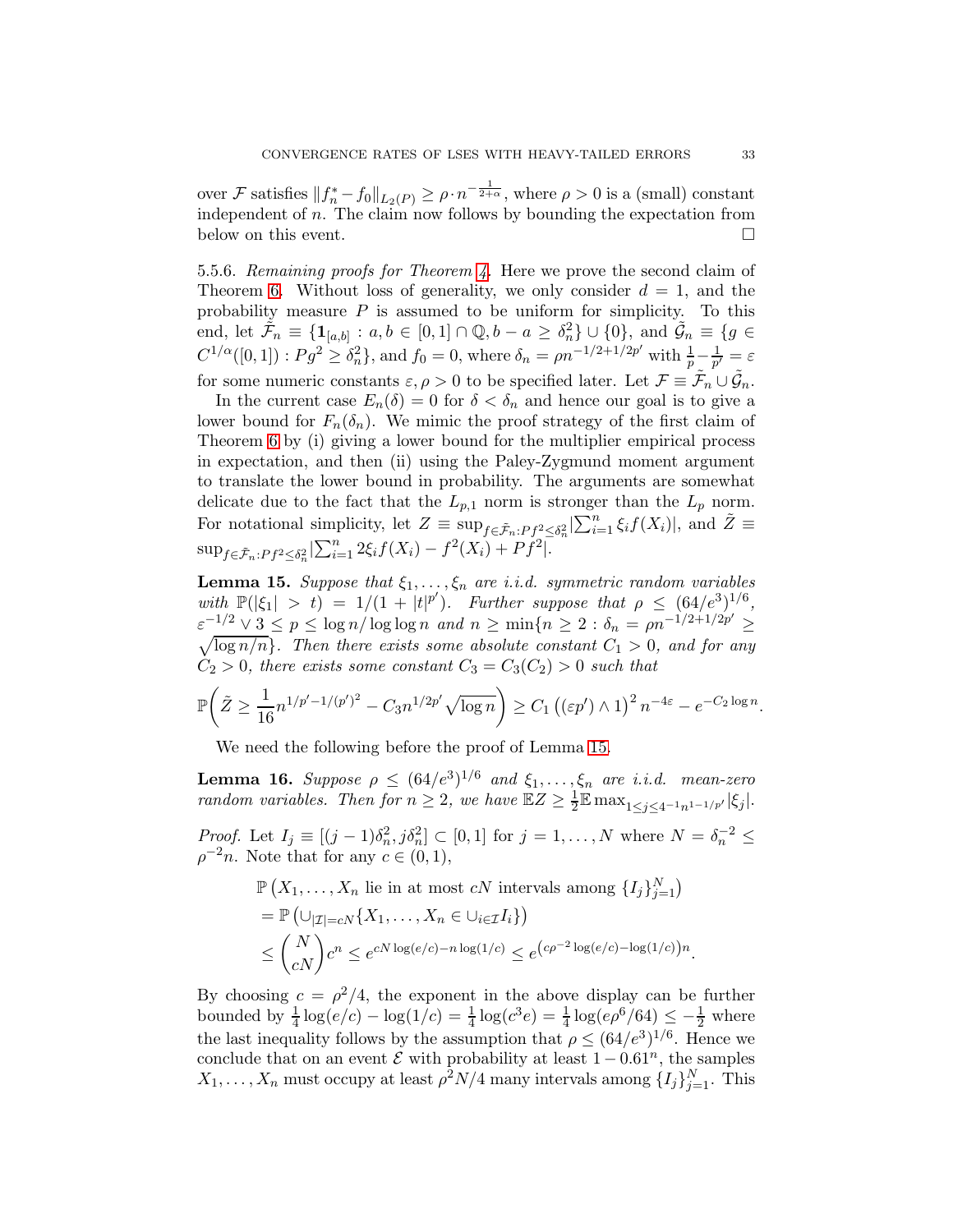implies that

$$
\mathbb{E}Z = \mathbb{E} \sup_{f \in \tilde{\mathcal{F}}_n: Pf^2 \leq \delta_n^2} \left| \sum_{i=1}^n \xi_i f(X_i) \right| \geq \mathbb{E} \max_{1 \leq j \leq N} \left| \sum_{i \in I_j} \xi_i \mathbf{1}_{I_j}(X_i) \right| \mathbf{1}_{\mathcal{E}} \geq \frac{1}{2} \mathbb{E} \max_{1 \leq j \leq \rho^2 N/4} |\xi_j|
$$

where we used the same arguments as in the proof of Theorem [2.](#page-8-0) The claim now follows by noting  $\rho^2 N/4 = \rho^2 \delta_n^{-2}/4 = n^{1-1/p'}/4$ .

We also need some auxiliary results.

<span id="page-33-0"></span>**Lemma 17.** Suppose that  $\xi_1, \ldots, \xi_n$  are i.i.d. symmetric random variables with  $p(t) \equiv \mathbb{P}(|\xi_1| > t) = 1/(1 + |t|^p)$ . Then for any  $1 \le q < p$ , and  $n \ge 2$ ,

$$
\frac{1}{4}n^{1/p} \leq \mathbb{E} \max_{1 \leq i \leq n} |\xi_i| \leq \left( \mathbb{E} \max_{1 \leq i \leq n} |\xi_i|^q \right)^{1/q} \leq \left( \frac{p+q}{p-q} \right)^{1/q} n^{1/p}.
$$

We need the following exact characterization concerning the size of maxima of a sequence of independent random variables due to [\[31\]](#page-47-22), see also Corollary 1.4.2 of [\[23\]](#page-46-17).

<span id="page-33-1"></span>**Lemma 18.** Let  $\xi_1, \ldots, \xi_n$  be a sequence of independent non-negative random variables such that  $\|\xi_i\|_r < \infty$  for all  $1 \leq i \leq n$ . For  $\lambda > 0$ , set  $\delta_0(\lambda) \equiv \inf \{ t > 0 : \sum_{i=1}^n \mathbb{P}(\xi_i > t) \leq \lambda \}.$  Then

$$
\frac{1}{1+\lambda}\sum_{i=1}^n\mathbb{E}\xi_i^r\mathbf{1}_{\xi_i>\delta_0}\leq \mathbb{E}\max_{1\leq i\leq n}\xi_i^r\leq \frac{1}{1\wedge\lambda}\sum_{i=1}^n\mathbb{E}\xi_i^r\mathbf{1}_{\xi_i>\delta_0}.
$$

Proof of Lemma [17.](#page-33-0) For  $\lambda \equiv 1$  in Lemma [18,](#page-33-1)  $\delta_0 = \inf\{t > 0 : np(t) \leq 1\}$  $(n-1)^{1/p}$ . Lemma [18](#page-33-1) now yields that for  $q < p$ ,

$$
\mathbb{E} \max_{1 \le i \le n} |\xi_i|^q \le n \mathbb{E} |\xi_1|^q \mathbf{1}_{|\xi_1| > \delta_0}
$$
\n
$$
= n \left[ \mathbb{P}(|\xi_1| > \delta_0) \int_0^{\delta_0} q u^{q-1} du + \int_{\delta_0}^{\infty} q u^{q-1} \mathbb{P}(|\xi_1| > u) du \right]
$$
\n
$$
\le \frac{n \delta_0^q}{1 + \delta_0^p} + q n \int_{\delta_0}^{\infty} \frac{1}{u^{p-q+1}} du
$$
\n
$$
= (n-1)^{q/p} + \frac{q}{p-q} \frac{n}{n-1} (n-1)^{q/p} \le \frac{p+q}{p-q} n^{q/p}
$$

since  $n \geq 2$ . For a lower bound for  $\mathbb{E} \max_{1 \leq i \leq n} |\xi_i|$ , we proceed similarly as above by using  $1 + u^p \le 2u^p$  on  $[\delta_0, \infty)$  for  $n \ge 2$ :

$$
\mathbb{E}\max_{1\leq i\leq n}|\xi_i|\geq \frac{n}{2}\left[\frac{\delta_0}{1+\delta_0^p}+\int_{\delta_0}^{\infty}\frac{1}{2u^p}\,\mathrm{d}u\right]\geq \frac{(n-1)^{1/p}}{2}\geq \frac{1}{4}n^{1/p}.
$$

This completes the proof.

We also need Talagrand's concentration inequality [\[65\]](#page-48-19) for the empirical process in the form given by Bousquet [\[12\]](#page-46-18), recorded as follows.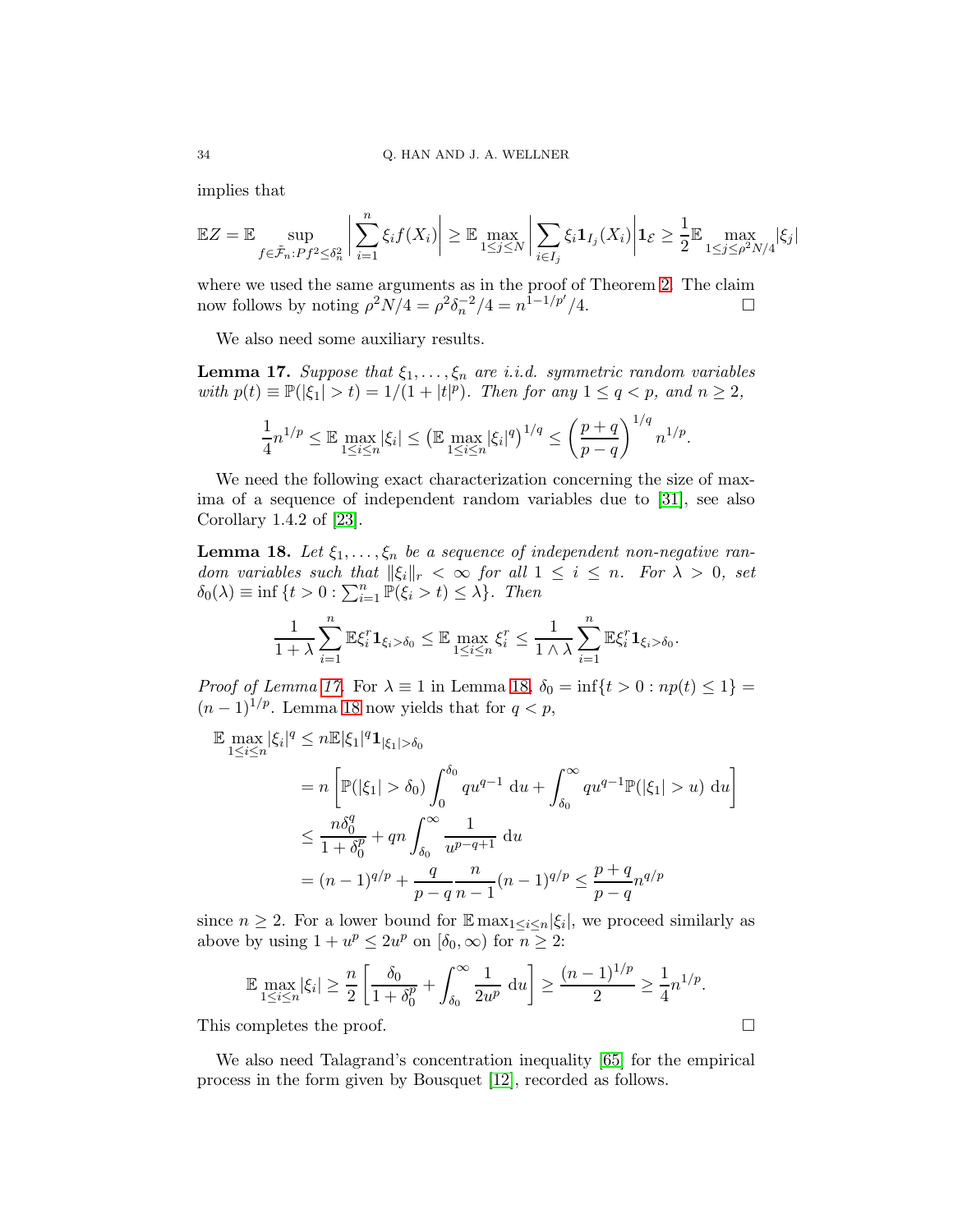<span id="page-34-3"></span>**Lemma 19.** [Theorem 3.3.9 of [\[30\]](#page-47-4)] Let  $\mathcal F$  be a countable class of real-valued measurable functions such that  $\sup_{f \in \mathcal{F}} ||f||_{\infty} \leq b$ . Then

$$
\mathbb{P}\bigg(\sup_{f\in\mathcal{F}}|\mathbb{G}_n f| \ge \mathbb{E}\sup_{f\in\mathcal{F}}|\mathbb{G}_n f| + \sqrt{2\bar{\sigma}^2x} + bx/3\sqrt{n}\bigg) \le e^{-x},
$$

where  $\bar{\sigma}^2 \equiv \sigma^2 + 2bn^{-1/2} \mathbb{E} \sup_{f \in \mathcal{F}} |\mathbb{G}_n f|$  with  $\sigma^2 \equiv \sup_{f \in \mathcal{F}} \text{Var}_f f$ , and  $\mathbb{G}_n \equiv$  $\sqrt{n}(\mathbb{P}_n - P).$ 

In applications, since

$$
\sqrt{2\bar{\sigma}^2 x} \le \sqrt{2\sigma^2 x} + \sqrt{4(bx/\sqrt{n}) \mathbb{E} \sup_{f \in \mathcal{F}} |\mathbb{G}_n f|}
$$
  
 
$$
\le \sqrt{2\sigma^2 x} + \delta^{-1}(bx/\sqrt{n}) + \delta \mathbb{E} \sup_{f \in \mathcal{F}} |\mathbb{G}_n f|
$$

by the elementary inequality  $2ab \leq \delta^{-1}a^2 + \delta b^2$ , we have for any  $\delta > 0$ ,

<span id="page-34-0"></span>(5.16)

$$
\mathbb{P}\bigg(\sup_{f\in\mathcal{F}}|\mathbb{G}_n f|\geq (1+\delta)\mathbb{E}\sup_{f\in\mathcal{F}}|\mathbb{G}_n f|+\sqrt{2\sigma^2x}+(3^{-1}+\delta^{-1})bx/\sqrt{n}\bigg)\leq e^{-x}.
$$

We will mainly use the above form  $(5.16)$  in the proofs.

Proof of Lemma [15.](#page-32-0) The proof is divided into two steps. In the first step, we handle  $Z$ , i.e. the multiplier empirical process part. In the second step we handle the residual term, i.e. the purely empirical process part.

(Step 1) We first claim that there exists some absolute constant  $C_1 > 0$ such that

<span id="page-34-1"></span>(5.17) 
$$
\mathbb{P}\left(Z \ge \frac{1}{32}n^{1/p'-1/(p')^2}\right) \ge C_1\left(\left(\varepsilon p'\right) \wedge 1\right)^2 n^{-4\varepsilon}.
$$

Let G be the class of indicators functions  $\mathbf{1}_{[a,b]}$  with  $0 \le a \le b \le 1$ . Then since  $\delta_n \geq \sqrt{\log n/n}$ , by local maximal inequalities for the empirical process (Proposition [4\)](#page-22-0),

<span id="page-34-2"></span>
$$
(5.18) \qquad \mathbb{E} \sup_{g \in \mathcal{G}: P g^2 \le \delta_n^2} \left| \sum_{i=1}^n \varepsilon_i g(X_i) \right| \lesssim \sqrt{n} \delta_n \sqrt{\log(1/\delta_n)} \lesssim n^{1/2p'} \sqrt{\log n}
$$

where in the last inequality we used  $\rho \lesssim 1$  $\rho \lesssim 1$ . Applying Theorem 1 and noting that  $p \leq \log n / \log \log n$  implying  $n^{1/2p} \sqrt{\log n} \leq n^{1/2p} \sqrt{\log n} \leq n^{1/p}$ , we see that for some absolute constant  $C > 0$ ,  $EZ \leq \mathbb{E} \sup_{g \in \mathcal{G}: Pg^2 \leq \delta_n^2} |\sum_{i=1}^n \xi_i g(X_i)| \leq$  $Cn^{1/p}$   $\|\xi_1\|_{p,1}$ . By the moment inequality Lemma [1,](#page-7-1) we have for any  $q \geq 1$ ,

$$
\mathbb{E}Z^{q} \leq C_{q} \left( (\mathbb{E}Z)^{q} + (\sqrt{n} \|\xi_{1}\|_{2} \delta_{n})^{q} + \mathbb{E} \max_{1 \leq i \leq n} |\xi_{i}|^{q} \right)
$$
  
\n
$$
\leq C_{q}' \left( n^{q/p} \|\xi_{1}\|_{p,1}^{q} + n^{q/2p'} \|\xi_{1}\|_{2}^{q} + \mathbb{E} \max_{1 \leq i \leq n} |\xi_{i}|^{q} \right)
$$
  
\n
$$
\leq 2C_{q}' \left( n^{q/p} (\|\xi_{1}\|_{p,1} \vee \|\xi_{1}\|_{2})^{q} + \mathbb{E} \max_{1 \leq i \leq n} |\xi_{i}|^{q} \right).
$$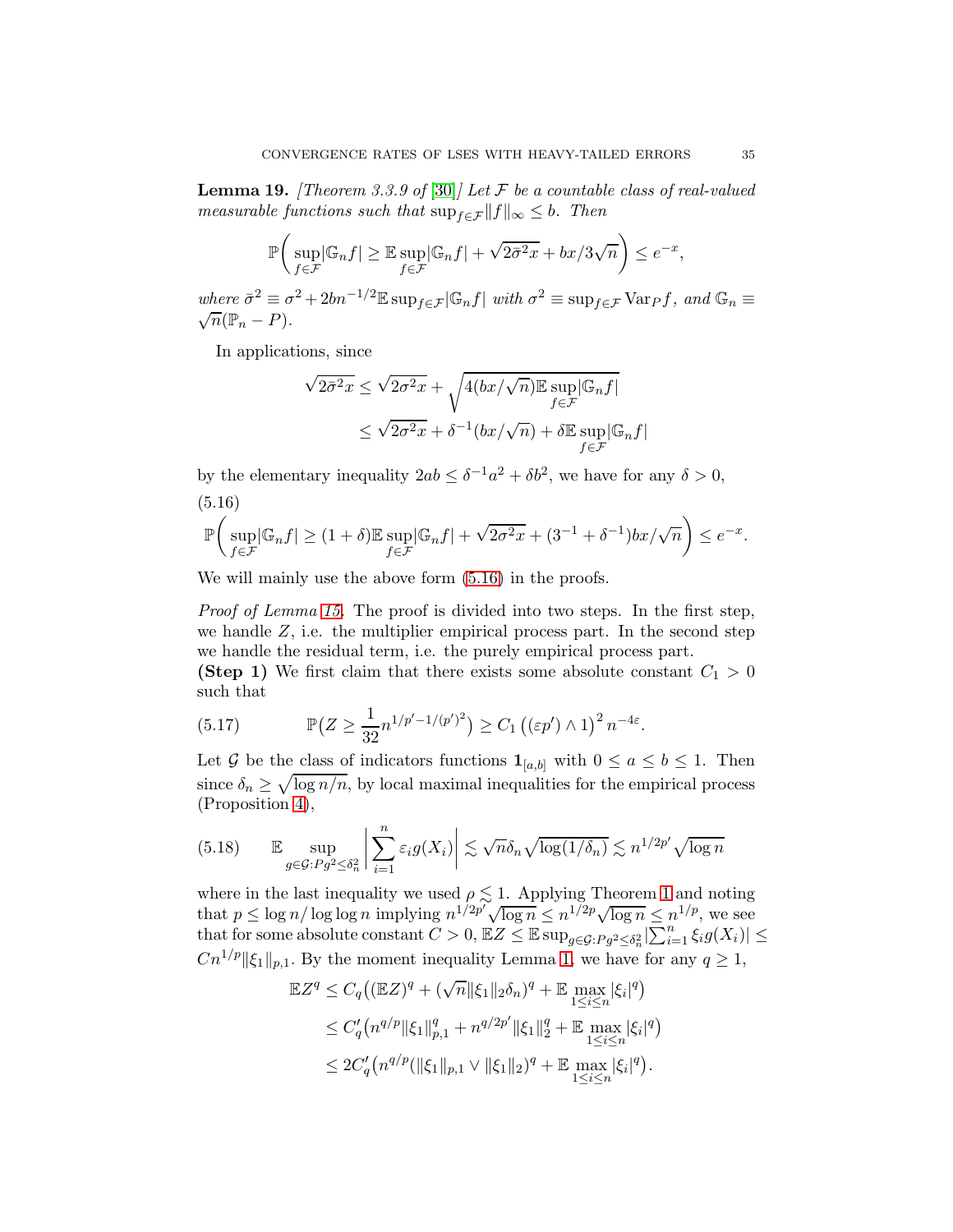Now using the Paley-Zygmund inequality (Lemma [13\)](#page-30-4) and Lemma [16,](#page-32-1) we see that

$$
\mathbb{P}(Z > \frac{1}{2} \mathbb{E}Z) \ge 2^{-q'} \left(\frac{\mathbb{E}Z}{(\mathbb{E}Z^q)^{1/q}}\right)^{q'}
$$
  
 
$$
\ge C''_q \left(\frac{\mathbb{E} \max_{1 \le j \le 4^{-1}n^{1-1/p'}} |\xi_j|}{n^{1/p} (\|\xi_1\|_{p,1} \vee \|\xi_1\|_2) + (\mathbb{E} \max_{1 \le i \le n} |\xi_i|^q)^{1/q}}\right)^{q'}.
$$

By Lemma [17,](#page-33-0) the above display can be further estimated from below by

$$
C_{q}''' \left( \frac{n^{1/p'-1/(p')^{2}}}{n^{1/p}(\|\xi_{1}\|_{p,1} \vee \|\xi_{1}\|_{2}) + [(p'+q)/(p'-q)]^{1/q}n^{1/p'}} \right)^{q'}
$$
  
\n
$$
\geq C' \left( \frac{n^{1/p'-1/(p')^{2}}}{n^{1/p}(\|\xi_{1}\|_{p,1} \vee \|\xi_{1}\|_{2}) + n^{1/p'}} \right)^{2} \quad \text{(choose } q = q' = 2)
$$
  
\n
$$
\geq C'' \left( (\varepsilon p') \wedge 1 \right)^{2} n^{-\frac{2}{p} + \frac{2}{p'} - \frac{2}{(p')^{2}}} \geq C'' \left( (\varepsilon p') \wedge 1 \right)^{2} n^{-4\varepsilon}
$$

where in the last line we use the following facts: (i)  $\frac{1}{p} - \frac{1}{p'}$  $\frac{1}{p'} = \varepsilon$ , (ii)  $p' \ge p \ge$  $\varepsilon^{-1/2}$  and (iii)

$$
\|\xi_1\|_{p,1} = \int_0^\infty \mathbb{P}(|\xi_1| > t)^{1/p} dt = \int_0^\infty \frac{1}{(1 + t^{p'})^{1/p}} dt
$$
  
  $\asymp 1 + \int_1^\infty \frac{dt}{t^{p'/p}} = 1 + \frac{1}{p'/p - 1} = 1 + \frac{1}{\varepsilon p'},$   

$$
\|\xi_1\|_2 \le \|\xi_1\|_{2,1} \asymp 1 + \frac{1}{(p'/2) - 1} \asymp 1.
$$

The proof of [\(5.17\)](#page-34-1) is complete by noting that

$$
\mathbb{E}Z \ge \frac{1}{2} \mathbb{E} \max_{1 \le j \le 4^{-1}n^{1-1/p'}} |\xi_j| \ge \frac{1}{8} 4^{-1/p'} n^{1/p'-1/(p')^2} \ge 16^{-1} n^{1/p'-1/(p')^2}.
$$

(Step 2) We next claim that for any  $C_2 > 0$ , there exists some absolute constant  $C_3 > 0$  such that

<span id="page-35-0"></span>(5.19)  
\n
$$
\mathbb{P}\left(\sup_{f \in \tilde{\mathcal{F}}_n: P f^2 \leq \delta_n^2} \left| \sum_{i=1}^n (f^2(X_i) - P f^2) \right| \leq C_3 n^{1/2p'} \sqrt{\log n} \right) \geq 1 - e^{-C_2 \log n}.
$$

Note that by contraction principle and [\(5.18\)](#page-34-2),

$$
\mathbb{E}\sup_{f\in\tilde{\mathcal{F}}_n: Pf^2\leq \delta_n^2}\left|\sum_{i=1}^n(f^2(X_i)-Pf^2)\right|\lesssim \mathbb{E}\sup_{g\in\mathcal{G}: Pg^2\leq \delta_n^2}\left|\sum_{i=1}^n\varepsilon_ig(X_i)\right|\lesssim n^{1/2p'}\sqrt{\log n}.
$$

The claim [\(5.19\)](#page-35-0) now follows from the above display combined with Tala-grand's concentration inequality (Lemma [19\)](#page-34-3) applied with  $x = C_2 \log n$ .

Now the claimed inequality in the lemma follows by considering the event that is the intersection of the events indicated in  $(5.17)$  and  $(5.19)$ .

Now we are in a good position to prove the second claim of Theorem [6.](#page-27-1)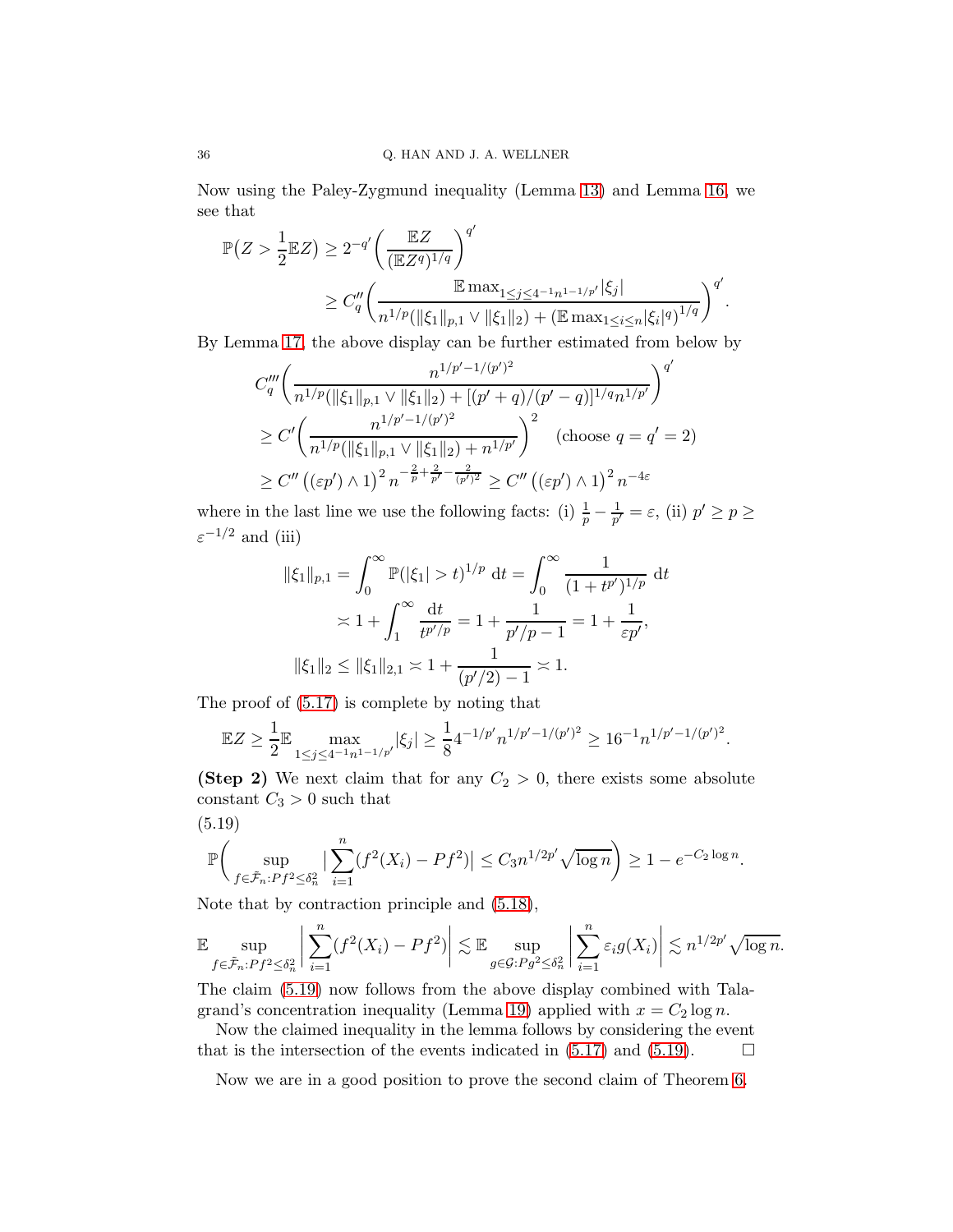*Proof of Theorem [6:](#page-27-1) claim (2).* Suppose that  $n^{1/(p')^2} \leq 2, p' < \frac{\log n}{2 \log (64C_3)+1}$  $2\log(64C_3)+\log\log n$ and  $\rho = 1/8$ . Then

$$
\frac{1}{16}n^{1/p'-1/(p')^2} - C_3n^{1/2p'}\sqrt{\log n} - n\delta_n^2
$$
\n
$$
= \left(\frac{1}{16n^{1/(p')^2}} - \rho^2\right)n^{1/p'} - C_3n^{1/2p'}\sqrt{\log n} \ge \frac{1}{64}n^{1/p'} - C_3n^{1/2p'}\sqrt{\log n} > 0.
$$
\nSince\n
$$
\left\{\tilde{Z} \ge \frac{1}{16}n^{1/p'-1/(p')^2} - C_3n^{1/2p'}\sqrt{\log n}\right\} \subset \left\{\tilde{Z} - n\delta_n^2 > 0\right\} \subset \left\{F_n(\delta_n) > E_n(\delta_n/2)\right\},
$$
\nit follows from Lemma 15 that

 $\mathbb{P}(\mathcal{E}_n) \equiv \mathbb{P}\left(F_n(\delta_n) > E_n(\delta_n/2)\right) \ge C_1 \left(\left(\varepsilon p'\right) \wedge 1\right)^2 n^{-4\varepsilon} - e^{-C_2 \log n},$ 

provided further  $\varepsilon \ge 1/p^2$ ,  $p \ge 3$ ,  $n \ge 2$  and  $n^{1/p'} \ge 64 \log n$ . Equivalently,

$$
\varepsilon \ge 1/p^2
$$
,  $p \ge 3$ ,  $n \ge 2$ ,  $\sqrt{\log_2 n} \le p' \le \frac{\log n}{\log(64 \log n) + 2 \log(64C_3)}$ .

Furthermore, since  $p' = p/(1 - p\varepsilon) \le 2p$  if  $\varepsilon \le 1/2p$ , it suffices to require

$$
1/p^2 \leq \varepsilon \leq 1/2p, \quad n \geq n_\delta \vee e^{64C_3^2}, \quad \sqrt{\log_2 n} \leq p \leq (\log n)^{1-\delta} \bigg[ \leq \frac{\log n}{2 \log(64 \log n)} \bigg],
$$

where  $n_{\delta} \equiv \min\{n \geq 2 : (\log n)^{\delta} \geq 2\log(64\log n)\}\.$  Hence for n in the indicated range (i.e. sufficiently large depending on  $\delta$ ,  $C_3$ ), we have

$$
\mathbb{P}(\mathcal{E}_n) \ge C_1 (\log n)^{-2} n^{-4\varepsilon} - e^{-C_2 \log n} \ge C(\log n)^{-2} n^{-4\varepsilon},
$$

where the first inequality follows from  $\varepsilon p' \geq \varepsilon p \geq 1/p \geq 1/\log n$ , and the second inequality follows for *n* sufficiently large by choosing  $C_2 = 3$  since  $n^{-4\varepsilon} \ge n^{-2}$ . By Proposition [6,](#page-29-1)

$$
\mathbb{E}||f_n^* - f_0||_{L_2(P)} \ge \mathbb{E}||f_n^* - f_0||_{L_2(P)} \mathbf{1}_{\mathcal{E}_n}
$$
  
\n
$$
\ge \frac{\delta_n}{2} \cdot C(\log n)^{-2} n^{-4\epsilon} \ge C'n^{-1/2 + 1/2p - 4.5\epsilon} (\log n)^{-2}.
$$

For any  $1/(1-\delta) < a < 2$  so that  $p = (\log n)^{1/a}$ , we may choose  $\varepsilon = p^{-a}$ . The claim then follows by noting  $n^{-\varepsilon} = n^{-1/\log n} = e^{-1}$ , and  $||\xi_1||_{p,1} \approx$  $1 + (\varepsilon p)^{-1} = 1 + (\log n)^{1-1/a} \lesssim \log n.$ 

#### 6. Proof of impossibility results

In this section we prove Propositions [1](#page-10-0) and [3.](#page-17-0)

*Proof of Proposition [1.](#page-10-0)* Let  $X_i$ 's be i.i.d. symmetric random variables with the tail probability  $\mathbb{P}(|X_1| > x) = x^{-(2+\delta)}$ . Let  $\xi_i = |X_i|^{2/p} \varepsilon_i$ , where  $\varepsilon_i$ 's are Rademacher random variables independent of all other random variables. Then it is easy to check that (i)-(ii) hold (in particular,  $\delta > 0$  guarantees  $\|\xi_1\|_{p,1} < \infty$ ). Now take any F satisfying the entropy condition (F) with exponent  $\alpha = 2/(\gamma - 1) \in (0, 2)$ , and let  $\mathcal{F}_k \equiv \{f \in \mathcal{F} : Pf^2 < \delta_k^2\} \cup$  $\{\delta_k \mathfrak{e}\}\)$  where  $\delta_k \equiv k^{-1/(2+\alpha)}$  and  $\mathfrak{e}(x) = x$ . Then by Proposition [4,](#page-22-0) we have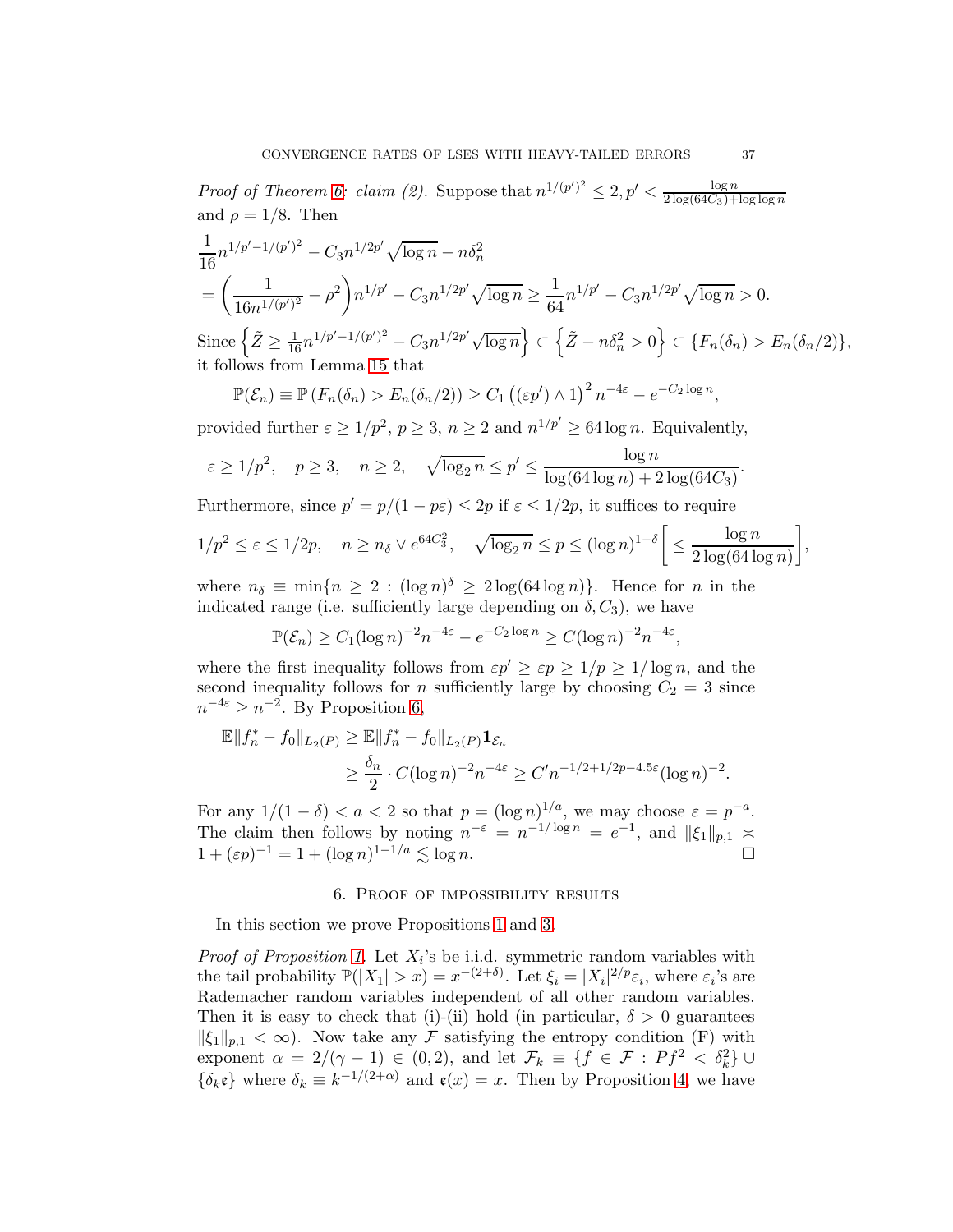$\mathbb{E} \|\sum_{i=1}^k \varepsilon_i f(X_i)\|_{\mathcal{F}_k} \leq k^{1/\gamma}$ . On the other hand, since  $p < 4/\delta$ , applying Theorem 3.7.2 of [\[26\]](#page-47-23) we see that for n large enough,

$$
\mathbb{E}\left\|\sum_{i=1}^n \xi_i f(X_i)\right\|_{\mathcal{F}_n} \ge \delta_n \mathbb{E}\left|\sum_{i=1}^n \xi_i \mathfrak{e}(X_i)\right| = \delta_n \mathbb{E}\left|\sum_{i=1}^n \varepsilon_i |X_i|^{1+2/p}\right|
$$
  

$$
\ge \delta_n n^{\frac{1+2/p}{2+\delta}} \equiv r_n.
$$

The equality in the first line of the above display follows from

$$
\xi_i \mathfrak{e}(X_i) = |X_i|^{2/p} \varepsilon_i X_i =_d |X_i|^{2/p} \varepsilon_i \varepsilon_i' |X_i| =_d \varepsilon_i |X_i|^{1+2/p}
$$

by symmetry of  $X_i$ 's  $(\varepsilon_i$ 's are independent copies of  $\varepsilon_i$ 's).

Now in order that  $r_n \gg n^{1/\gamma}$ ,

$$
\frac{1+2/p}{2+\delta} - \frac{1}{2+\alpha} > \frac{1}{\gamma} = \frac{\alpha}{2+\alpha} \Leftrightarrow \frac{1+2/p}{2+\delta} > \frac{1+\alpha}{2+\alpha}
$$
\n
$$
\Leftrightarrow p < \frac{2(1+2/\alpha)}{1+(1+1/\alpha)\delta}.
$$

Hence it suffices to require that  $p < 2\gamma/(1 + \gamma \delta)$ . On the other hand, in order that  $r_n \gg n^{1/p}$ , it suffices to require that

$$
\frac{1+2/p}{2+\delta}-\frac{1}{2+\alpha}>\frac{1}{p} \Leftrightarrow \frac{1}{2+\delta}-\frac{1}{2+\alpha}>\frac{\delta}{2+\delta}\frac{1}{p}.
$$

Since  $p \geq 2$ , we only need to check that

$$
\frac{1}{2+\delta} - \frac{1}{2+\alpha} > \frac{\delta/2}{2+\delta},
$$

which holds since we choose  $\alpha > 4\delta$  (which is equivalent to  $\gamma = 1 + 2/\alpha <$  $1 + 1/(2\delta)$ . This completes the proof.

*Proof of Proposition [3.](#page-17-0)* We only sketch the proof here. Let  $X_i$ 's,  $\xi_i$ 's and e be defined as in the proof of Proposition [1,](#page-10-0)  $f_0 = 0$ , and F be any function class defined on  $[0, 1]$  satisfying the entropy condition  $(F)$  with exponent  $\alpha \in (0, 2)$ . Let  $\delta_n > 0$  be determined later on, and  $\mathcal{F}_n \equiv \{f \in \mathcal{F} : Pf^2 \geq 0\}$  $\delta_n^2$  ∪  $\{\delta_n \mathfrak{e}\}\cup \{0\}$ . Then  $E_n(\delta_n/2) = 0$  and we only need to show that with positive probability,  $F(\delta_n) > 0$ . To see this, note that we have shown in Proposition [1](#page-10-0) that  $|\sum_{i=1}^n \xi_i \mathfrak{e}(X_i)| \gtrsim n^{\frac{1+2/p}{2+\delta}}$  with positive probability for  $n$  large enough. Furthermore, by Talagrand's concentration inequality (cf. Lemma [19\)](#page-34-3), we have that with overwhelming probability,

$$
n^{-1/2} \sup_{f \in \mathcal{F}_n} \left| \sum_{i=1}^n (f^2(X_i) - Pf^2) \right| \lesssim \mathbb{E} \sup_{f \in \mathcal{F}_n} |\mathbb{G}_n f^2| + \delta_n + n^{-1/2} \lesssim_\alpha \delta_n^{1-\alpha/2},
$$

since  $\mathbb{E} \sup_{f \in \mathcal{F}_n} |\mathbb{G}_n f^2| \lesssim \mathbb{E} \sup_{f \in \mathcal{F}_n} |n^{-1/2} \sum_{i=1}^n \varepsilon_i f(X_i)| \lesssim \delta_n^{1-\alpha/2}$  by using the standard contraction principle and Proposition [4.](#page-22-0) Hence if  $\delta_n \gtrsim n^{-\frac{1}{2+\alpha}}$ ,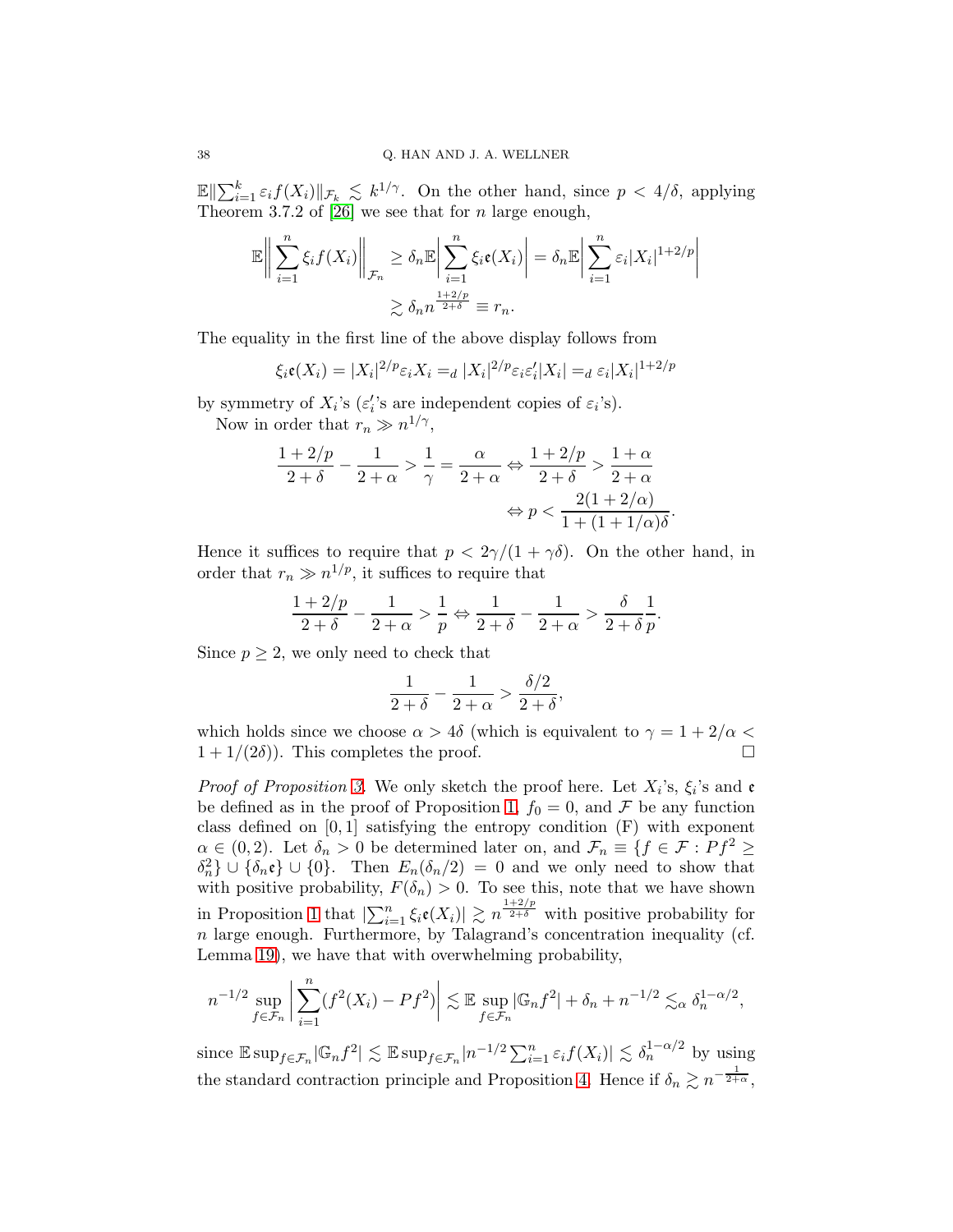then for  $n$  large enough, we have with positive probability,

$$
nF_n(\delta_n) \ge \delta_n \left| \sum_{i=1}^n \xi_i \mathfrak{e}(X_i) \right| - \sup_{f \in \mathcal{F}_n} \left| \sum_{i=1}^n (f^2(X_i) - Pf^2) \right| - n\delta_n^2
$$
  
\n
$$
\ge C_1 \delta_n n^{\frac{1+2/p}{2+\delta}} - C_2 n^{1/2} \delta_n^{1-\alpha/2} - n\delta_n^2
$$
  
\n
$$
\ge C_1 n^{\beta} (n^{\frac{\alpha}{2+\alpha}} \vee n^{\frac{1}{p}}) - C_2 n^{1/2} \delta_n^{1-\alpha/2} - n\delta_n^2
$$

for some  $\beta \equiv \beta(\delta, \alpha, p) > 0$ , where the last inequality follows from the arguments in the proof of Proposition [1,](#page-10-0) by assuming that  $2 < \gamma < 1+1/(2\delta)$ and  $2 \le p < \min\{4/\delta, 2\gamma/(1+\gamma\delta)\}\$  where  $\gamma = 1 + 2/\alpha$ . This condition is equivalent to  $4\delta < \alpha < 2$  and  $2 \le p < \min\{4/\delta, (2+4/\alpha)/(1+(1+2/\alpha)\delta)\}.$ Hence we may choose  $\delta_n = C_3 n^{\beta/2} (n^{-\frac{1}{2+\alpha}} \vee n^{-1/2+1/(2p)})$  for some constant  $C_3 > 0$  to ensure that the last line of the above display is  $> 0$  for n large enough.  $\Box$ 

### 7. Remaining proofs I

# <span id="page-38-0"></span>7.1. Proof of Lemma [2.](#page-10-2)

*Proof of Lemma [2.](#page-10-2)* Without loss of generality we assume that  $a_n \leq 1$  for all  $n = 0, 1, \ldots$  For any  $\varepsilon \in (0, 1)$ , since  $a_n$  vanishes asymptotically, there exists some  $N_{\varepsilon}$  for which  $a_n \leq \varepsilon$  as long as  $n \geq N_{\varepsilon}$ . Consider

$$
\psi_{\varepsilon}(t) \equiv \begin{cases} \varphi(t), & t \leq N_{\varepsilon}; \\ (1 - \varepsilon)\varphi(N_{\varepsilon}) + \varepsilon\varphi(t), & t > N_{\varepsilon}. \end{cases}
$$

Then it is easy to verify that  $\psi_{\varepsilon}$  is a concave function and majorizes  $n \mapsto$  $a_n\varphi(n)$  [since  $\psi_{\varepsilon}(n) \geq \varepsilon\varphi(n) \geq a_n\varphi(n)$  for  $n \geq N_{\varepsilon}$  and  $\psi_{\varepsilon}(n) = \varphi(n) \geq$  $a_n\varphi(n)$  for  $n < N_{\varepsilon}$  by the assumption that  $a_n \leq 1$ . Hence by definition of  $\psi$ , it follows that  $\limsup_{t\to\infty}\psi(t)/\varphi(t)\leq \lim_{t\to\infty}\psi_{\varepsilon}(t)/\varphi(t)=\varepsilon$ . The claim now follows by taking  $\varepsilon \to 0$ .

<span id="page-38-1"></span>7.2. Proof of Lemma [4.](#page-20-1) We need some auxiliary lemmas before the proof of Lemma [4.](#page-20-1)

<span id="page-38-2"></span>**Lemma 20.** Let  $F_\beta : \mathbb{R}^d \to \mathbb{R}$  be the soft-max function defined by  $F_\beta(x) =$  $\beta^{-1} \log \left( \sum_{i=1}^d \exp(\beta x_i) \right)$ . Then  $\sup_{x \in \mathbb{R}^d} \sum_{j,k,l,m=1}^d |\partial_{jklm} F_\beta(x)| \leq 25\beta^3$ .

*Proof.* Let  $\pi_j(x) = \partial_j F_\beta(x) = \exp(\beta x_j) / \sum_{i=1}^d \exp(\beta x_i)$  and  $\delta_{ij} = \mathbf{1}_{i=j}$ . Then it is easy to verify that (see Lemma 4.3 of [\[22\]](#page-46-19))

$$
\partial_{jk}F_{\beta} = \partial_j(\pi_k) = \beta(\delta_{jk}\pi_j - \pi_j\pi_k),
$$
  
\n
$$
\partial_{jkl}F_{\beta} = \beta^2 [\delta_{jk}\delta_{jl}\pi_l - \delta_{jk}\pi_j\pi_l + 2\pi_j\pi_k\pi_l - (\delta_{jl} + \delta_{kl})\pi_k\pi_l].
$$

Furthermore taking the derivative with respect to  $x_m$ , we have

$$
\partial_{jklm}F_{\beta} = \beta^2 \left[ \delta_{jk}\delta_{jl}\partial_m(\pi_l) - \delta_{jk}\partial_m(\pi_j\pi_l) + 2\partial_m(\pi_j\pi_k\pi_l) - (\delta_{jl} + \delta_{kl})\partial_m(\pi_k\pi_l) \right]
$$
  
= 
$$
\beta^2 \left[ (I) - (II) + 2(III) - (IV) \right],
$$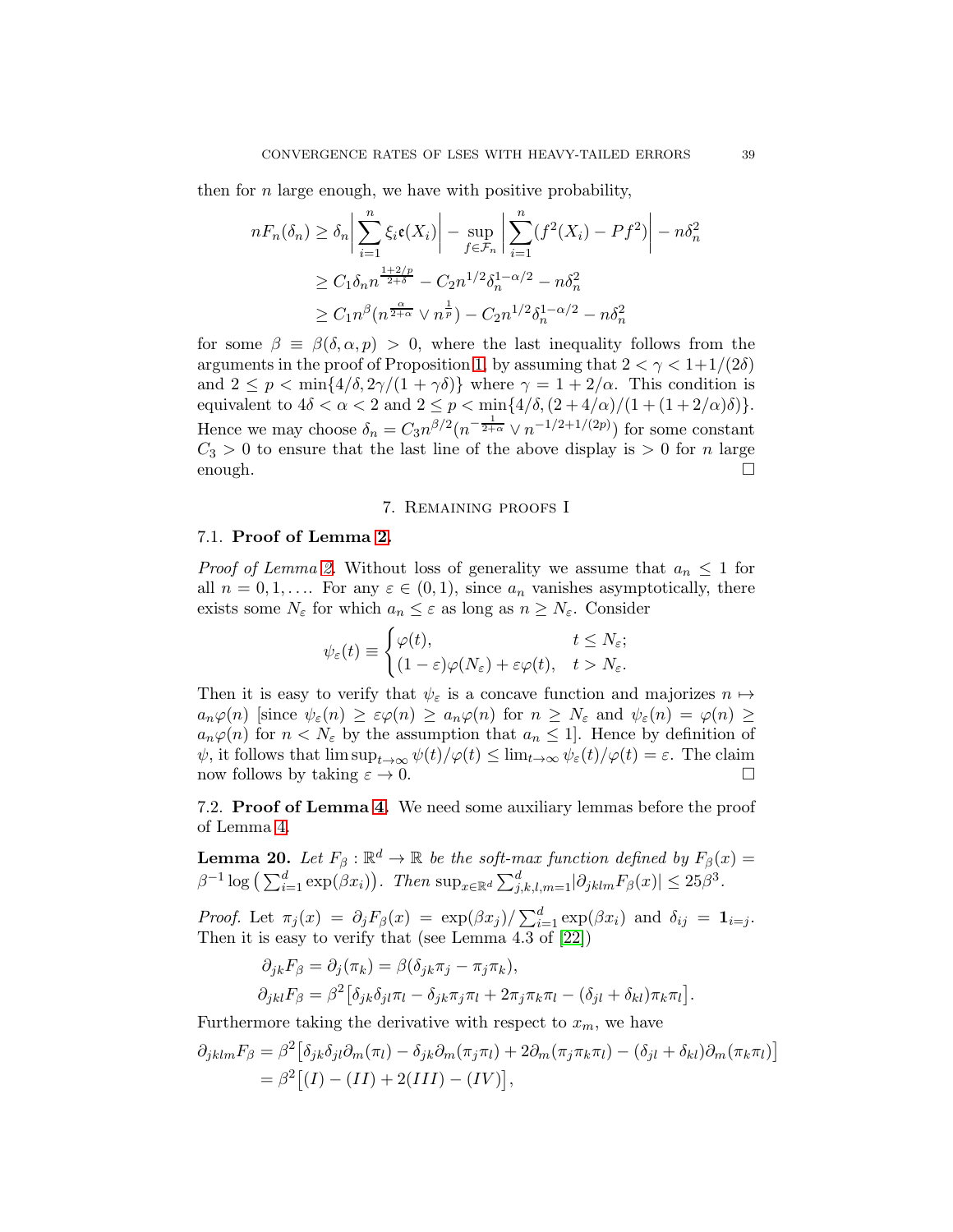where  $(I) = \beta \delta_{jk} \delta_{jl} (\delta_{lm} \pi_l - \pi_l \pi_m)$ ,  $(II) = \beta \delta_{jk} [(\delta_{jm} + \delta_{lm}) \pi_j \pi_l - 2 \pi_j \pi_l \pi_m]$ ,  $(III)$  =  $\beta[(\delta_{jm} + \delta_{km} + \delta_{lm})\pi_j \pi_k \pi_l - 3\pi_j \pi_k \pi_l \pi_m],$  and  $(IV)$  =  $\beta(\delta_{jl} +$  $\delta_{kl}$ ) $[(\delta_{jm} + \delta_{km})\pi_j\pi_k - 2\pi_j\pi_k\pi_m]$ . Now summing over  $j, k, l, m$  by noting that  $\sum_j \pi_j = 1$  yields the claim.

*Proof of Lemma [4.](#page-20-1)* In the proof we write  $k \equiv n$  to line up with the notation used in [\[21\]](#page-46-15). Slightly abusing the notation, we use simply  $X_i$ 's to denote  $\varepsilon_i X_i$ 's. Let  $Y_1, \ldots, Y_n$  be centered i.i.d. Gaussian random vectors in  $\mathbb{R}^d$  such that  $\mathbb{E}Y_1Y_1^{\perp} = \mathbb{E}X_1X_1^{\perp}$ . We first claim that it suffices to prove that,

<span id="page-39-0"></span>
$$
(7.1) \qquad |\mathbb{E} F_{\beta}(X) - F_{\beta}(Y)| \lesssim \beta^3 n^{-1} \mathbb{E} \big( \max_{1 \le j \le d} |X_{1j}|^4 \vee |Y_{1j}|^4 \big) \equiv \beta^3 n^{-1} \bar{M}_4,
$$

where  $X = \frac{1}{\sqrt{2}}$  $\frac{1}{\sqrt{n}}\sum_{i=1}^n X_i \in \mathbb{R}^d$ ,  $Y = \frac{1}{\sqrt{n}}$  $\frac{1}{n} \sum_{i=1}^{n} Y_i \in \mathbb{R}^d$ , and  $F_\beta : \mathbb{R}^d \to \mathbb{R}$  is defined by  $F_{\beta}(x) = \beta^{-1} \log \left( \sum_{i=1}^{d} \exp(\beta x_i) \right)$ . Once [\(7.1\)](#page-39-0) is proved, we use the inequality  $0 \leq F_{\beta}(x) - \max_{1 \leq j \leq d} x_j \leq \beta^{-1} \log d$  to obtain that

$$
\left|\mathbb{E}\left|\max_{1\leq j\leq d}\frac{1}{\sqrt{n}}\sum_{i=1}^n X_{ij}\right| - \mathbb{E}\left|\max_{1\leq j\leq d}\frac{1}{\sqrt{n}}\sum_{i=1}^n Y_{ij}\right|\right| \lesssim \beta^3 n^{-1} \bar{M}_4 + \beta^{-1} \log d.
$$

The conclusion of Lemma [4](#page-20-1) follows by taking  $\beta = (n \log d / M_4)^{1/4}$  and controlling the size of the Gaussian maxima.

The proof of [\(7.1\)](#page-39-0) proceeds in similar lines as in Lemma I.1 of [\[21\]](#page-46-15) by a fourth moment argument instead of a third moment one used therein. We provide details below. Let  $Z(t) = \sqrt{t}X + \sqrt{1-t}Y = \sum_{i=1}^{n} Z_i(t)$  be the Slepian's interpolation between X and Y, where  $Z_i(t) = \frac{1}{\sqrt{t}}$  $-\frac{1}{n}(\sqrt{t}X_i +$  $\sqrt{1-t}Y_i$ ). Let  $Z^{(i)}(t) = Z(t) - Z_i(t)$ . Then, (7.2)

<span id="page-39-1"></span>
$$
\mathbb{E}F_{\beta}(X) - \mathbb{E}F_{\beta}(Y) = \mathbb{E}F_{\beta}(Z(1)) - \mathbb{E}F_{\beta}(Z(0))
$$
  
= 
$$
\int_0^1 \frac{d}{dt} \mathbb{E}F_{\beta}(Z(t)) dt = \int_0^1 \sum_{i=1}^n \sum_{j=1}^d \mathbb{E}[\partial_j F_{\beta}(Z(t)) \dot{Z}_{ij}(t)] dt
$$

where  $\dot{Z}_{ij}(t) = \frac{1}{2\sqrt{n}} \left( \frac{1}{\sqrt{n}} \right)$  $\frac{1}{t}X_{ij} - \frac{1}{\sqrt{1}}$  $\frac{1}{1-t}Y_{ij}$ ). Now using Taylor expansion for  $\partial_j F_\beta(\cdot)$  at  $Z^{(i)}(t)$ , we have

<span id="page-39-2"></span>
$$
(7.3)
$$

$$
\partial_j F_{\beta}(Z(t)) = \partial_j F_{\beta}(Z^{(i)}(t)) + \sum_k \partial_{jk} F_{\beta}(Z^{(i)}(t)) Z_{ik}(t)
$$
  
+ 
$$
\sum_{k,l} \partial_{jkl} F_{\beta}(Z^{(i)}(t)) Z_{ik}(t) Z_{il}(t)
$$
  
+ 
$$
\sum_{k,l,m} \int_0^1 \partial_{jklm} F_{\beta}(Z^{(i)}(t) + \tau Z_i(t)) Z_{ik}(t) Z_{il}(t) Z_{im}(t) d\tau.
$$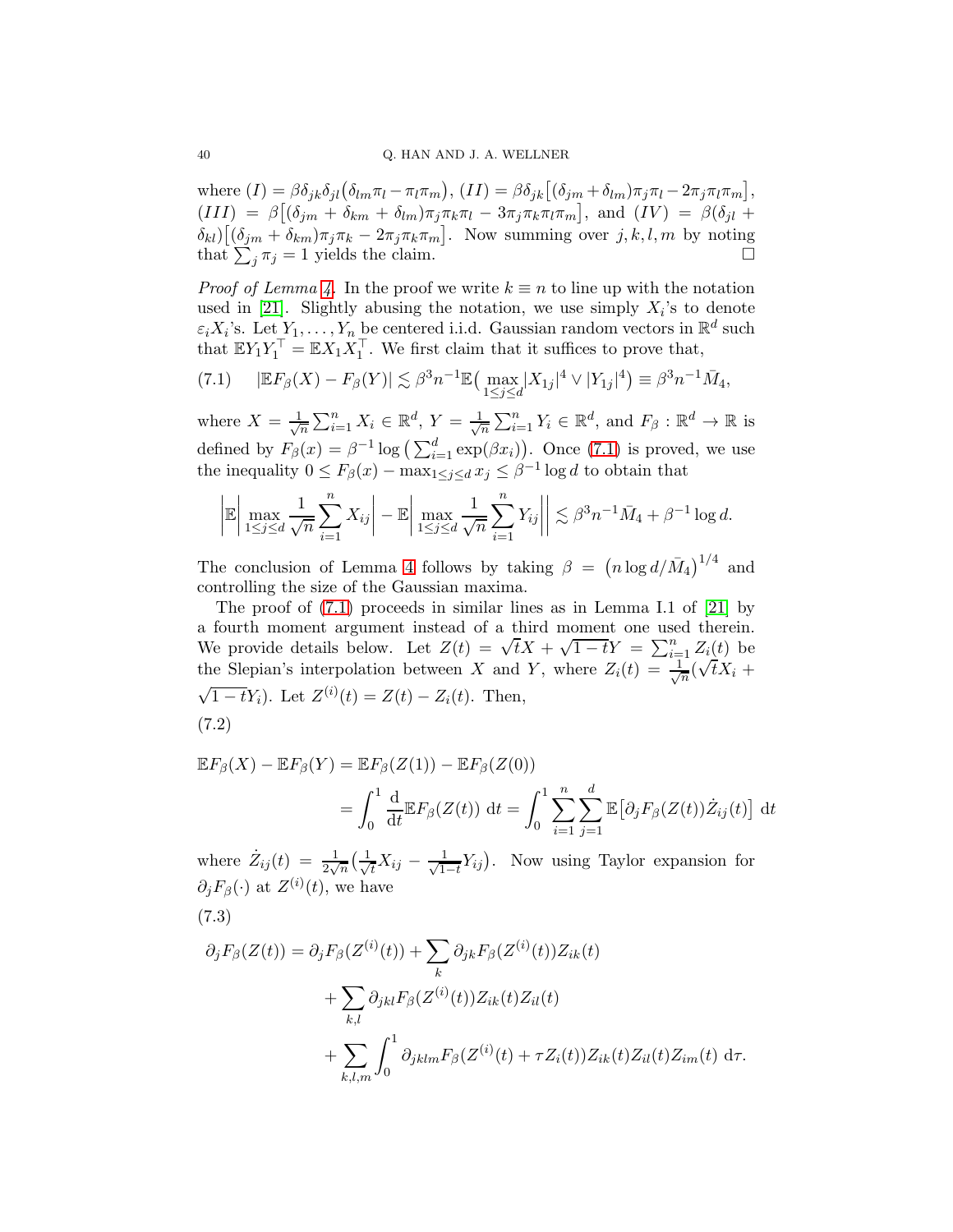Hence  $(7.2)$  can be split into four terms according to  $(7.3)$ . Now the key observation here is that  $Z^{(i)}(t)$  is independent of  $Z_i$ ,  $Z_i$ . Since  $\mathbb{E}\dot{Z}_{ij}(t) = 0$ , the contribution of the first order term in [\(7.3\)](#page-39-2) vanishes. Similar observation holds for the second and third order terms. For the second order term, we only need to verify  $\mathbb{E}\dot{Z}_{ij}(t)Z_{ik}(t) = 0$ ; this follows from the construction of Y that matches the second moments of X:  $\mathbb{E}\dot{Z}_{ij}(t)Z_{ik}(t)$ 1  $\frac{1}{2n}\mathbb{E}\left(\frac{1}{\sqrt{2n}}\right)$  $\frac{1}{t}X_{ij} - \frac{1}{\sqrt{1}}$  $\frac{1}{1-t}Y_{ij}$   $(\sqrt{t}X_{ik} + \sqrt{1-t}Y_{ik}) = \frac{1}{2t}$  $\frac{1}{2n}$  (EX<sub>ij</sub>X<sub>ik</sub> – EY<sub>ij</sub>Y<sub>ik</sub>) = 0. For the third order term,

$$
\mathbb{E}\dot{Z}_{ij}(t)Z_{ik}(t)Z_{il}(t) \n= \frac{1}{2n^{3/2}}\mathbb{E}\left(\frac{1}{\sqrt{t}}X_{ij} - \frac{1}{\sqrt{1-t}}Y_{ij}\right)\left(\sqrt{t}X_{ik} + \sqrt{1-t}Y_{ik}\right)\left(\sqrt{t}X_{il} + \sqrt{1-t}Y_{il}\right) \n= (2n^{3/2})^{-1}\left(\sqrt{t}\mathbb{E}X_{ij}X_{ik}X_{il} - \sqrt{1-t}\mathbb{E}Y_{ij}Y_{ik}Y_{il}\right).
$$

Cross terms in the calculation of the last line in the above display all vanish by the independence and centeredness of  $X$  and  $Y$ . The first term of the above display is 0 since (recall  $X_i$  stands for  $\varepsilon_i X_i$  throughout the proof)  $\mathbb{E} \varepsilon_i^3 X_{ij} X_{ik} X_{il} = \mathbb{E} \varepsilon_i^3 \cdot \mathbb{E} X_{ij} X_{ik} X_{il} = 0$  by the independence between the Rademacher  $\varepsilon_i$  and  $X_i$ . The second term is also zero by a similar argument: since  $Y_i =_d \varepsilon_i Y_i$  for a Rademacher random variable  $\varepsilon_i$  independent of  $Y_i$ ,  $\mathbb{E}Y_{ij}Y_{ik}Y_{il} = \mathbb{E}\varepsilon_i^3 \cdot \mathbb{E}Y_{ij}Y_{ik}Y_{il} = 0.$  Hence the only non-trivial contribution of [\(7.3\)](#page-39-2) in [\(7.2\)](#page-39-1) is the fourth order term:

$$
|\mathbb{E}F_{\beta}(X) - F_{\beta}(Y)|
$$
  
\n
$$
\leq \sum_{i=1}^{n} \sum_{j,k,l,m=1}^{d} \int_{0}^{1} \int_{0}^{1} \mathbb{E}|\partial_{jklm}F_{\beta}(Z^{(i)}(t) + \tau Z_{i}(t))\dot{Z}_{ij}(t)Z_{ik}(t)Z_{il}(t)Z_{im}(t)|d\tau dt
$$
  
\n
$$
\leq \sum_{i=1}^{n} \int_{0}^{1} \int_{0}^{1} \mathbb{E}\Big[\sum_{j,k,l,m=1}^{d} |\partial_{jklm}F_{\beta}(Z^{(i)}(t) + \tau Z_{i}(t))|
$$
  
\n
$$
\times \max_{1 \leq k,l,m \leq d} |\dot{Z}_{ij}(t)Z_{ik}(t)Z_{il}(t)Z_{im}(t)| \Big] d\tau dt
$$
  
\n
$$
\leq 25\beta^{3} \sum_{i=1}^{n} \int_{0}^{1} \mathbb{E}\max_{1 \leq j,k,l,m \leq d} |\dot{Z}_{ij}(t)Z_{ik}(t)Z_{il}(t)Z_{im}(t)| dt
$$

where the last inequality follows from the dimension free property of the third derivatives of soft max function  $F_\beta$  (Lemma [20\)](#page-38-2). Now the claim [\(7.1\)](#page-39-0) follows by noting that

$$
\mathbb{E} \max_{1 \le j,k,l,m \le d} |\dot{Z}_{ij}(t) Z_{ik}(t) Z_{il}(t) Z_{im}(t)| \le (\mathbb{E} \max_{1 \le j \le d} |\dot{Z}_{ij}|^4)^{1/4} (\mathbb{E} \max_{1 \le j \le d} |Z_{ij}|^4)^{3/4}
$$
  

$$
\lesssim n^{-2} \left(\frac{1}{\sqrt{t}} \vee \frac{1}{\sqrt{1-t}}\right) (\mathbb{E} \max_{1 \le j \le d} |X_{1j}|^4 \vee |Y_{1j}|^4)
$$

and the fact that the integral  $\int_0^1 \left(\frac{1}{\sqrt{2}}\right)$  $\frac{1}{t} \vee \frac{1}{\sqrt{1}}$  $\frac{1}{1-t}$  dt < ∞ converges.  $\Box$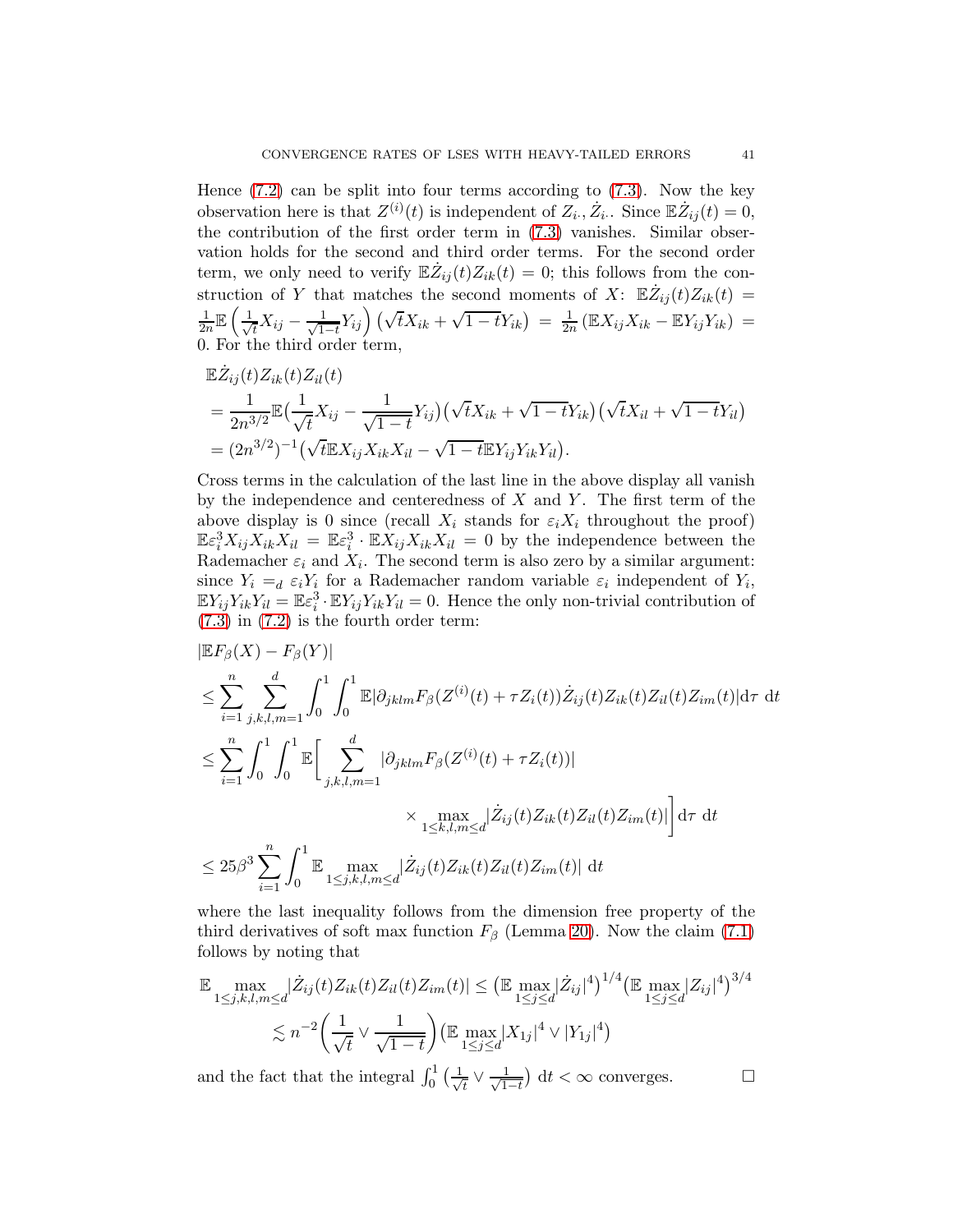#### 8. Remaining proofs II

#### <span id="page-41-0"></span>8.1. Proof of Lemma [6.](#page-22-3)

*Proof of Lemma [6.](#page-22-3)* Without loss of generality we assume  $P$  is uniform on  $\mathcal{X} \equiv [0,1]$ . Take  $\mathcal{F} = C^{1/\alpha}([0,1])$  to be a  $1/\alpha$ -Hölder class on  $[0,1]$  (see Section 2.7 of [\[77\]](#page-49-1)). Let  $\tilde{\mathcal{F}} \equiv \mathcal{F} \cup \mathcal{G}$ . For any discrete probability measure Q on  $\mathcal{X} = [0, 1]$ ,

$$
\mathcal{N}(\varepsilon, \tilde{\mathcal{F}}, L_2(Q)) \leq \mathcal{N}(\varepsilon, \mathcal{F}, L_2(Q)) + \mathcal{N}(\varepsilon, \mathcal{G}, L_2(Q)) \leq \mathcal{N}(\varepsilon, \mathcal{F}, L_\infty([0,1])) + \sup_Q \mathcal{N}(\varepsilon, \mathcal{G}, L_2(Q)),
$$

where the last inequality follows from the fact that any  $\varepsilon\text{-cover}$  of  $\mathcal F$  in  $L_\infty$ metric on [0, 1] induces an  $\varepsilon$ -cover on the function class F under any  $L_2(Q)$ on  $\mathcal X$ . Now by Theorem 2.7.1 of [\[77\]](#page-49-1) and the fact that  $\mathcal G$  is a bounded VC-subgraph function class (see Section 2.6 of [\[77\]](#page-49-1)), we have the following entropy estimate:

<span id="page-41-1"></span>(8.1) 
$$
\sup_{Q} \log \mathcal{N}(\varepsilon, \tilde{\mathcal{F}}, L_2(Q)) \lesssim \varepsilon^{-\alpha}.
$$

where the supremum is taken over all discrete probability measures supported on  $\mathcal{X}$ . On the other hand, for some small  $c > 0$ ,

 $\mathcal{N}(c\sigma, C^{1/\alpha}([0,1]) \cap L_2(\sigma), L_2([0,1])) \gtrsim \exp(c'\sigma^{-\alpha})$ 

holds for another constant  $c' > 0$  for all  $\sigma > 0$ , due to the classical work of [\[17,](#page-46-20) [68\]](#page-48-20) in the context of more general Besov spaces. The connection here is  $C_1^{1/\alpha}$  $I_1^{1/\alpha}([0,1]) = B_{\infty,\infty}^{1/\alpha}(1)$  (in the usual notation for Besov space, see Proposition 4.3.23 of [\[30\]](#page-47-4)). See also [\[69\]](#page-48-21), page 103-106 for an explicit construction for a (local) minimax lower bound in  $L_2$  metric for the Hölder class (which is essentially the same problem), where a set of testing functions  $\{f_i : i \leq M\}$  is constructed such that  $M \geq 2^{m/8}$ ,  $||f_j - f_k||_{L_2} \gtrsim m^{-1/\alpha}$ and  $||f_j||_{L_2} \lesssim m^{-1/\alpha}$ . Hence we see that

<span id="page-41-2"></span>(8.2) 
$$
\log \mathcal{N}(c\sigma, \tilde{\mathcal{F}} \cap L_2(\sigma), L_2([0,1])) \gtrsim \sigma^{-\alpha}.
$$

The claim follows by combining  $(8.1)$  and  $(8.2)$ .

#### 8.2. Proof of Lemma [8.](#page-25-0)

Proof of Lemma [8.](#page-25-0) Note that the event in question equals

$$
\bigcup_{|\mathcal{I}| \leq \tau n} \left\{ X_1, \ldots, X_n \in \bigcup_{i \in \mathcal{I}} I_i \right\}.
$$

Hence with  $K \equiv \sup_{x \in [0,1]} |(\mathrm{d}P/\mathrm{d}\lambda)(x)|$ , the probability in question can be bounded by

$$
\sum_{k \leq \tau n} {n \choose k} \left( k \cdot Ln^{-1} \cdot K \right)^n \leq \sum_{k \leq \tau n} \exp \left( k \log(en/k) \right) \left( k/n \right)^n \cdot (LK)^n
$$

$$
= (LK)^n \sum_{k \leq \tau n} \exp \left( k \log(en/k) - n \log(n/k) \right)
$$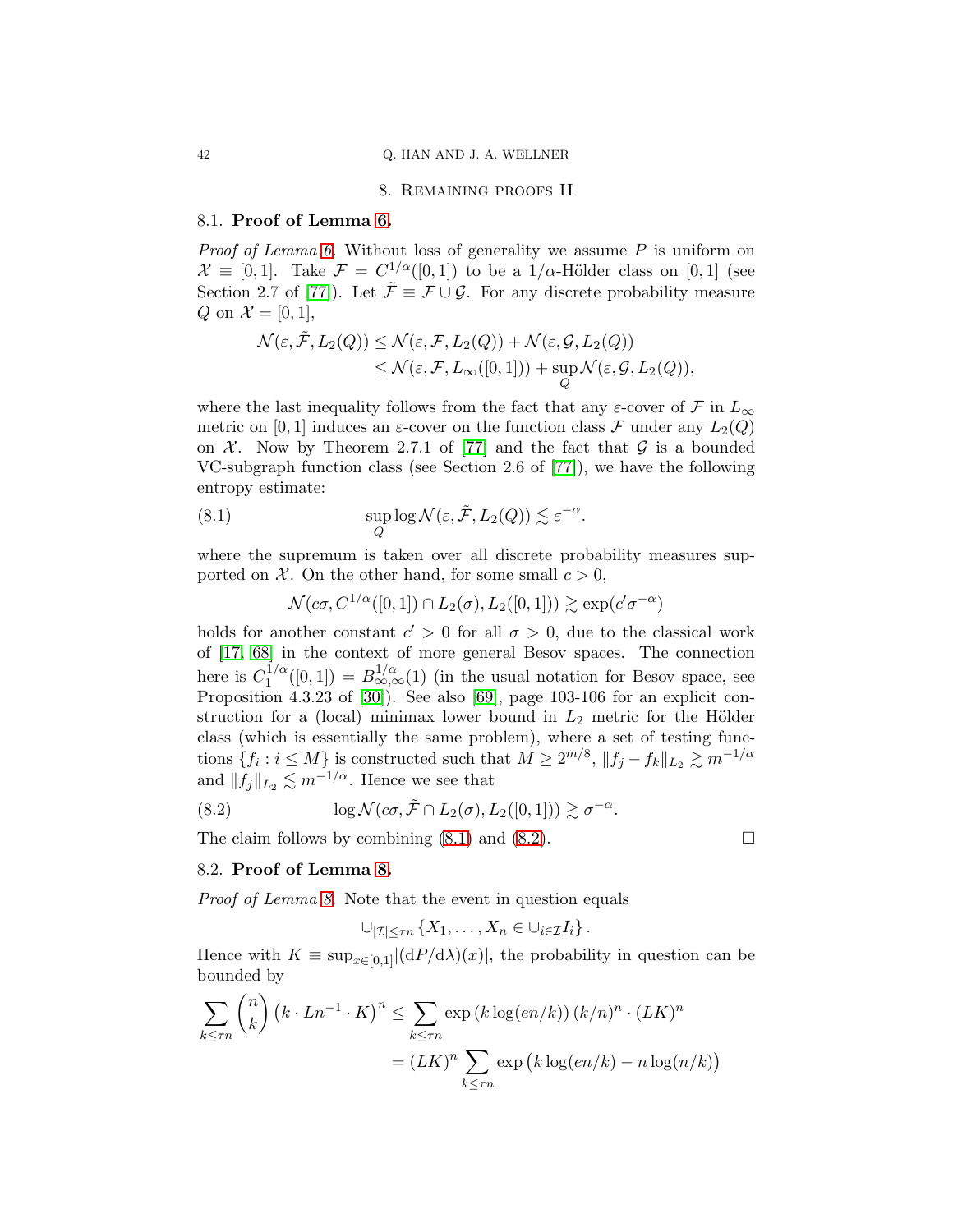$$
\leq (e^{\tau}LK)^n \sum_{k \leq \tau n} \exp(-(n-k)\log(n/k))
$$
  
\n
$$
\leq (e^{\tau}LK)^n \sum_{k \leq \tau n} \exp(-(1-\tau)n \log(n/k))
$$
  
\n
$$
= (e^{\tau}LK)^n \sum_{k \leq \tau n} \left(\frac{k}{n}\right)^{(1-\tau)n}
$$
  
\n
$$
\leq (e^{\tau}LK)^n n \int_0^{\tau+1/n} x^{(1-\tau)n} dx
$$
  
\n
$$
= \frac{n}{(1-\tau)n+1} (\tau+1/n) \cdot \left[e^{\tau}LK(\tau+1/n)^{1-\tau}\right]^n
$$
  
\n
$$
\leq 0.5^{n-1},
$$

for  $\tau < \min\{1/2, 1/8e(LK)^2\}$  and  $n \ge \max\{2, 8e(LK)^2\}$ . The first line uses the standard inequality  $\binom{n}{k}$  $\binom{n}{k} \leq n^k/k! \leq (en/k)^k$ , since  $e^k = \sum_{i=0}^{\infty} k^i/i! \geq$  $k^k/k!$ . The last line follows since  $\frac{n}{(1-\tau)n+1}(\tau+1/n) \leq \frac{n}{n/2+1}(1/2+1/2) \leq 2$ and  $e^{\tau}LK(\tau+1/n)^{1-\tau} \leq \sqrt{e(LK)^2(\tau+1/n)} \leq 1/2$  by the conditions on  $\tau$ and *n*.

# 8.3. Proof of Lemma [9.](#page-27-0)

*Proof of Lemma [9.](#page-27-0)* If  $p \geq 1 + 2/\alpha$ , then  $\delta_n = n^{-\frac{1}{2+\alpha}}$ . By local maximal inequalities for empirical processes (see Proposition [4\)](#page-22-0), we have

<span id="page-42-0"></span>
$$
\begin{aligned} \text{(8.3)} \qquad & \mathbb{E} \sup_{Pf^2 \le \rho^2 \delta_k^2} \left| \sum_{i=1}^k \varepsilon_i f(X_i) \right| \le C\sqrt{k} (\rho \delta_k)^{1-\alpha/2} \left( 1 \vee \frac{(\rho \delta_k)^{1-\alpha/2}}{\sqrt{k} (\rho \delta_k)^2} \right) \\ &\le Ck^{\frac{\alpha}{2+\alpha}} \rho^{1-\alpha/2} (1 \vee \rho^{-(1+\alpha/2)}) \\ &\le C(\rho^{1-\alpha/2} \vee \rho^{-\alpha}) \cdot k^{\frac{\alpha}{2+\alpha}}. \end{aligned}
$$

Applying Corollary [1](#page-6-2) we see that

$$
\mathbb{E}\sup_{Pf^2\leq \rho^2\delta_n^2}\bigg|\sum_{i=1}^n\xi_if(X_i)\bigg|\leq C(\rho^{1-\alpha/2}\vee\rho^{-\alpha})\cdot n^{\frac{\alpha}{2+\alpha}}\big(1\vee\|\xi_1\|_{1+2/\alpha,1}\big).
$$

If  $p < 1 + 2/\alpha$ , then  $\delta_n = n^{-\frac{1}{2} + \frac{1}{2p}}$ . In this case, (8.4)

$$
\mathbb{E} \sup_{Pf^2 \le \rho^2 \delta_k^2} \left| \sum_{i=1}^k \varepsilon_i f(X_i) \right| \le C\sqrt{k} (\rho \delta_k)^{1-\alpha/2} \left( 1 \vee \frac{(\rho \delta_k)^{1-\alpha/2}}{\sqrt{k} (\rho \delta_k)^2} \right)
$$
  

$$
\le C\rho^{1-\alpha/2} \cdot k^{\frac{1}{2} \left( \frac{1}{p} + \frac{\alpha}{2} \cdot \frac{p-1}{p} \right)} \left( 1 + \rho^{-(1+\alpha/2)} k^{\frac{1}{2} \left( -\frac{1}{p} + \frac{\alpha}{2} \cdot \frac{p-1}{p} \right)} \right)
$$
  

$$
\le C(\rho^{1-\alpha/2} \vee \rho^{-\alpha}) k^{\frac{1}{p}}
$$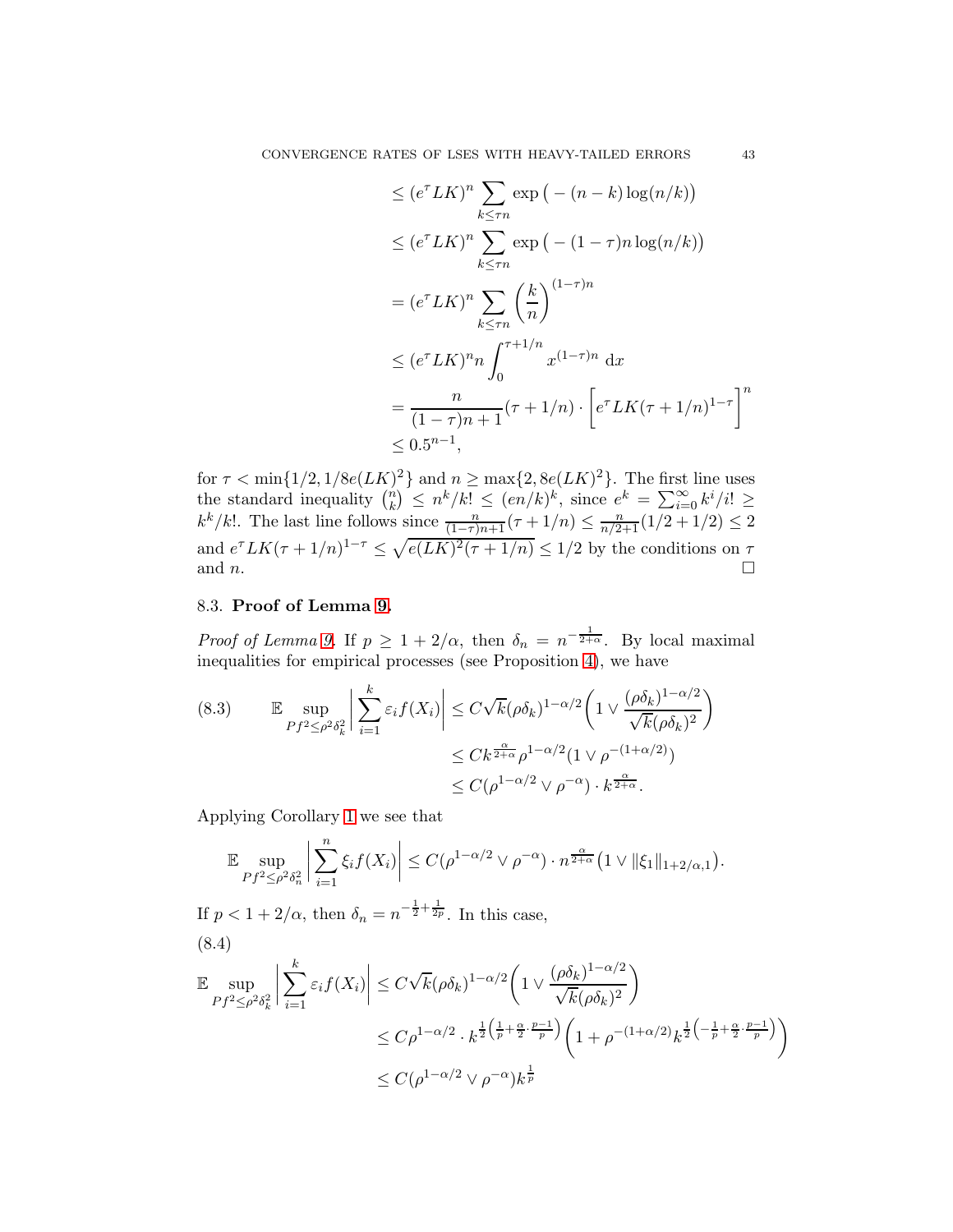where the last inequality follows from  $\frac{1}{p} > \frac{\alpha}{2}$  $\frac{\alpha}{2} \cdot \frac{p-1}{p}$  by the assumed relationship between  $p$  and  $\alpha$ . Now apply Corollary [1](#page-6-2) we have

$$
\mathbb{E} \sup_{Pf^2 \le \rho^2 \delta_n^2} \left| \sum_{i=1}^n \xi_i f(X_i) \right| \le C(\rho^{1-\alpha/2} \vee \rho^{-\alpha}) \cdot n^{\frac{1}{p}} (\|\xi_1\|_{p,1} \vee 1)
$$

as desired.  $\Box$ 

8.4. Proof of Lemma [11.](#page-30-2) We first need the following.

<span id="page-43-0"></span>**Lemma 21.** Let  $X_1, \ldots, X_n$  be i.i.d. P on [0, 1] where P has Lebesgue density bounded away from 0 and  $\infty$ . Set  $\gamma_n = \kappa_P \log n/n$  where  $\kappa_P \geq 1$ is a constant depending only on P. Let  $I_j \equiv [(j-1)\gamma_n, j\gamma_n]$  for  $j =$  $1, \ldots, n/(\kappa_P \log n) \equiv N$ . Then for some  $c_P > 0, n_P$  sufficiently large depending on P, if  $n \geq n_P$ , with probability at least  $1 - 2n^{-2}$ , all intervals  ${I_i}$  contain at least one and at most  $cp \log n$  samples.

*Proof.* Without loss of generality we assume that P is uniform on [0, 1]. The general case where  $P$  has Lebesgue density bounded away from 0 and  $\infty$  follows from minor modification. Let  $\mathcal{E}_1(\mathcal{E}_2)$  be the event that all intervals  ${I_i}$  contain at least one sample(at most clog n samples). Then for  $\kappa_P = 6$ ,

$$
\mathbb{P}(\mathcal{E}_1^c) = \mathbb{P}(\bigcup_{1 \le j \le N} \{I_j \text{ contains no samples}\})
$$
  
\$\le N \cdot \left(1 - \frac{\kappa\_P \log n}{n}\right)^n \le N e^{-\kappa\_P \log n} \le n^{-5}\$.

On the other hand,

$$
\mathbb{P}(\mathcal{E}_2^c) = \mathbb{P}\bigg(\max_{1 \leq j \leq N} \bigg| \sum_{i=1}^n \mathbf{1}_{I_j}(X_i) \bigg| > c \log n \bigg) \leq \sum_{j=1}^N \mathbb{P}\bigg(\bigg| \sum_{i=1}^n \big(\mathbf{1}_{I_j}(X_i) - \gamma_n\big) \bigg| > (c - 6) \log n \bigg).
$$

Now we use Bernstein inequality in the following form (cf.  $(2.10)$  of [\[11\]](#page-46-21)): for  $S = \sum_{i=1}^n (Z_i - \mathbb{E}Z_i)$ ,  $v = \sum_{i=1}^n \mathbb{E}Z_i^2$  where  $|Z_i| \leq b$  for all  $1 \leq i \leq n$ , we have  $\mathbb{P}(S > t) \le \exp\left(-\frac{t^2}{2(v+bt/3)}\right)$ . We apply this with  $Z_i \equiv \mathbf{1}_{I_j}(X_i)$  and hence  $\gamma_n = \mathbb{E}Z_i$  and  $v = \sum_{i=1}^n \gamma_n = 6 \log n$ ,  $b = 1$ , to see that right side of the above display can be further bounded by

$$
\sum_{j=1}^{N} \exp\left(-\frac{(c-6)^2 \log^2 n}{2(6 \log n + (c-6) \log n/3)}\right) \le N e^{-3 \log n} \le n^{-2}
$$

by choosing  $c = 14$ . Combining the two cases completes the proof.  $\Box$ 

We also need Dudley's entropy integral bound for sub-Gaussian processes, recorded below for the convenience of the reader.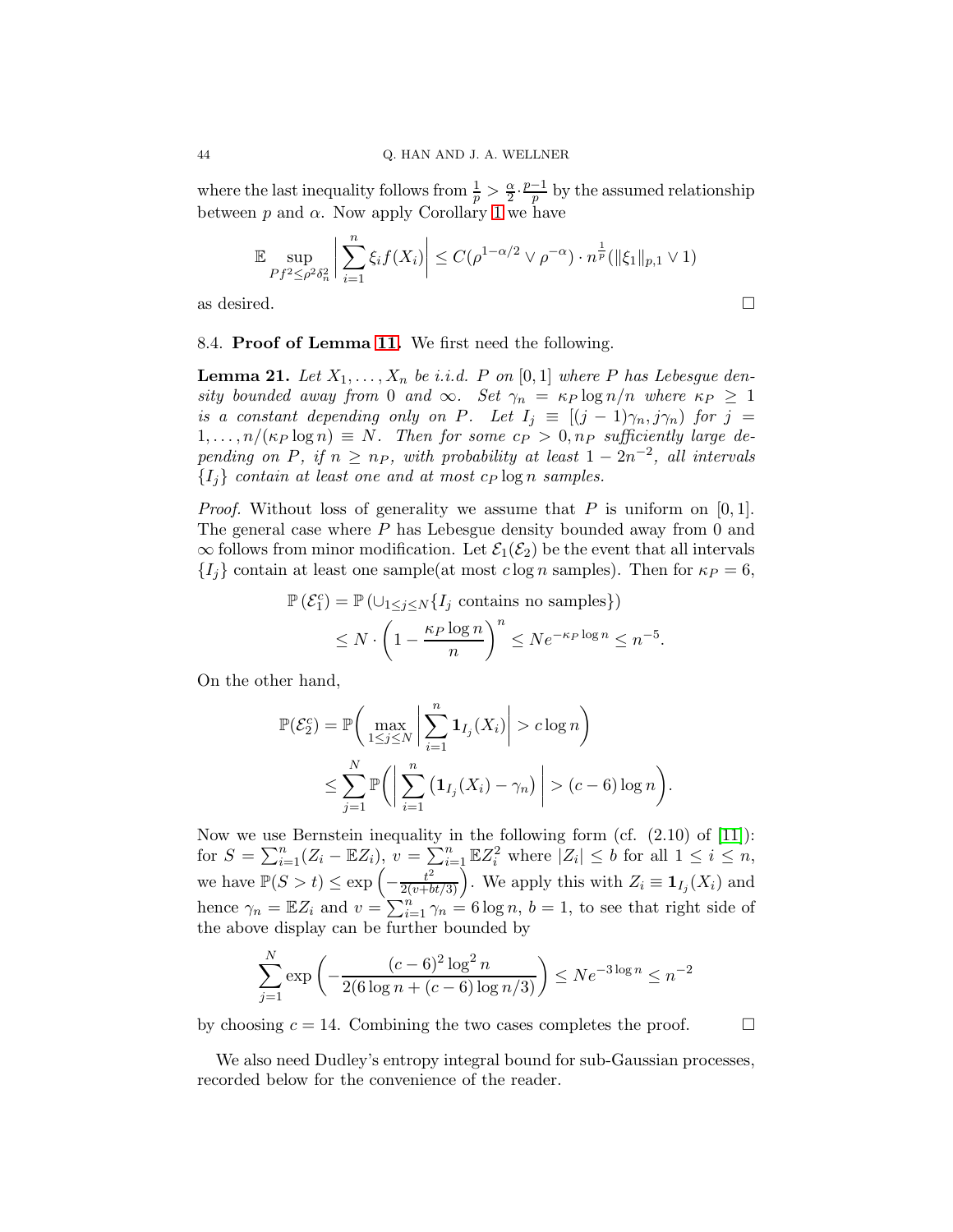<span id="page-44-1"></span>**Lemma 22** (Theorem 2.3.7 of [\[30\]](#page-47-4)). Let  $(T, d)$  be a pseudo metric space, and  $(X_t)_{t\in T}$  be a sub-Gaussian process such that  $X_{t_0} = 0$  for some  $t_0 \in T$ . Then

$$
\mathbb{E}\sup_{t\in T}|X_t| \le C\int_0^{\text{diam}(T)} \sqrt{\log \mathcal{N}(\varepsilon, T, d)} d\varepsilon.
$$

Here C is a universal constant.

Proof of Lemma [11.](#page-30-2) By the contraction principle, we only need to handle

$$
\mathbb{E}\sup_{Pf^2\leq P\delta_n^2}\bigg|\sum_{i=1}^n\xi_if(X_i)\bigg|,\quad \mathbb{E}\sup_{Pf^2\leq P\delta_n^2}\bigg|\sum_{i=1}^n\varepsilon_if(X_i)\bigg|.
$$

Let  $\mathcal F$  be the Hölder class constructed in Lemma [6.](#page-22-3) We first claim that on an event  $\mathcal{E}_n$  with probability at least  $1 - 2n^{-2}$ , for any  $f \in \mathcal{F}$ ,

<span id="page-44-0"></span>(8.5) 
$$
\mathbb{P}_n f^2 \le \mathfrak{c}_P \left( P f^2 + \frac{\log n}{n} \right).
$$

By Lemma [21,](#page-43-0) we see that on an event  $\mathcal{E}_n$  with probability at least  $1-2n^{-2}$ ,

$$
\frac{1}{n}\sum_{i=1}^{n} f^{2}(X_{i}) = \frac{1}{n}\sum_{j=1}^{N}\sum_{X_{i}\in I_{j}} f^{2}(X_{i}) \leq \frac{1}{n}\sum_{j=1}^{N} c_{P} \log n \cdot \max_{X_{i}\in I_{j}} f^{2}(X_{i}).
$$

Here  $N = n/(\kappa_P \log n)$  is the number of intervals  $\{I_i\}$ . The trick now is to observe that since f is at least 1/2-Hölder, we have  $\max_{X_i \in I_j} f(X_i) \leq$  $\min_{x \in I_j} f(x) + \sqrt{\gamma_n}$ , where  $\gamma_n = \kappa_P \log n/n$  is the length for each interval  $I_j$ . Hence on the same event as above, the right side of the above display can be further bounded by

$$
\frac{2c_P \log n}{n} \sum_{j=1}^N \left( \min_{x \in I_j} f^2(x) + \gamma_n \right) = \frac{2c_P}{\kappa_P} \sum_{j=1}^N \gamma_n \min_{x \in I_j} f^2(x) + \frac{2c_P \log n}{n}
$$
  

$$
\leq \frac{2c_P}{\kappa_P} \int_0^1 f^2(x) dx + \frac{2c_P \log n}{n},
$$

where the inequality follows from the definition of Riemann integral. The claim [\(8.5\)](#page-44-0) is thus proven by noting that the intergal in the above display is equivalent to  $P\hat{f}^2$  up to a constant depending on P only. Now using Dudley's entropy integral (see Lemma [22\)](#page-44-1) and [\(8.5\)](#page-44-0), we have for the choice  $\sigma_n = \rho(n^{-\frac{1}{2+\alpha}}) \geq \sqrt{\log n/n}$  [the inequality holds when  $n \geq \min\{n \geq 3\}$ :  $\rho^2 \geq \log n(n^{-\alpha/(2+\alpha)})\},$ 

$$
\mathbb{E} \sup_{f \in \mathcal{F}: Pf^2 \leq \sigma_n^2} \left| \frac{1}{\sqrt{n}} \sum_{i=1}^n \varepsilon_i f(X_i) \right|
$$
  

$$
\leq C \mathbb{E} \int_0^{2\sqrt{\sup_{f \in \mathcal{F}} \mathbb{P}_n f^2}} \sqrt{\log \mathcal{N}(\varepsilon, \mathcal{F}, L_2(\mathbb{P}_n))} d\varepsilon
$$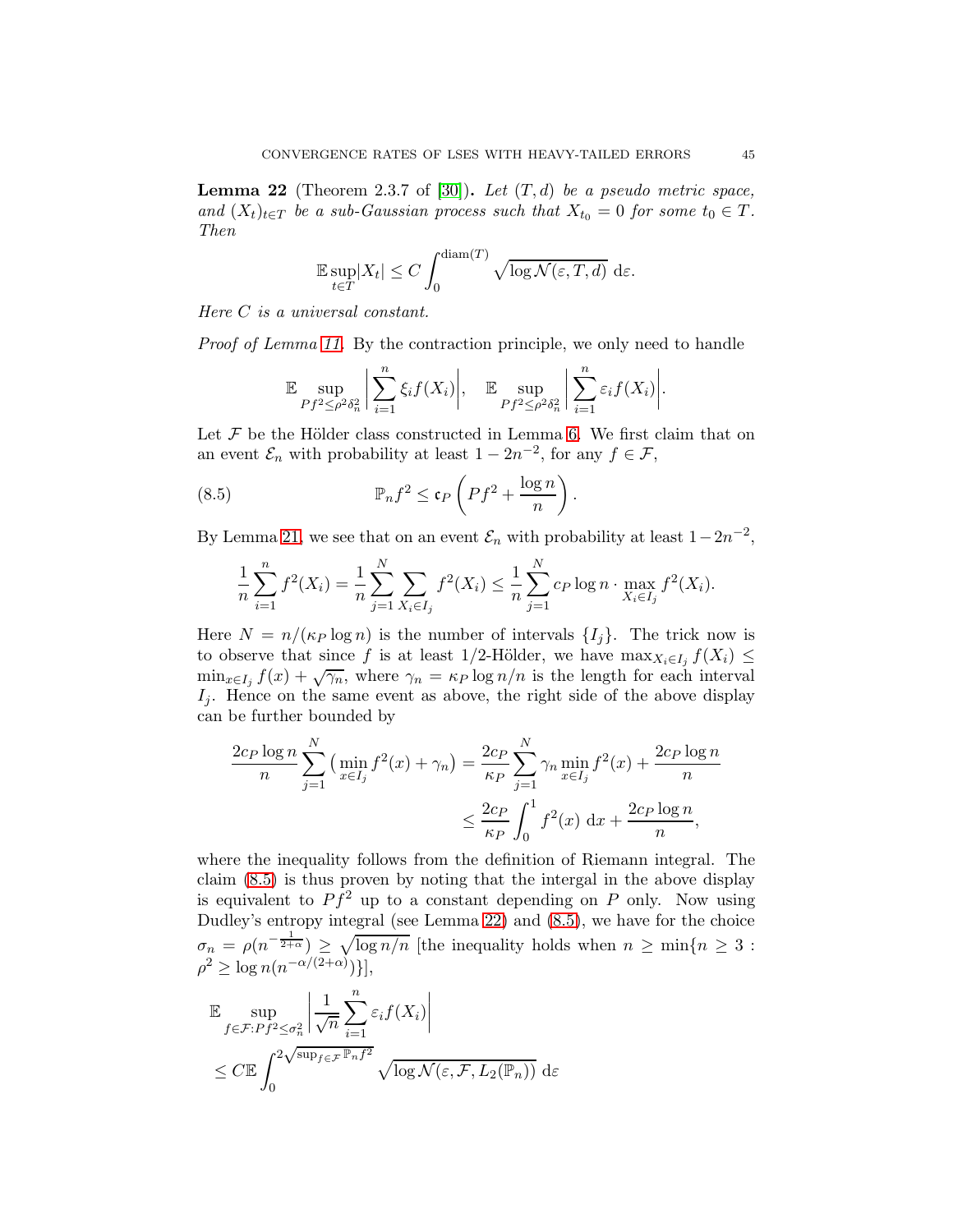$$
\lesssim \int_0^{2\sqrt{\mathfrak{c}_P(\sigma_n^2 + \log n/n)}} \varepsilon^{-\alpha/2} \, \mathrm{d}\varepsilon + J(\infty, \mathcal{F}, L_2) \mathbb{P}(\mathcal{E}_n^c) \lesssim_{P,\alpha} (\sigma_n^{1-\alpha/2} + n^{-2}).
$$

Since  $\sqrt{n}\sigma_n^{1-\alpha/2} = \rho^{1-\alpha/2}n^{\frac{1}{2}-\frac{1}{2}\frac{2-\alpha}{2+\alpha}} = \rho^{1-\alpha/2}n^{\frac{\alpha}{2+\alpha}}$  and  $\sqrt{n} \cdot n^{-2} \le n^{-1} \le \rho^2$ <br> $\le \rho^2 \le \rho^{1-\alpha/2}n^{\frac{\alpha}{2+\alpha}}$  in this assoc Corollary 1 along with the  $\frac{\rho^2}{n^{\frac{2}{2+\alpha}}(\log n)^2} \leq \rho^2 \leq \rho^{1-\alpha/2} n^{\frac{\alpha}{2+\alpha}},$  in this case Corollary [1](#page-6-2) along with the assumption  $p \geq 1 + 2/\alpha$  yields that

$$
\mathbb{E} \sup_{f \in \mathcal{F}: Pf^2 \leq \sigma_n^2} \left| \sum_{i=1}^n \xi_i f(X_i) \right| \lesssim_{P,\alpha} \rho^{1-\alpha/2} n^{\frac{\alpha}{2+\alpha}} \|\xi_1\|_{1+2/\alpha,1} \leq \rho^{1-\alpha/2} n^{\frac{\alpha}{2+\alpha}} \|\xi_1\|_{p,1}.
$$

The proof is complete.

$$
\Box
$$

## 8.5. Proof of Lemma [12.](#page-30-1)

*Proof of Lemma [12.](#page-30-1)* By Lemmas [5](#page-22-4) and [7,](#page-25-1) and the  $\alpha$ -fullness of  $\tilde{\mathcal{F}}$ , we have

$$
\mathbb{E}\sup_{Pf^2\leq\vartheta^2\delta_n^2}\bigg|\sum_{i=1}^n\xi_if(X_i)\bigg|\geq\frac{1}{2}\|\xi_1\|_1\mathbb{E}\sup_{Pf^2\leq\vartheta^2\delta_n^2}\bigg|\sum_{i=1}^n\varepsilon_if(X_i)\bigg|\geq C_1\|\xi_1\|_1\vartheta^{1-\alpha/2}n^{\frac{\alpha}{2+\alpha}}.
$$

On the other hand, during the proof of Lemma [9](#page-27-0) (see  $(8.3)$ ) we see that  $\mathbb{E} \sup_{Pf^2 \leq \vartheta^2 \delta_n^2} |\sum_{i=1}^n \varepsilon_i f^2(X_i)| \leq C_2(\vartheta^{1-\alpha/2} \vee 1) \cdot n^{\frac{\alpha}{2+\alpha}}.$  By de-symmetrization,

$$
\mathbb{E}\sup_{Pf^2\leq\vartheta^2\delta_n^2}\left|\sum_{i=1}^n(f^2(X_i)-Pf^2)\right|\leq 2C_2(\vartheta^{1-\alpha/2}\vee 1)\cdot n^{\frac{\alpha}{2+\alpha}}.
$$

Here  $C_1, C_2$  are constants depending on  $\alpha$ , P only. Now for  $||\xi_1||_1 \geq 2C_2/C_1$ , since  $\vartheta \geq 1$ , by the triangle inequality we see that

$$
\mathbb{E} \sup_{Pf^2 \leq \vartheta^2 \delta_n^2} \left| \sum_{i=1}^n \left( 2\xi_i f(X_i) - f^2(X_i) + Pf^2 \right) \right| \geq C_1 \|\xi_1\|_1 \vartheta^{1-\alpha/2} n^{\frac{\alpha}{2+\alpha}},
$$
as desired.

### **ACKNOWLEDGEMENTS**

The authors would like to thank Vladimir Koltchinskii, Richard Samworth, two referees and an Associate Editor for helpful comments and suggestions on an earlier version of the paper. We also thank Shahar Mendelson for sending us a copy of his paper [\[53\]](#page-48-9).

# **REFERENCES**

- <span id="page-45-0"></span>[1] K. S. Alexander. The non-existence of a universal multiplier moment for the central limit theorem. In *Probability in Banach Spaces V*, pages 15–16. Springer, 1985.
- <span id="page-45-1"></span>[2] N. T. Andersen, E. Giné, and J. Zinn. The central limit theorem for empirical processes under local conditions: the case of Radon infinitely divisible limits without Gaussian component. *Trans. Amer. Math. Soc.*, 308(2):603–635, 1988.
- <span id="page-45-2"></span>[3] E. Arias-Castro, D. L. Donoho, and X. Huo. Near-optimal detection of geometric objects by fast multiscale methods. *IEEE Trans. Inform. Theory*, 51(7):2402–2425, 2005.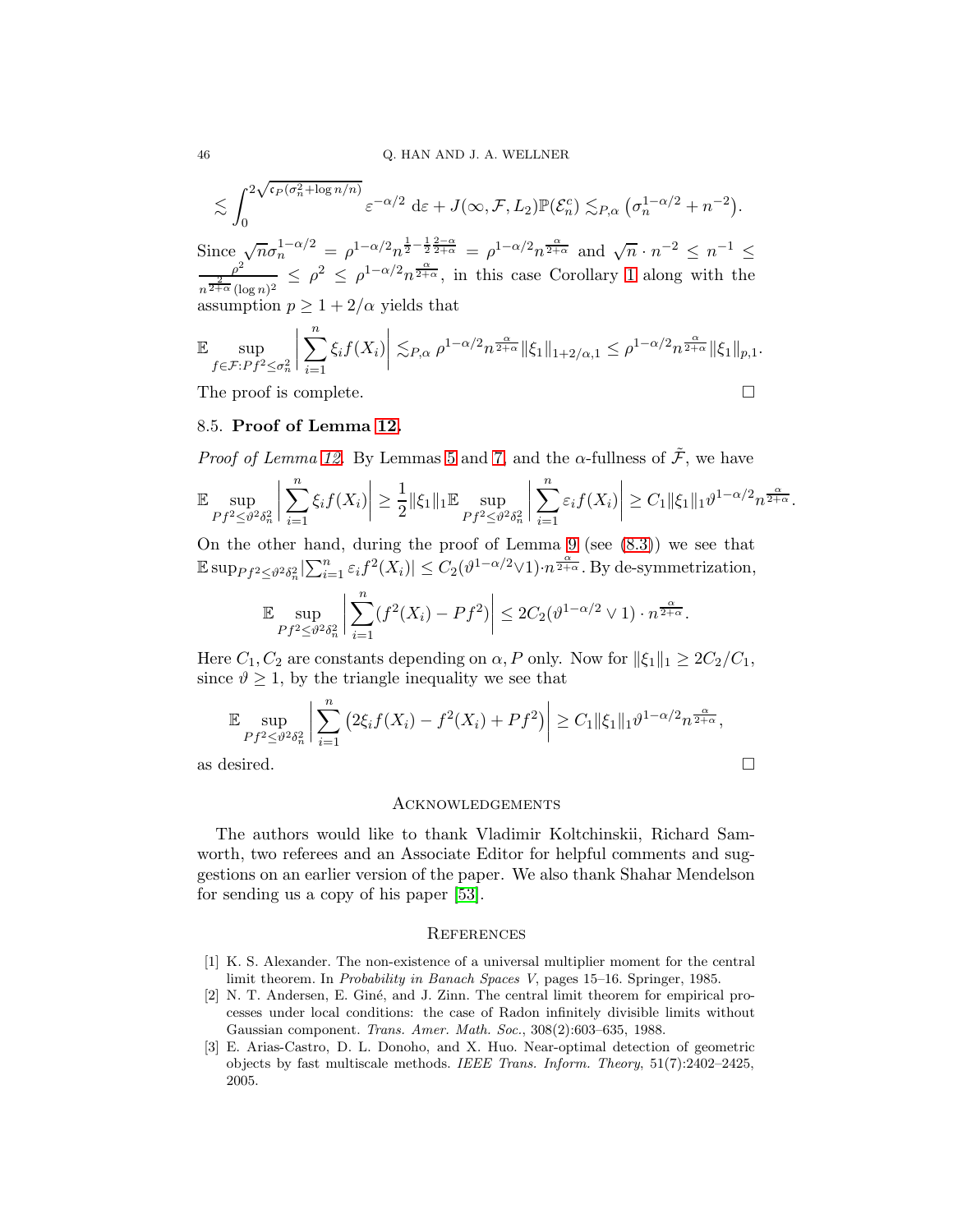- <span id="page-46-14"></span><span id="page-46-7"></span>[4] J.-Y. Audibert and O. Catoni. Robust linear least squares regression. *Ann. Statist.*, 39(5):2766–2794, 2011.
- [5] Z. D. Bai, J. W. Silverstein, and Y. Q. Yin. A note on the largest eigenvalue of a large-dimensional sample covariance matrix. *J. Multivariate Anal.*, 26(2):166–168, 1988.
- <span id="page-46-13"></span><span id="page-46-6"></span>[6] Z. D. Bai and Y. Q. Yin. Limit of the smallest eigenvalue of a large-dimensional sample covariance matrix. *Ann. Probab.*, 21(3):1275–1294, 1993.
- [7] Y. Baraud, L. Birgé, and M. Sart. A new method for estimation and model selection: ρ-estimation. *Invent. Math.*, 207(2):425–517, 2017.
- <span id="page-46-1"></span>[8] P. L. Bartlett, O. Bousquet, and S. Mendelson. Local Rademacher complexities. *Ann. Statist.*, 33(4):1497–1537, 2005.
- <span id="page-46-2"></span>[9] P. L. Bartlett and S. Mendelson. Empirical minimization. *Probab. Theory Related Fields*, 135(3):311–334, 2006.
- <span id="page-46-21"></span><span id="page-46-0"></span>[10] L. Birg´e and P. Massart. Rates of convergence for minimum contrast estimators. *Probab. Theory Related Fields*, 97(1-2):113–150, 1993.
- [11] S. Boucheron, G. Lugosi, and P. Massart. *Concentration inequalities*. Oxford University Press, Oxford, 2013. A nonasymptotic theory of independence, With a foreword by Michel Ledoux.
- <span id="page-46-18"></span>[12] O. Bousquet. Concentration inequalities for sub-additive functions using the entropy method. In *Stochastic inequalities and applications*, volume 56 of *Progr. Probab.*, pages 213–247. Birkhäuser, Basel, 2003.
- <span id="page-46-5"></span>[13] L. Boysen, A. Kempe, V. Liebscher, A. Munk, and O. Wittich. Consistencies and rates of convergence of jump-penalized least squares estimators. *Ann. Statist.*, 37(1):157– 183, 2009.
- <span id="page-46-8"></span>[14] C. Brownlees, E. Joly, and G. Lugosi. Empirical risk minimization for heavy-tailed losses. *Ann. Statist.*, 43(6):2507–2536, 2015.
- <span id="page-46-9"></span>[15] S. Bubeck, N. Cesa-Bianchi, and G. Lugosi. Bandits with heavy tail. *IEEE Trans. Inform. Theory*, 59(11):7711–7717, 2013.
- <span id="page-46-12"></span>[16] P. Bühlmann and S. van de Geer. *Statistics for high-dimensional data*. Springer Series in Statistics. Springer, Heidelberg, 2011. Methods, theory and applications.
- <span id="page-46-20"></span>[17] B. Carl. Entropy numbers of embedding maps between Besov spaces with an application to eigenvalue problems. *Proc. Roy. Soc. Edinburgh Sect. A*, 90(1-2):63–70, 1981.
- <span id="page-46-10"></span>[18] O. Catoni. Challenging the empirical mean and empirical variance: a deviation study. *Ann. Inst. Henri Poincar´e Probab. Stat.*, 48(4):1148–1185, 2012.
- <span id="page-46-11"></span>[19] O. Catoni. Pac-bayesian bounds for the gram matrix and least squares regression with a random design. *arXiv preprint arXiv:1603.05229*, 2016.
- <span id="page-46-16"></span>[20] S. Chatterjee. A new perspective on least squares under convex constraint. *Ann. Statist.*, 42(6):2340–2381, 2014.
- <span id="page-46-15"></span>[21] V. Chernozhukov, D. Chetverikov, and K. Kato. Gaussian approximations and multiplier bootstrap for maxima of sums of high-dimensional random vectors. *Ann. Statist.*, 41(6):2786–2819, 2013.
- <span id="page-46-19"></span>[22] V. Chernozhukov, D. Chetverikov, and K. Kato. Gaussian approximation of suprema of empirical processes. *Ann. Statist.*, 42(4):1564–1597, 2014.
- <span id="page-46-17"></span>[23] V. H. de la Peña and E. Giné. *Decoupling*. Probability and its Applications (New York). Springer-Verlag, New York, 1999. From dependence to independence, Randomly stopped processes. U-statistics and processes. Martingales and beyond.
- <span id="page-46-4"></span>[24] L. Devroye, M. Lerasle, G. Lugosi, and R. I. Oliveira. Sub-Gaussian mean estimators. *Ann. Statist.*, 44(6):2695–2725, 2016.
- <span id="page-46-3"></span>[25] R. M. Dudley. *Uniform central limit theorems*, volume 142 of *Cambridge Studies in Advanced Mathematics*. Cambridge University Press, New York, second edition, 2014.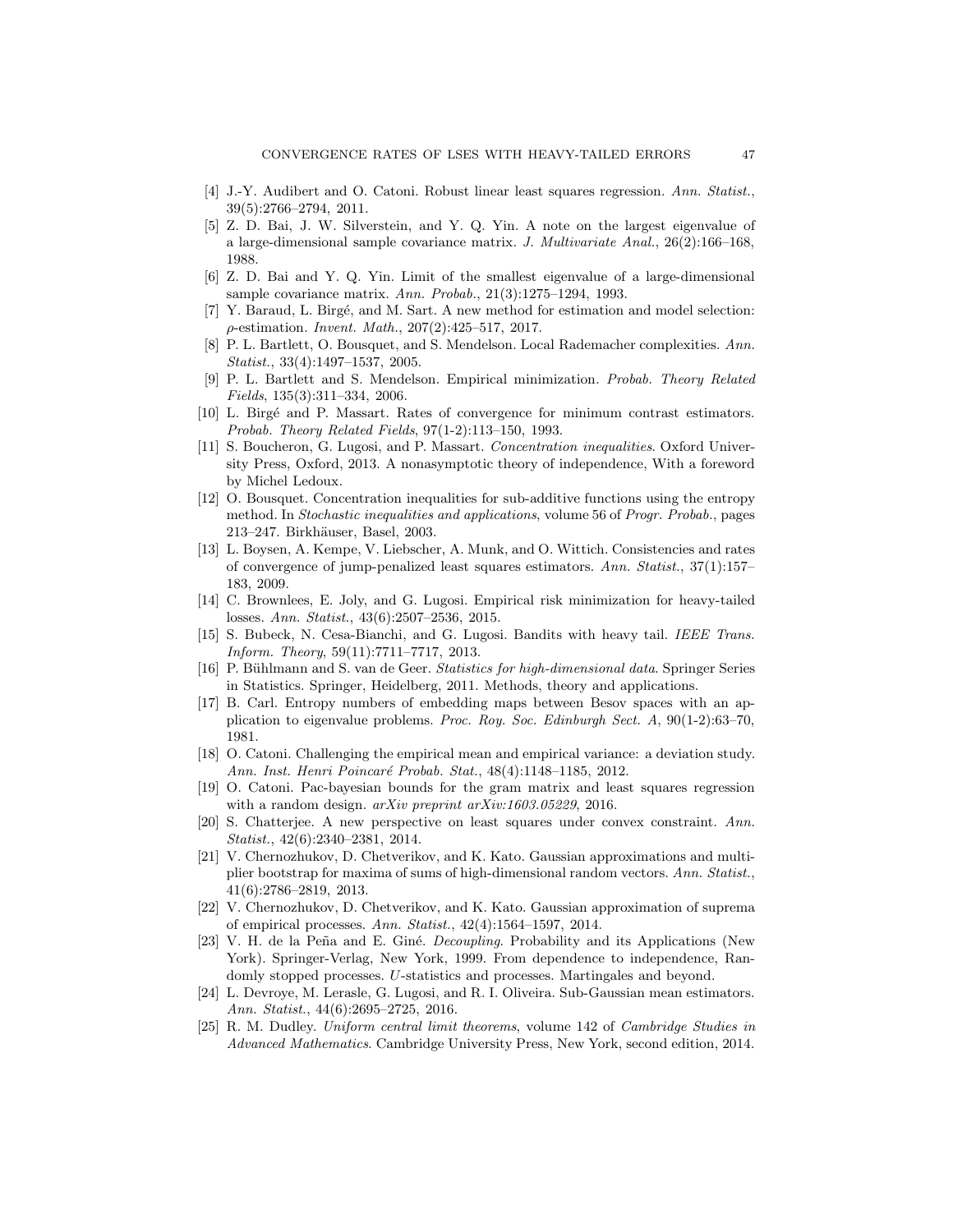- <span id="page-47-23"></span>[26] R. Durrett. *Probability: theory and examples*, volume 31 of *Cambridge Series in Statistical and Probabilistic Mathematics*. Cambridge University Press, Cambridge, fourth edition, 2010.
- <span id="page-47-21"></span><span id="page-47-16"></span>[27] X. Gao and J. Huang. Asymptotic analysis of high-dimensional LAD regression with Lasso. *Statist. Sinica*, 20(4):1485–1506, 2010.
- <span id="page-47-7"></span>[28] E. Giné and V. Koltchinskii. Concentration inequalities and asymptotic results for ratio type empirical processes. *Ann. Probab.*, 34(3):1143–1216, 2006.
- [29] E. Giné, R. Latala, and J. Zinn. Exponential and moment inequalities for  $U$ -statistics. In *High dimensional probability, II (Seattle, WA, 1999)*, volume 47 of *Progr. Probab.*, pages 13–38. Birkhäuser Boston, Boston, MA, 2000.
- <span id="page-47-4"></span>[30] E. Gin´e and R. Nickl. *Mathematical foundations of infinite-dimensional statistical models*, volume 40. Cambridge University Press, 2015.
- <span id="page-47-22"></span><span id="page-47-8"></span>[31] E. Giné and J. Zinn. Central limit theorems and weak laws of large numbers in certain Banach spaces. *Z. Wahrsch. Verw. Gebiete*, 62(3):323–354, 1983.
- [32] E. Giné and J. Zinn. Some limit theorems for empirical processes. Ann. Probab., 12(4):929–998, 1984. With discussion.
- <span id="page-47-9"></span>[33] E. Giné and J. Zinn. Lectures on the central limit theorem for empirical processes. In *Probability and Banach spaces (Zaragoza, 1985)*, volume 1221 of *Lecture Notes in Math.*, pages 50–113. Springer, Berlin, 1986.
- <span id="page-47-11"></span>[34] Q. Han and J. A. Wellner. Robustness of shape-restricted regression estimators: an envelope perspective. *arXiv preprint arXiv:1805.02542*, 2018.
- <span id="page-47-17"></span>[35] D. Hsu and S. Sabato. Loss minimization and parameter estimation with heavy tails. *J. Mach. Learn. Res.*, 17:Paper No. 18, 40, 2016.
- <span id="page-47-18"></span>[36] E. Joly, G. Lugosi, and R. I. Oliveira. On the estimation of the mean of a random vector. *Electron. J. Stat.*, 11(1):440–451, 2017.
- <span id="page-47-0"></span>[37] V. Koltchinskii. Local Rademacher complexities and oracle inequalities in risk minimization. *Ann. Statist.*, 34(6):2593–2656, 2006.
- <span id="page-47-1"></span>[38] V. Koltchinskii and D. Panchenko. Rademacher processes and bounding the risk of function learning. In *High dimensional probability, II (Seattle, WA, 1999)*, volume 47 of *Progr. Probab.*, pages 443–457. Birkhäuser Boston, Boston, MA, 2000.
- <span id="page-47-14"></span>[39] A. P. Korostelëv and A. B. Tsybakov. Asymptotically minimax image reconstruction problems. In *Topics in nonparametric estimation*, volume 12 of *Adv. Soviet Math.*, pages 45–86. Amer. Math. Soc., Providence, RI, 1992.
- <span id="page-47-15"></span>[40] A. P. Korostelëv and A. B. Tsybakov. *Minimax theory of image reconstruction*, volume 82 of *Lecture Notes in Statistics*. Springer-Verlag, New York, 1993.
- <span id="page-47-20"></span>[41] G. Lecué and S. Mendelson. Sparse recovery under weak moment assumptions. *J. Eur. Math. Soc. (JEMS)*, 19(3):881–904, 2017.
- <span id="page-47-10"></span>[42] G. Lecué and S. Mendelson. Regularization and the small-ball method I: Sparse recovery. *Ann. Statist.*, 46(2):611–641, 2018.
- <span id="page-47-5"></span>[43] M. Ledoux and M. Talagrand. Conditions d'intégrabilité pour les multiplicateurs dans le TLC banachique. *Ann. Probab.*, 14(3):916–921, 1986.
- <span id="page-47-3"></span>[44] M. Ledoux and M. Talagrand. *Probability in Banach Spaces*. Classics in Mathematics. Springer-Verlag, Berlin, 2011. Isoperimetry and processes, Reprint of the 1991 edition.
- <span id="page-47-12"></span>[45] G. Lugosi and S. Mendelson. Regularization, sparse recovery, and median-of-means tournaments. *Bernoull (to appear)*, 2017.
- <span id="page-47-19"></span>[46] G. Lugosi and S. Mendelson. Risk minimization by median-of-means tournaments. *J. Eur. Math. Soc. (JEMS) (to appear)*, 2017.
- <span id="page-47-13"></span>[47] G. Lugosi and S. Mendelson. Sub-gaussian estimators of the mean of a random vector. *Ann. Statist. (to appear)*, 2017.
- <span id="page-47-6"></span>[48] D. M. Mason. The asymptotic distribution of weighted empirical distribution functions. *Stochastic Process. Appl.*, 15(1):99–109, 1983.
- <span id="page-47-2"></span>[49] P. Massart and E. N´ed´elec. Risk bounds for statistical learning. *Ann. Statist.*, 34(5):2326–2366, 2006.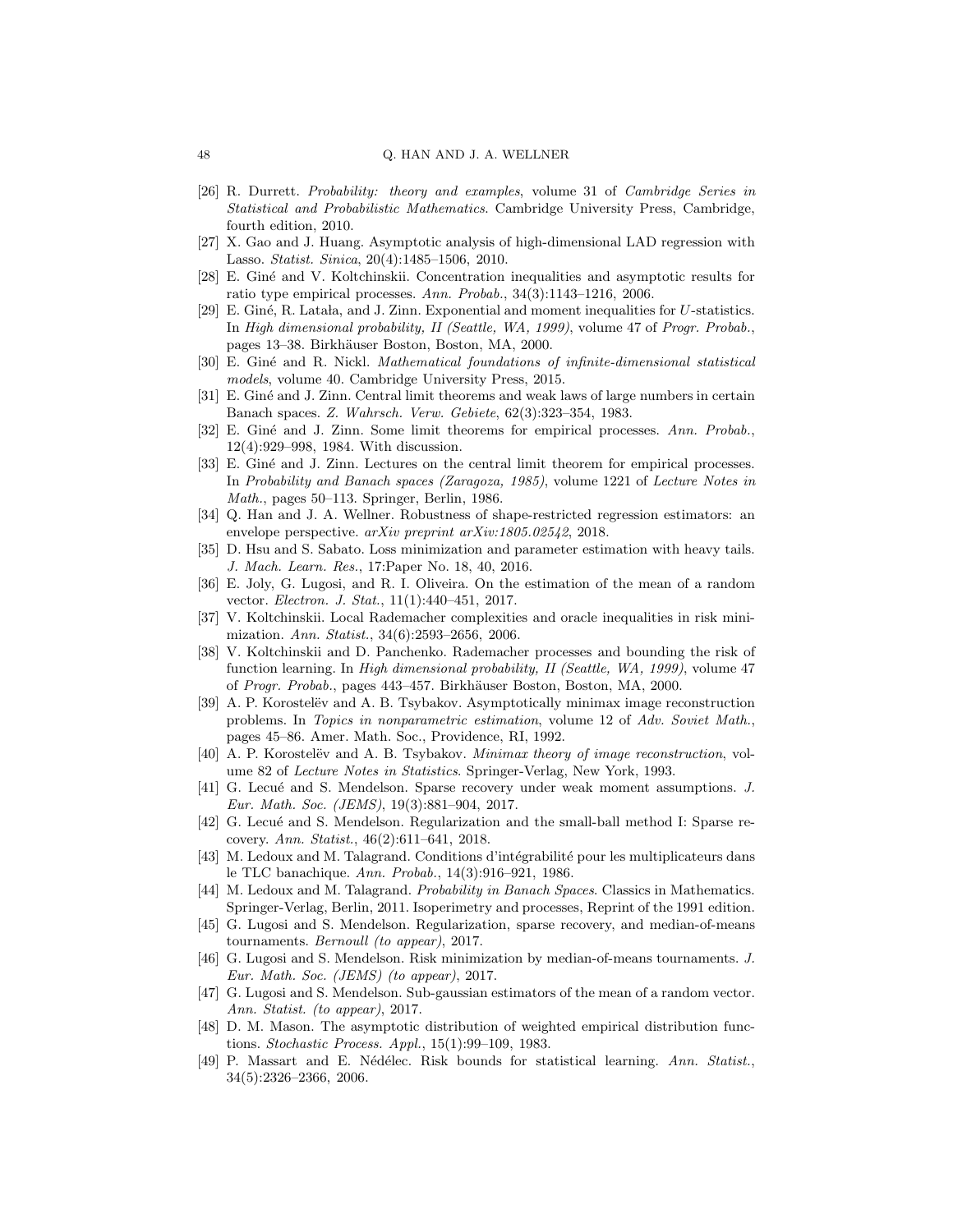- <span id="page-48-3"></span>[50] P. Massart and E. Rio. A uniform Marcinkiewicz-Zygmund strong law of large numbers for empirical processes. In *Asymptotic methods in probability and statistics (Ottawa, ON, 1997)*, pages 199–211. North-Holland, Amsterdam, 1998.
- <span id="page-48-6"></span><span id="page-48-1"></span>[51] S. Mendelson. Learning without concentration. *J. ACM*, 62(3):Art. 21, 25, 2015.
- <span id="page-48-9"></span>[52] S. Mendelson. Upper bounds on product and multiplier empirical processes. *Stochastic Process. Appl.*, 126(12):3652–3680, 2016.
- <span id="page-48-7"></span>[53] S. Mendelson. Extending the small-ball method. *arXiv preprint arXiv:1709.00843*, 2017.
- [54] S. Mendelson. "Local" vs. "global" parameters—breaking the Gaussian complexity barrier. *Ann. Statist.*, 45(5):1835–1862, 2017.
- <span id="page-48-8"></span>[55] S. Mendelson. On aggregation for heavy-tailed classes. *Probab. Theory Related Fields*, 168(3-4):641–674, 2017.
- <span id="page-48-11"></span>[56] S. Mendelson. On multiplier processes under weak moment assumptions. In *Geometric aspects of functional analysis*, volume 2169 of *Lecture Notes in Math.*, pages 301–318. Springer, Cham, 2017.
- <span id="page-48-14"></span>[57] S. Minsker. Geometric median and robust estimation in Banach spaces. *Bernoulli*, 21(4):2308–2335, 2015.
- <span id="page-48-16"></span>[58] R. Nickl and S. van de Geer. Confidence sets in sparse regression. *Ann. Statist.*, 41(6):2852–2876, 2013.
- <span id="page-48-12"></span>[59] D. Pollard. Asymptotics for least absolute deviation regression estimators. *Econometric Theory*, 7(2):186–199, 1991.
- <span id="page-48-13"></span>[60] S. Portnoy and R. Koenker. The Gaussian hare and the Laplacian tortoise: computability of squared-error versus absolute-error estimators. *Statist. Sci.*, 12(4):279– 300, 1997. With comments by Ronald A. Thisted and M. R. Osborne and a rejoinder by the authors.
- <span id="page-48-17"></span>[61] G. Raskutti, M. J. Wainwright, and B. Yu. Minimax rates of estimation for highdimensional linear regression over ℓq-balls. *IEEE Trans. Inform. Theory*, 57(10):6976– 6994, 2011.
- <span id="page-48-5"></span>[62] G. R. Shorack and J. A. Wellner. *Empirical processes with applications to statistics*, volume 59 of *Classics in Applied Mathematics*. Society for Industrial and Applied Mathematics (SIAM), Philadelphia, PA, 2009.
- <span id="page-48-18"></span>[63] V. Sivakumar, A. Banerjee, and P. K. Ravikumar. Beyond sub-gaussian measurements: High-dimensional structured estimation with sub-exponential designs. In *Advances in neural information processing systems*, pages 2206–2214, 2015.
- <span id="page-48-4"></span>[64] V. Strassen and R. M. Dudley. The central limit theorem and ε-entropy. In *Probability and Information Theory (Proc. Internat. Sympos., McMaster Univ., Hamilton, Ont., 1968)*, pages 224–231. Springer, Berlin, 1969.
- <span id="page-48-19"></span>[65] M. Talagrand. New concentration inequalities in product spaces. *Invent. Math.*, 126(3):505–563, 1996.
- <span id="page-48-2"></span>[66] M. Talagrand. *Upper and lower bounds for stochastic processes*, volume 60 of *Ergebnisse der Mathematik und ihrer Grenzgebiete. 3. Folge. A Series of Modern Surveys in Mathematics*. Springer, Heidelberg, 2014. Modern methods and classical problems.
- <span id="page-48-15"></span>[67] R. Tibshirani. Regression shrinkage and selection via the lasso. *J. Roy. Statist. Soc. Ser. B*, 58(1):267–288, 1996.
- <span id="page-48-20"></span>[68] H. Tribel<sup> $\prime$ </sup>. Interpolation properties of  $\varepsilon$ -entropy and of diameters. Geometric characteristics of the imbedding of function spaces of Sobolev-Besov type. *Mat. Sb. (N.S.)*, 98(140)(1 (9)):27–41, 157, 1975.
- <span id="page-48-21"></span>[69] A. B. Tsybakov. *Introduction to nonparametric estimation*. Springer Series in Statistics. Springer, New York, 2009. Revised and extended from the 2004 French original, Translated by Vladimir Zaiats.
- <span id="page-48-10"></span>[70] S. van de Geer. A new approach to least-squares estimation, with applications. *Ann. Statist.*, 15(2):587–602, 1987.
- <span id="page-48-0"></span>[71] S. van de Geer. Estimating a regression function. *Ann. Statist.*, 18(2):907–924, 1990.